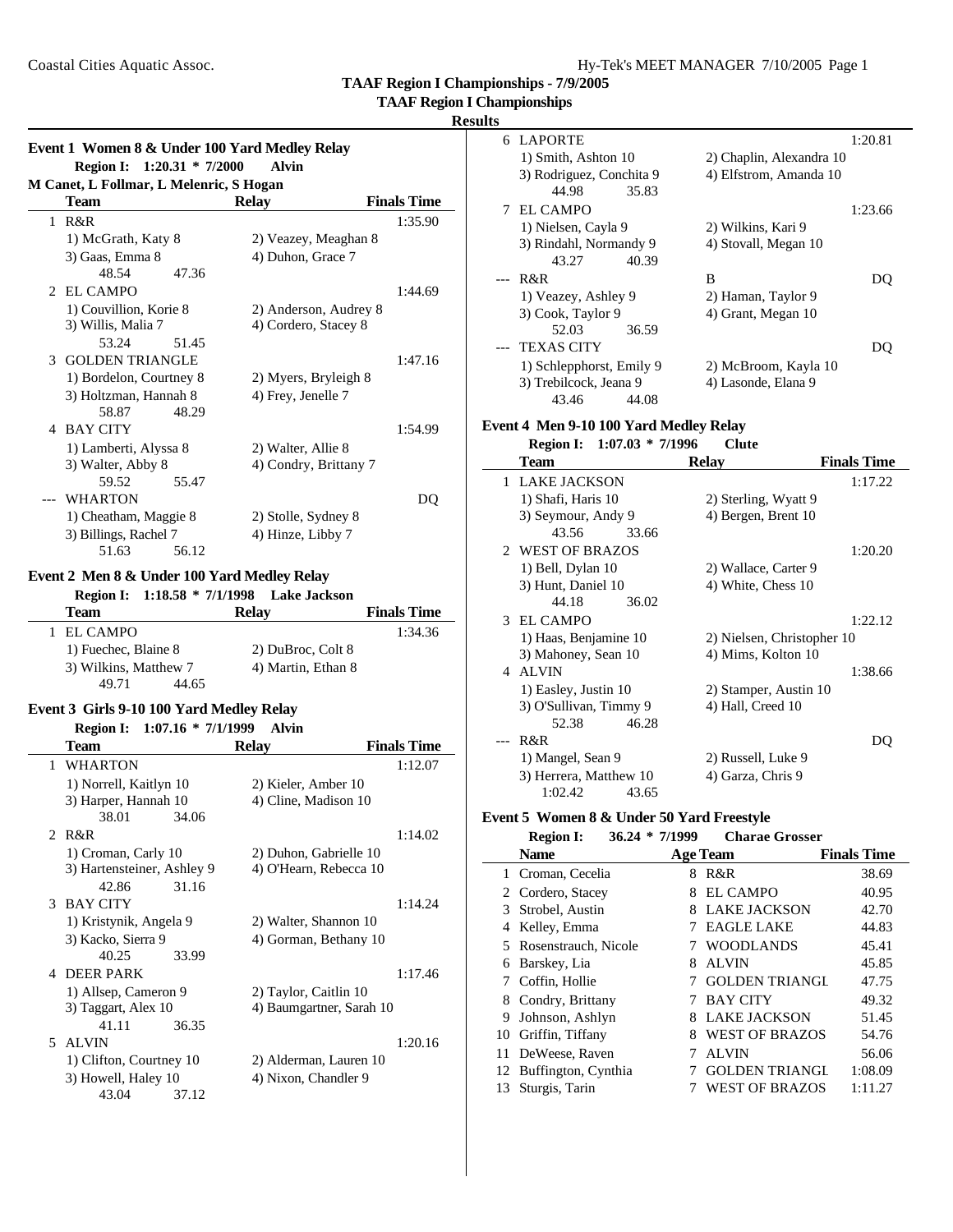**TAAF Region I Championships - 7/9/2005**

# **Results**

| Event 6 Men 8 & Under 50 Yard Freestyle |                                                  |                       |                    |  |  |  |  |
|-----------------------------------------|--------------------------------------------------|-----------------------|--------------------|--|--|--|--|
|                                         | 32.91 * 7/10/2004 Corey Duke<br><b>Region I:</b> |                       |                    |  |  |  |  |
|                                         | <b>Name</b>                                      | <b>Age Team</b>       | <b>Finals Time</b> |  |  |  |  |
|                                         | 1 Howell, Morgan                                 | <b>ALVIN</b><br>8     | 38.41              |  |  |  |  |
|                                         | 2 Heg, Michael                                   | <b>WOODLANDS</b><br>8 | 38.74              |  |  |  |  |
|                                         | 3 Manley, Shane                                  | <b>FREEPORT</b>       | 40.94              |  |  |  |  |
|                                         | 4 Salver, Nicholas                               | EL CAMPO              | 44.03              |  |  |  |  |
|                                         | 5 Martin, Ethan                                  | EL CAMPO              | 46.02              |  |  |  |  |
|                                         | 5 Richards, Andrew                               | <b>BAY CITY</b>       | 46.02              |  |  |  |  |
|                                         | Williams, Jordan                                 | <b>BAY CITY</b>       | 50.70              |  |  |  |  |
| 8                                       | Priesmeyer, Tayton                               | EL CAMPO              | 55.10              |  |  |  |  |
| 9                                       | Phelan, Liam                                     | <b>GOLDEN TRIANGI</b> | 1:02.46            |  |  |  |  |

# **Event 7 Women 9-10 50 Yard Freestyle**

|       | <b>Region I:</b>    | $28.93 * 7/1999$ | <b>LIsa Paul</b>      |                    |
|-------|---------------------|------------------|-----------------------|--------------------|
|       | <b>Name</b>         |                  | <b>Age Team</b>       | <b>Finals Time</b> |
| 1     | Skinner, Haley      |                  | 10 BAY CITY           | 29.37              |
| 2     | Kmiecik, Riley      | 9                | <b>SEABROOK</b>       | 31.08              |
| 3     | Howell, Haley       | 10               | <b>ALVIN</b>          | 32.75              |
| 4     | Attaway, Meagan     | 10               | <b>BAY CITY</b>       | 32.99              |
| 5     | Croman, Carly       | 10               | R&R                   | 33.91              |
| 6     | Elfstrom, Amanda    | 10               | <b>LAPORTE</b>        | 35.28              |
| 7     | Walter, Shannon     | 10               | <b>BAY CITY</b>       | 35.30              |
| 8     | Green, Maggie       | 9                | R&R                   | 35.43              |
| 9     | Stovall, Megan      | 10               | <b>EL CAMPO</b>       | 36.01              |
| 10    | Contreras, Megan    | 10               | <b>EAGLE LAKE</b>     | 37.97              |
| 11    | Freshour, Sarah     | 9                | <b>DEER PARK</b>      | 38.97              |
| 12    | Ballard, Meghan     | 10               | <b>CONROE</b>         | 40.00              |
| 13    | Huddleston, Skylar  | 9                | <b>CONROE</b>         | 40.80              |
| 14    | Rosenstrauch, Kayla | 10               | <b>WOODLANDS</b>      | 41.30              |
| 15    | Langford, Mikala    | 9                | <b>TEXAS CITY</b>     | 43.35              |
| 16    | Clark, Ava          | 10               | R&R                   | 44.80              |
| 17    | Elliot, Lora        | 10               | R&R                   | 45.79              |
| 18    | Frey, Jaydie        | 9                | <b>GOLDEN TRIANGL</b> | 48.41              |
| 19    | Kershaw, Shea       | 10               | <b>DEER PARK</b>      | 50.75              |
| 20    | Veazey, Ashley      | 9                | R&R                   | 51.00              |
| 21    | Skinner, Carlee     | 10               | <b>WHARTON</b>        | 51.70              |
| 22    | Montross, Brittain  | 10               | <b>DEER PARK</b>      | 52.88              |
| 23    | Diaz, Kori          | 10               | <b>WEST OF BRAZOS</b> | 54.18              |
| 24    | Randell, Sara       | 10               | R&R                   | 58.75              |
| $---$ | Hamrick, Michaela   | 10               | <b>CONROE</b>         | X30.43             |
| $---$ | Lawson, Annie       | 9                | <b>CONROE</b>         | X50.80             |

# **Event 8 Men 9-10 50 Yard Freestyle**

|    | <b>Region I:</b>    |                 | 29.89 * 7/12/2003 Bobby Button |       |
|----|---------------------|-----------------|--------------------------------|-------|
|    | <b>Name</b>         | <b>Age Team</b> | <b>Finals Time</b>             |       |
|    | Bergen, Brent       |                 | 10 LAKE JACKSON                | 31.73 |
|    | 2 Young, Logan      | 10              | <b>EAGLE LAKE</b>              | 32.88 |
|    | 3 Mims, Kolton      |                 | 10 EL CAMPO                    | 35.66 |
|    | 4 Brown, Tyler      |                 | 10 LAPORTE                     | 35.91 |
|    | 5 Carlisle, Wilson  |                 | 10 DEER PARK                   | 36.30 |
|    | 6 Johnson, Phillip  |                 | 10 WHARTON                     | 36.53 |
|    | 7 Herrera, Matthew  | 10              | R&R                            | 40.02 |
|    | 8 O'Sullivan, Timmy | 9               | <b>ALVIN</b>                   | 41.01 |
| 9  | Mangel, Sean        |                 | R&R                            | 42.88 |
| 10 | Condry, Dustin      |                 | <b>BAY CITY</b>                | 47.00 |

| 11 Croom, Aaron       | 10 GOLDEN TRIANGL | 49.64  |
|-----------------------|-------------------|--------|
| 12 Knox, Taylor       | 10 FREEPORT       | 49.67  |
| 13 Gerber, Mike       | 9 ALVIN           | 51.07  |
| 14 Mohle, Brandon     | 9 DEER PARK       | 55.77  |
| 15 Boineau, Matthew   | 9 WEST OF BRAZOS  | 58.66  |
| --- Norsworthy, Caleb | 9 CONROE          | X40.58 |

# **Event 9 Women 8 & Under 25 Yard Backstroke**

|     | <b>Region I:</b>      | 18.82 * 7/1997 | N. Melanric           |                    |
|-----|-----------------------|----------------|-----------------------|--------------------|
|     | <b>Name</b>           |                | <b>Age Team</b>       | <b>Finals Time</b> |
|     | 1 Gardea, Abby        |                | 8 DEER PARK           | 20.14              |
|     | 2 McGrath, Katy       |                | 8 R&R                 | 20.61              |
|     | 3 Bai, Carrie         |                | 8 LAKE JACKSON        | 21.76              |
|     | 4 Stolle, Sydney      | 8              | <b>WHARTON</b>        | 22.89              |
| 5   | Montanari, Maret      | 7              | <b>GOLDEN TRIANGL</b> | 23.31              |
|     | 6 Mohle, Brittni      |                | 7 DEER PARK           | 23.76              |
|     | 7 Babb, Kaitlin       |                | 7 DEER PARK           | 23.96              |
|     | 8 Jonika, Michelle    |                | 8 CONROE              | 24.15              |
|     | 9 Lamberti, Alyssa    |                | 8 BAY CITY            | 24.18              |
|     | 10 Couvillion, Korie  |                | 8 EL CAMPO            | 24.23              |
| 11- | Rosenstrauch, Nicole  |                | 7 WOODLANDS           | 24.61              |
|     | 12 Hinze, Libby       |                | 7 WHARTON             | 25.00              |
|     | 13 Fritz, Jessica     |                | 7 FREEPORT            | 25.03              |
|     | 14 Orosco, Lauren     |                | 8 R&R                 | 25.12              |
|     | 15 Patrick, Makenna   |                | 8 DEER PARK           | 25.30              |
|     | 16 Dempsey, Arialle   | 7              | <b>WOODLANDS</b>      | 25.67              |
|     | 17 Cheatham, Maggie   |                | 8 WHARTON             | 25.84              |
|     | 18 Lengefeld, Rebekah |                | 8 R&R                 | 26.46              |
|     | 19 Kmiecik, Taylor    | 7              | SEABROOK              | 26.56              |
|     | 20 Veazey, Meaghan    |                | 8 R&R                 | 27.22              |
| 21  | Griffin, Tiffany      |                | 8 WEST OF BRAZOS      | 28.05              |
|     | 22 Frey, Jenelle      |                | 7 GOLDEN TRIANGL      | 28.34              |
|     | 23 Quenneville, Genny |                | 7 EAGLE LAKE          | 28.69              |
|     | 24 Croman, Claire     |                | 6 R&R                 | 29.10              |
|     | 25 Gonzales, Sara     |                | 8 R&R                 | 29.12              |
|     | 26 Richardson, Ara    |                | 7 LIVINGSTON          | 29.25              |
| 27  | Jex, Maddie           |                | 6 BAY CITY            | 29.40              |
| 28  | Buffington, Cynthia   | 7              | <b>GOLDEN TRIANGL</b> | 29.60              |
|     | 29 Herrera, Tatyana   |                | 8 R&R                 | 29.77              |
|     | 30 Hammond, Hayley    |                | 8 WOODLANDS           | 29.80              |
| 31  | Henderson, Arlesia    |                | 6 EAGLE LAKE          | 30.03              |
|     | 32 Bordelon, Courtney |                | 8 GOLDEN TRIANGL      | 30.31              |
|     | 33 Wismeg, Madison    |                | 8 R&R                 | 30.40              |
|     | 34 Montieth, Ashley   | 8.             | <b>ALVIN</b>          | 31.01              |
|     | 35 Bell, Ann          |                | 5 WEST OF BRAZOS      | 31.36              |
|     | 36 Taylor, Paige      |                | 7 DEER PARK           | 31.51              |
| 37  | Richards, Brooke      |                | 5 BAY CITY            | 31.61              |
| 38  | Sturgis, Tarin        | 7              | <b>WEST OF BRAZOS</b> | 32.08              |
| 39  | Mangel, Shelbi        | 7              | R&R                   | 32.78              |
| 40  | Huerta, Morgan        | 8              | <b>BAY CITY</b>       | 32.86              |
| 41  | Almarez, Ashleigh     | 7              | R&R                   | 33.08              |
| 42  | Quenneville, Ariel    | 6              | <b>EAGLE LAKE</b>     | 33.29              |
| 43  | McCord, Blair         | 6              | <b>WOODLANDS</b>      | 33.61              |
| 44  | Espinoza, Krystan     |                | 5 WHARTON             | 34.63              |
| 45  | Huddleston, Ashlyn    | 6              | EL CAMPO              | 34.86              |
| 46  | Craig, Rachel         | 8              | <b>WOODLANDS</b>      | 35.02              |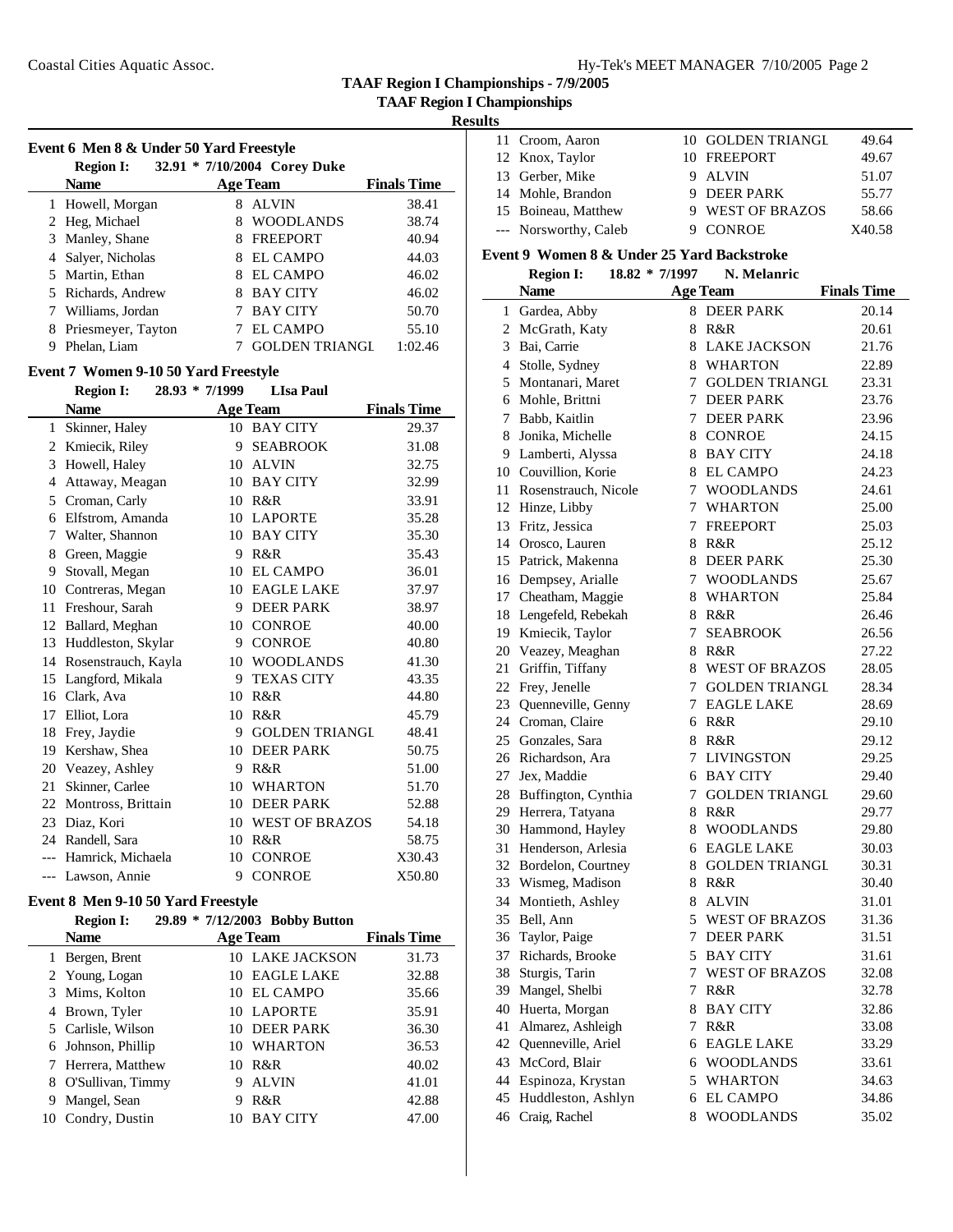**TAAF Region I Championships - 7/9/2005 TAAF Region I Championships**

|             | (Event 9 Women 8 & Under 25 Yard Backstroke) |  |                 |                    |  |  |
|-------------|----------------------------------------------|--|-----------------|--------------------|--|--|
| <b>Name</b> |                                              |  | <b>Age Team</b> | <b>Finals Time</b> |  |  |
|             | 47 Rubel, Sarah                              |  | 5 WOODLANDS     | 39.21              |  |  |
|             | 48 McKee, Holly                              |  | R&R             | 41.93              |  |  |
|             | 49 Shoemake, Alexis                          |  | 5 ALVIN         | 44.12              |  |  |
|             | 50 Welborn, Navin                            |  | 6 LIVINGSTON    | 54.42              |  |  |
|             | --- Sinor, Shelby                            |  | 6 CONROE        | X25.15             |  |  |
|             | --- Attaway, Sarah                           |  | 5 BAY CITY      | DO                 |  |  |
|             | --- Green, Emma                              |  | R&R             |                    |  |  |

# **Event 10 Men 8 & Under 25 Yard Backstroke**

|    | <b>Region I:</b><br>19.28 * 7/2002 |                | J. Koenig              |                    |
|----|------------------------------------|----------------|------------------------|--------------------|
|    | <b>Name</b>                        |                | <b>Age Team</b>        | <b>Finals Time</b> |
| 1  | Garcia, Esteban                    | 8              | <b>LAPORTE</b>         | 18.58*             |
| 2  | Matherne, Harrison                 | 8              | <b>SOUTH BELT AREA</b> | 19.31              |
| 3  | Seagraves, Nicholas                | 8              | <b>LAKE JACKSON</b>    | 20.01              |
| 4  | Stone, Michael                     | 8              | <b>WOODLANDS</b>       | 21.28              |
| 5  | Heg, Michael                       | 8              | <b>WOODLANDS</b>       | 22.17              |
| 6  | Marks, Jerome                      | 7              | <b>GOLDEN TRIANGL</b>  | 22.64              |
| 7  | Fuechec, Blaine                    | 8              | <b>EL CAMPO</b>        | 22.65              |
| 8  | Herdejurgen, Jack                  | 6              | <b>WOODLANDS</b>       | 23.80              |
| 9  | Salyer, Nicholas                   | 8              | <b>EL CAMPO</b>        | 24.46              |
| 10 | Richards, Andrew                   | 8              | <b>BAY CITY</b>        | 24.86              |
| 11 | Kacko, Jordan                      | 7              | <b>BAY CITY</b>        | 25.18              |
| 12 | Lasher, Bradley                    | 6              | <b>WOODLANDS</b>       | 25.37              |
| 13 | Chandler, Dillon                   | 7              | <b>DEER PARK</b>       | 25.58              |
| 14 | Hardy, Brack                       | 8              | <b>GOLDEN TRIANGL</b>  | 25.88              |
| 15 | Williams, Jordan                   | 7              | <b>BAY CITY</b>        | 28.01              |
| 16 | Veazey, Garrett                    | 6              | R&R                    | 28.51              |
| 17 | Brown, Jaylen                      | 8              | <b>GOLDEN TRIANGL</b>  | 28.83              |
| 18 | Gaas, Matthew                      | 6              | R&R                    | 30.93              |
| 19 | Stewart, Andrew Peter              | 6              | <b>WOODLANDS</b>       | 31.58              |
| 20 | Gaas, Samuel                       | 6              | R&R                    | 32.49              |
| 21 | Adams, Eric                        | 8              | <b>GOLDEN TRIANGL</b>  | 33.42              |
| 22 | Nixon, Vaugh                       | 5              | <b>ALVIN</b>           | 33.49              |
| 23 | Rubel, Jacob                       | 7              | <b>WOODLANDS</b>       | 35.24              |
| 24 | Williams, Peter                    | 7              | <b>GOLDEN TRIANGL</b>  | 36.22              |
| 25 | Feuquay, Cole                      | 5              | <b>WOODLANDS</b>       | 36.25              |
| 26 | Paresa, Jeremiah                   | 7              | R&R                    | 36.89              |
| 27 | Sheffield, Cameron                 | 6              | <b>ALVIN</b>           | 37.27              |
| 28 | Sinor, Sebastian                   | $\overline{4}$ | <b>CONROE</b>          | 38.17              |

# **Event 11 Women 9-10 25 Yard Backstroke**

# **Region I: 16.74 \* 7/1999 Michelle Lostracco**

|   | <b>Name</b>          | Age Team |                   | <b>Finals Time</b> |  |
|---|----------------------|----------|-------------------|--------------------|--|
|   | 1 Lasher, Nicole     | 10       | <b>WOODLANDS</b>  | 17.40              |  |
|   | 2 McBroom, Kayla     |          | 10 TEXAS CITY     | 17.65              |  |
|   | 3 Norrell, Kaitlyn   |          | 10 WHARTON        | 17.76              |  |
| 4 | Croman, Carly        | 10       | R&R               | 17.88              |  |
|   | 5 Montanari, Madison |          | 10 GOLDEN TRIANGL | 18.05              |  |
|   | 6 Kristynik, Angela  | 9        | <b>BAY CITY</b>   | 18.20              |  |
| 7 | Przybilla, Hannah    | 9        | R&R               | 18.23              |  |
| 8 | Hagan, Kristen       |          | 10 WOODLANDS      | 18.75              |  |
| 9 | Wilkins, Kari        | 9        | EL CAMPO          | 19.64              |  |
|   | 10 Allsep, Cameron   | 9        | <b>DEER PARK</b>  | 19.66              |  |
|   | 10 Walters, Alyse    |          | <b>DEER PARK</b>  | 19.66              |  |

| 12 | Perez, Keslie         |    | 10 EAGLE LAKE         | 20.04 |
|----|-----------------------|----|-----------------------|-------|
| 13 | Taggart, Alex         | 10 | <b>DEER PARK</b>      | 20.10 |
|    | 14 Clifton, Courtney  |    | 10 ALVIN              | 20.29 |
|    | 15 Fritz, Rebecca     |    | 9 FREEPORT            | 20.41 |
|    | 16 Mazariegos, Audora |    | 10 LAPORTE            | 20.83 |
|    | 17 Harris, Sommer     |    | 10 GOLDEN TRIANGL     | 20.95 |
|    | 18 Ballard, Meghan    |    | 10 CONROE             | 21.00 |
|    | 19 Dungan, Chelsey    |    | 10 DEER PARK          | 21.08 |
| 20 | Walker, Shanna        |    | 9 GOLDEN TRIANGL      | 21.41 |
| 21 | Schlepphorst, Emily   | 9  | <b>TEXAS CITY</b>     | 21.49 |
| 22 | Contreras, Megan      | 10 | <b>EAGLE LAKE</b>     | 21.88 |
| 23 | Freshour, Sarah       | 9  | <b>DEER PARK</b>      | 21.98 |
| 24 | Stokes, Elizabeth     | 9  | <b>ALVIN</b>          | 22.29 |
| 25 | Trebilcock, Jeana     | 9  | <b>TEXAS CITY</b>     | 22.53 |
| 26 | Green, Maggie         | 9  | R&R                   | 22.84 |
| 27 | Lasonde, Elana        | 9  | <b>TEXAS CITY</b>     | 22.94 |
| 28 | Spain, Samantha       | 10 | <b>WOODLANDS</b>      | 23.29 |
| 29 | Menefee, Lauren       | 9. | R&R                   | 23.63 |
| 30 | Frawley, Rachael      | 9  | <b>BAY CITY</b>       | 23.71 |
| 31 | Skinner, Carlee       |    | 10 WHARTON            | 23.75 |
| 32 | Brown, Katie          | 9. | <b>LAPORTE</b>        | 24.34 |
| 33 | Randell, Sara         |    | 10 R&R                | 24.39 |
|    | 34 Carr, Mary         | 9  | <b>FREEPORT</b>       | 24.47 |
| 35 | Sturgis, Melody       |    | 9 WEST OF BRAZOS      | 25.28 |
|    | 36 Haman, Taylor      | 9  | R&R                   | 25.42 |
| 37 | DuBroc, Cheyenne      | 10 | <b>EL CAMPO</b>       | 25.84 |
| 38 | Moss, Sarah           | 10 | <b>GOLDEN TRIANGL</b> | 26.33 |
|    | 39 Gerber, Christen   | 10 | <b>ALVIN</b>          | 26.66 |
| 40 | Huddleston, Bayley    | 9. | <b>EL CAMPO</b>       | 26.71 |
| 41 | Hulbert, Brittanie    | 10 | <b>BAY CITY</b>       | 26.73 |
| 42 | Jex, Morghan          | 9. | <b>BAY CITY</b>       | 26.82 |
| 43 | Rodriguez, Alixandra  | 9  | <b>EAGLE LAKE</b>     | 26.85 |
| 44 | Rodriguez, Angel      | 9  | <b>EL CAMPO</b>       | 27.40 |
| 45 | Holmes, Hannah        | 10 | <b>GOLDEN TRIANGL</b> | 27.55 |
| 46 | Diaz, Kori            | 10 | <b>WEST OF BRAZOS</b> | 27.80 |
|    | 47 Garza, Marissa     | 9  | <b>GOLDEN TRIANGL</b> | 32.72 |
|    |                       |    |                       |       |

# **Event 12 Men 9-10 25 Yard Backstroke**

|    | <b>Region I:</b>    |    | 16.64 * 7/10/2004 Justin Koenig |                    |
|----|---------------------|----|---------------------------------|--------------------|
|    | <b>Name</b>         |    | <b>Age Team</b>                 | <b>Finals Time</b> |
| 1  | Sheffield, Logan    | 9  | <b>ALVIN</b>                    | 19.51              |
| 2  | Welborn, Bryce      | 9  | <b>LIVINGSTON</b>               | 20.06              |
| 3  | Shafi, Haris        | 10 | <b>LAKE JACKSON</b>             | 20.10              |
| 4  | Wills, Andrew       | 10 | <b>TEXAS CITY</b>               | 20.46              |
| 5  | Mahoney, Sean       | 10 | <b>EL CAMPO</b>                 | 20.63              |
| 6  | McMahon, Ryan       | 10 | <b>DEER PARK</b>                | 20.64              |
| 7  | Dybala, Devon       | 10 | <b>FREEPORT</b>                 | 20.94              |
| 8  | Haas, Benjamine     | 10 | EL CAMPO                        | 21.13              |
| 9  | Stewart, Mason      | 9  | <b>GOLDEN TRIANGI</b>           | 21.33              |
| 10 | Chandler, Dakota    | 10 | <b>DEER PARK</b>                | 21.91              |
| 11 | Gunnerson, Alex     | 10 | <b>WOODLANDS</b>                | 22.65              |
| 12 | Alderman, Grayson   | 9  | <b>ALVIN</b>                    | 23.75              |
| 13 | Tanos, Jonah        | 9  | <b>TEXAS CITY</b>               | 24.42              |
| 14 | Bishop, Christopher | 9  | <b>GOLDEN TRIANGL</b>           | 24.62              |
| 15 | Flanagan, Matthew   | 10 | <b>WOODLANDS</b>                | 24.70              |
|    | 16 Condry, Dustin   | 10 | <b>BAY CITY</b>                 | 24.94              |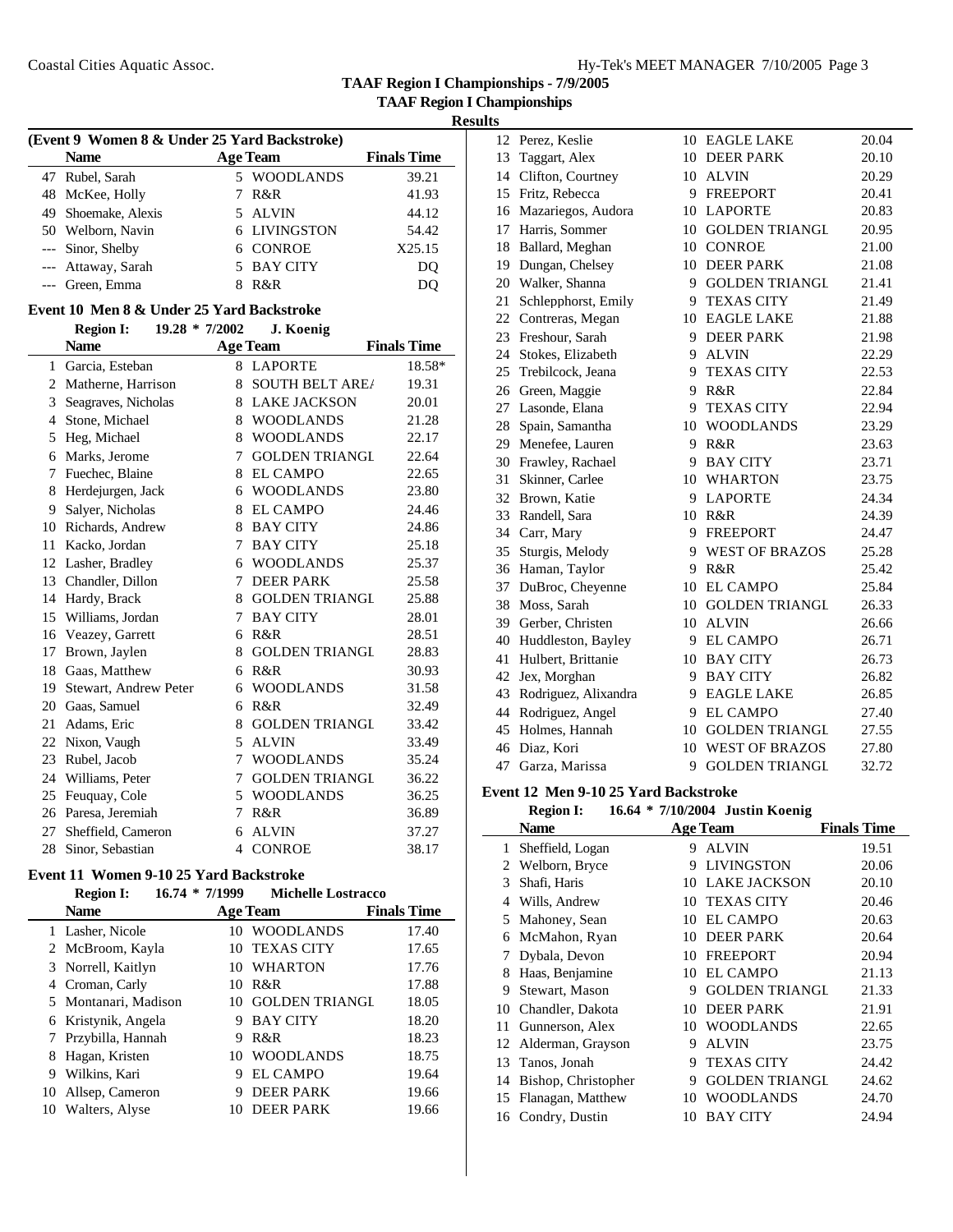**TAAF Region I Championships - 7/9/2005**

**TAAF Region I Championships**

 $\overline{\phantom{a}}$ 

| (Event 12 Men 9-10 25 Yard Backstroke) |                       |   |                   |                    |  |  |
|----------------------------------------|-----------------------|---|-------------------|--------------------|--|--|
|                                        | <b>Name</b>           |   | <b>Age Team</b>   | <b>Finals Time</b> |  |  |
|                                        | 17 Easley, Justin     |   | 10 ALVIN          | 26.46              |  |  |
|                                        | 18 Alderman, Gavin    | 9 | <b>ALVIN</b>      | 26.50              |  |  |
|                                        | 19 Croom, Aaron       |   | 10 GOLDEN TRIANGL | 27.60              |  |  |
|                                        | 20 Truong, Cao        |   | 10 TEXAS CITY     | 29.94              |  |  |
|                                        | 21 Gilliam, Tyler     |   | 10 CONROE         | 32.69              |  |  |
|                                        | 22 Babb, C.J.         |   | 9 DEER PARK       | 32.81              |  |  |
|                                        | --- Norsworthy, Caleb |   | <b>CONROE</b>     | X20.95             |  |  |

# **Event 13 Women 8 & Under 25 Yard Breaststroke**

|       | <b>Region I:</b>    | 20.30 * 7/1997 | S. Chamberlain        |                    |
|-------|---------------------|----------------|-----------------------|--------------------|
|       | <b>Name</b>         |                | <b>Age Team</b>       | <b>Finals Time</b> |
| 1     | Worth, Deidre Anne  | 8              | <b>WOODLANDS</b>      | 22.31              |
|       | 2 Hooper, Paige     | 8              | <b>GOLDEN TRIANGL</b> | 22.58              |
| 3     | Swinney, Cricket    | 8              | R&R                   | 22.60              |
| 4     | Strobel, Austin     | 8              | <b>LAKE JACKSON</b>   | 22.69              |
| 5     | Presswood, Bailey   | 8              | <b>LAPORTE</b>        | 23.16              |
| 6     | Hext, Bailey        | 8              | <b>DEER PARK</b>      | 23.59              |
| 7     | Jonika, Michelle    | 8              | <b>CONROE</b>         | 24.34              |
| 8     | Kelley, Emma        | 7              | <b>EAGLE LAKE</b>     | 25.26              |
| 9     | Kmiecik, Tyler      | 7              | <b>SEABROOK</b>       | 26.09              |
| 10    | Myers, Bryleigh     | 8              | <b>GOLDEN TRIANGL</b> | 26.72              |
| 11    | Stolle, Sydney      | 8              | <b>WHARTON</b>        | 26.76              |
|       | 12 Anderson, Audrey | 8              | <b>EL CAMPO</b>       | 26.80              |
| 13    | Katri, Allison      | 8              | <b>WOODLANDS</b>      | 26.86              |
| 14    | Rodriguez, Jessica  | 7              | <b>EL CAMPO</b>       | 27.12              |
| 15    | London, Lauren      | 8              | <b>FREEPORT</b>       | 27.20              |
| 16    | Cheatham, Maggie    | 8              | <b>WHARTON</b>        | 27.22              |
|       | 17 Veazey, Meaghan  | 8              | R&R                   | 27.77              |
| 18    | Couvillion, Korie   | 8              | <b>EL CAMPO</b>       | 28.29              |
| 19    | Hammond, Hayley     | 8              | <b>WOODLANDS</b>      | 28.84              |
| 20    | Patrick, Makenna    | 8              | <b>DEER PARK</b>      | 28.97              |
| 21    | Craig, Rachel       | 8              | <b>WOODLANDS</b>      | 31.21              |
| 22    | Taylor, Paige       | 7              | <b>DEER PARK</b>      | 31.84              |
| 23    | Fritz, Jessica      | 7              | <b>FREEPORT</b>       | 33.27              |
| 24    | Jex, Maddie         | 6              | <b>BAY CITY</b>       | 33.72              |
| 25    | Walter, Abby        | 8              | <b>BAY CITY</b>       | 33.73              |
| 26    | Walter, Allie       |                | 8 BAY CITY            | 34.72              |
| 27    | Espinoza, Krystan   |                | 5 WHARTON             | 35.17              |
| 28    | Croman, Claire      |                | 6 R&R                 | 36.61              |
| 29    | Dempsey, Arialle    | 7              | <b>WOODLANDS</b>      | 39.90              |
| 30    | Brown, Stephanie    | 6              | <b>ALVIN</b>          | 43.23              |
| 31    | Almarez, Ashleigh   | 7              | R&R                   | 43.36              |
| ---   | Sinor, Shelby       | 6              | <b>CONROE</b>         | X28.59             |
| $---$ | Flores, Kelsey      | 8              | <b>ALVIN</b>          | DQ                 |
| ---   | Green, Emma         | 8              | R&R                   | DQ                 |
| ---   | Huerta, Morgan      | 8              | <b>BAY CITY</b>       | DQ                 |
| ---   | Herrera, Tatyana    | 8              | R&R                   | DQ                 |
| $---$ | McCord, Blair       | 6              | <b>WOODLANDS</b>      | DQ                 |

# **Event 14 Men 8 & Under 25 Yard Breaststroke**

| <b>Region I:</b>                      | $20.34 * 7/1986$ | <b>Brent Wenzel</b>            |                    |                |
|---------------------------------------|------------------|--------------------------------|--------------------|----------------|
| <b>Name</b>                           | <b>Age Team</b>  |                                | <b>Finals Time</b> |                |
| 1 Goodeaux, Bailey<br>2 Manley, Shane |                  | 8 GOLDEN TRIANGI<br>8 FREEPORT |                    | 21.32<br>21.68 |

|               | 3 Wilkins, Matthew      |   | <b>EL CAMPO</b>       | 23.00 |
|---------------|-------------------------|---|-----------------------|-------|
| 4             | Stone, Michael          | 8 | <b>WOODLANDS</b>      | 24.14 |
| 5.            | DuBroc, Colt            | 8 | EL CAMPO              | 25.09 |
| 6             | Kacko, Jordan           |   | <b>BAY CITY</b>       | 26.55 |
| $\frac{1}{2}$ | Noser, Peyton           | 8 | R&R                   | 27.32 |
| 8             | Cook, Travis            | 7 | R&R                   | 28.07 |
| 9             | Norred, Sheldon         | 8 | <b>LIVINGSTON</b>     | 29.78 |
| 10            | Knox, Jerry             | 8 | <b>FREEPORT</b>       | 32.92 |
| 11            | Stamper, Clay           |   | <b>ALVIN</b>          | 32.98 |
|               | 12 Priesmeyer, Tayton   |   | EL CAMPO              | 35.32 |
| 13            | Rubel, Jacob            |   | <b>WOODLANDS</b>      | 38.20 |
| 14            | Brown, Jaylen           | 8 | <b>GOLDEN TRIANGI</b> | 42.53 |
|               | --- Hartings, Alexander |   | <b>WOODLANDS</b>      | DO    |
|               | Lasher, Bradley         | 6 | <b>WOODLANDS</b>      | DO    |
|               | --- Brassard, Austin    |   | WOODLANDS             | DO    |

# **Event 15 Women 9-10 25 Yard Breaststroke**

|       | <b>Region I:</b>   | 18.56 * 7/2000 | <b>M</b> Jarrett       |                    |
|-------|--------------------|----------------|------------------------|--------------------|
|       | <b>Name</b>        |                | <b>Age Team</b>        | <b>Finals Time</b> |
| 1     | Kmiecik, Riley     | 9              | <b>SEABROOK</b>        | 18.41*             |
| 2     | Kieler, Amber      | 10             | <b>WHARTON</b>         | 18.85              |
| 3     | Harper, Hannah     | 10             | WHARTON                | 19.14              |
| 4     | Taylor, Caitlin    | 10             | <b>DEER PARK</b>       | 19.79              |
| 5     | McAnelly, Hannah   | 10             | <b>GOLDEN TRIANGL</b>  | 20.03              |
| 6     | Perez, Keslie      | 10             | <b>EAGLE LAKE</b>      | 20.78              |
| 7     | Hagan, Kristen     | 10             | <b>WOODLANDS</b>       | 21.62              |
| 8     | Goff, Haley        |                | 10 WEST OF BRAZOS      | 22.08              |
| 9     | Dungan, Chelsey    |                | 10 DEER PARK           | 22.18              |
| 10    | Vavra, Sidney      |                | 9 LAKE JACKSON         | 22.19              |
| 11    | Huddleston, Skylar |                | 9 CONROE               | 22.48              |
| 12    | Alderman, Lauren   |                | 10 ALVIN               | 23.33              |
| 13    | Cook, Taylor       | 9              | R&R                    | 23.35              |
| 14    | Freshour, Sarah    | 9              | <b>DEER PARK</b>       | 23.41              |
| 15    | Manley, Brittany   | 9              | <b>FREEPORT</b>        | 23.67              |
| 16    | Duhon, Gabrielle   | 10             | R&R                    | 23.71              |
| 17    | Grant, Megan       | 10             | R&R                    | 23.74              |
| 18    | Spain, Samantha    | 10             | <b>WOODLANDS</b>       | 24.04              |
| 19    | Walters, Alyse     | 10             | <b>DEER PARK</b>       | 24.14              |
| 20    | Kacko, Sierra      | 9              | <b>BAY CITY</b>        | 24.52              |
| 21    | DuBroc, Cheyenne   |                | 10 EL CAMPO            | 24.56              |
| 22    | Haman, Taylor      | 9              | R&R                    | 24.66              |
| 23    | Veazey, Ashley     | 9              | R&R                    | 24.75              |
| 24    | Frawley, Rachael   | 9              | <b>BAY CITY</b>        | 25.57              |
| 25    | Kershaw, Shea      |                | 10 DEER PARK           | 25.97              |
| 26    | Mazariegos, Audora |                | 10 LAPORTE             | 26.69              |
| 27    | Frey, Jaydie       | 9              | <b>GOLDEN TRIANGL</b>  | 27.47              |
| 28    | Huddleston, Bayley | 9              | <b>EL CAMPO</b>        | 28.09              |
| 29    | Stockton, Savannah |                | 10 EL CAMPO            | 28.30              |
| 30    | Rodriguez, Angel   | 9              | <b>EL CAMPO</b>        | 28.34              |
| 31    | Taylor, Jamie      | 9              | <b>SOUTH BELT AREA</b> | 29.20              |
| 32    | Stokes, Elizabeth  | 9              | <b>ALVIN</b>           | 30.63              |
| 33    | Brown, Katie       |                | 9 LAPORTE              | 30.83              |
| 34    | Hartley, Tiffany   |                | 10 WHARTON             | 32.08              |
|       | --- Lawson, Annie  | 9              | <b>CONROE</b>          | X28.68             |
| $---$ | Holmes, Hannah     | 10             | <b>GOLDEN TRIANGL</b>  | DQ                 |
| $---$ | Garza, Marissa     | 9              | <b>GOLDEN TRIANGL</b>  | DQ                 |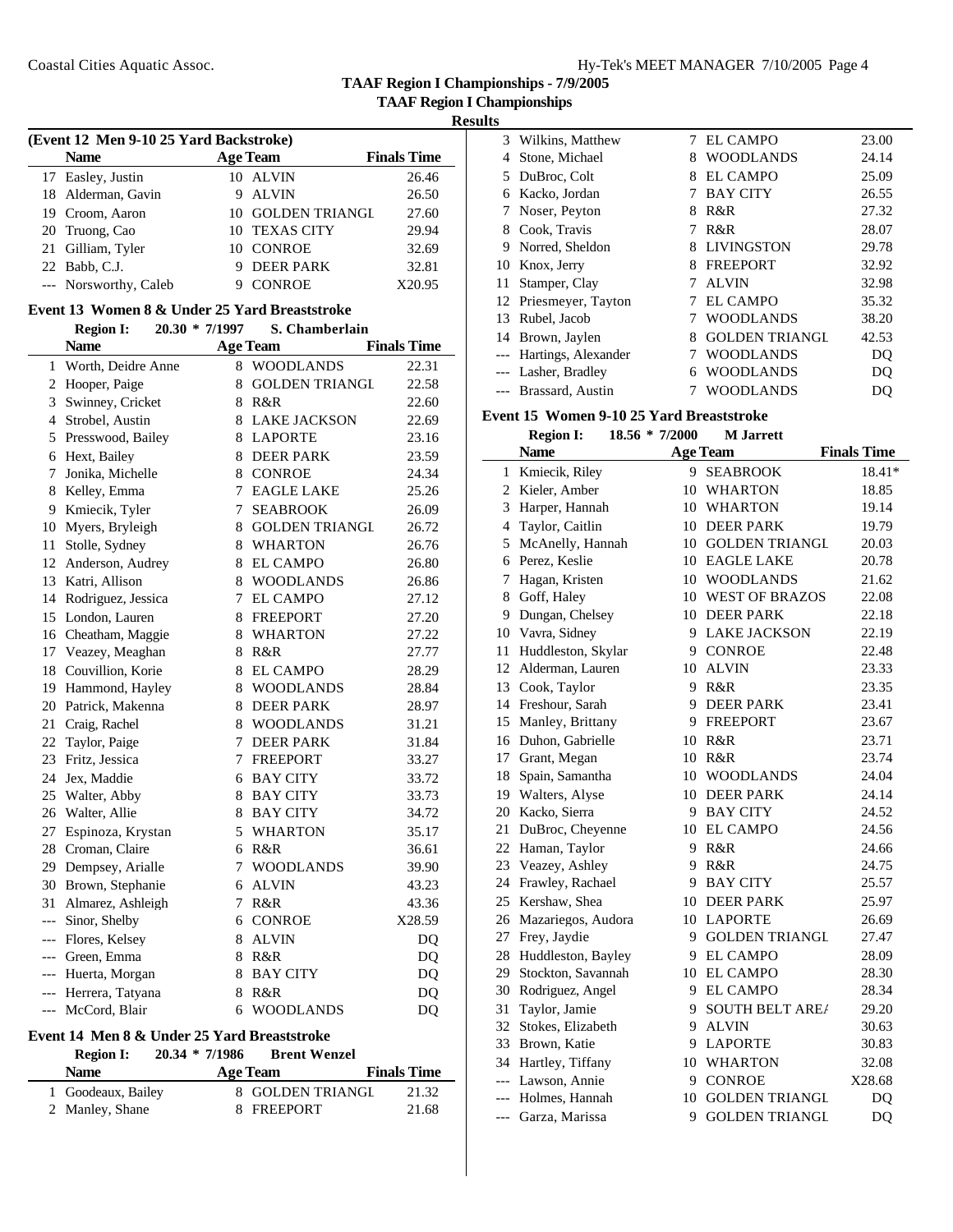| Hy-Tek's MEET MANAGER 7/10/2005 Page 5 |  |  |
|----------------------------------------|--|--|
|----------------------------------------|--|--|

**TAAF Region I Championships**

### **Results**

| (Event 15 Women 9-10 25 Yard Breaststroke) |                                            |                  |                       |                    |
|--------------------------------------------|--------------------------------------------|------------------|-----------------------|--------------------|
|                                            | <b>Name</b>                                |                  | <b>Age Team</b>       | <b>Finals Time</b> |
|                                            | --- Carr, Mary                             |                  | 9 FREEPORT            | DQ                 |
|                                            | --- Lasonde, Elana                         | 9                | <b>TEXAS CITY</b>     | DQ                 |
|                                            | Event 16 Men 9-10 25 Yard Breaststroke     |                  |                       |                    |
|                                            | <b>Region I:</b>                           | $16.90 * 7/2000$ | <b>M</b> Pham         |                    |
|                                            | <b>Name</b>                                |                  | <b>Age Team</b>       | <b>Finals Time</b> |
|                                            | 1 Diamond, Tyrin                           |                  | 10 GOLDEN TRIANGL     | 20.11              |
|                                            | 2 Nie, Allan                               |                  | 10 WOODLANDS          | 21.04              |
|                                            | 3 Wallace, Carter                          |                  | 9 WEST OF BRAZOS      | 21.37              |
|                                            | 4 London, Jacob                            |                  | 10 FREEPORT           | 21.52              |
|                                            | 5 Jensen, J.R.                             |                  | 9 WOODLANDS           | 21.66              |
|                                            | 6 Carlisle, Weston                         |                  | 9 DEER PARK           | 21.74              |
| $7\phantom{.0}$                            | Dybala, Devon                              |                  | 10 FREEPORT           | 22.35              |
|                                            | 8 Cymes, Hunter                            |                  | 9 WOODLANDS           | 22.64              |
|                                            | 9 Bell, Dylan                              |                  | 10 WEST OF BRAZOS     | 22.70              |
|                                            | 10 Stamper, Austin                         |                  | 10 ALVIN              | 24.65              |
|                                            | 11 Welborn, Bryce                          |                  | 9 LIVINGSTON          | 25.33              |
|                                            | 12 Gunnerson, Alex                         |                  | 10 WOODLANDS          | 27.16              |
|                                            | 13 Babb, C.J.                              |                  | 9 DEER PARK           | 28.75              |
|                                            | 14 Flanagan, Matthew                       |                  | 10 WOODLANDS          | 29.05              |
|                                            | 15 Stewart, Mason                          |                  | 9 GOLDEN TRIANGL      | 29.21              |
|                                            | 16 Boineau, Matthew                        |                  | 9 WEST OF BRAZOS      | 31.77              |
|                                            | 17 Russell, Luke                           |                  | 9 R&R                 | 33.65              |
|                                            | --- Gerber, Mike                           |                  | 9 ALVIN               | <b>DQ</b>          |
| $---$                                      | Truong, Cao                                | 10               | <b>TEXAS CITY</b>     | DQ                 |
|                                            | Event 17 Women 8 & Under 25 Yard Butterfly |                  |                       |                    |
|                                            | <b>Region I:</b>                           | $16.55 * 7/1999$ | <b>Charae Grosser</b> |                    |
|                                            | <b>Name</b>                                |                  | <b>Age Team</b>       | <b>Finals Time</b> |
|                                            | 1 Croman, Cecelia                          |                  | 8 R&R                 | 20.54              |
|                                            | 2 Barskey, Lia                             |                  | 8 ALVIN               | 20.71              |
|                                            | 3 Bai, Carrie                              |                  | 8 LAKE JACKSON        | 21.53              |
|                                            | 4 Presswood, Bailey                        |                  | 8 LAPORTE             | 23.11              |
|                                            | 5 Holtzman, Hannah                         |                  | 8 GOLDEN TRIANGL      | 26.05              |
|                                            | 6 DeWeese, Raven                           | $7^{\circ}$      | <b>ALVIN</b>          | 27.08              |
|                                            | 7 Billings, Rachel                         |                  | 7 WHARTON             | 27.78              |
|                                            | 8 Kmiecik, Tyler                           |                  | 7 SEABROOK            | 30.21              |
|                                            | 9 London, Lauren                           |                  | 8 FREEPORT            | 30.51              |
|                                            | 10 Katri, Allison                          |                  | 8 WOODLANDS           | 30.63              |
| 11                                         | Duhon, Grace                               |                  | 7 R&R                 | 30.69              |
| 12                                         | Kmiecik, Taylor                            | 7                | <b>SEABROOK</b>       | 30.88              |

# **Event 18 Men 8 & Under 25 Yard Butterfly**

### **Region I: 17.29 \* 7/10/2004 Corey Duke**

| <b>Name</b>            | <b>Age Team</b>             | <b>Finals Time</b> |
|------------------------|-----------------------------|--------------------|
| 1 Garcia, Esteban      | 8 LAPORTE                   | 18.40              |
| 2 Moore, Dustin        | <b>LAPORTE</b><br>8         | 19.44              |
| 3 Seagraves, Nicholas  | 8 LAKE JACKSON              | 19.77              |
| 4 Matherne, Harrison   | <b>SOUTH BELT AREA</b><br>8 | 19.80              |
| 5 Howell, Morgan       | <b>ALVIN</b><br>8           | 21.83              |
| 6 Hartings, Alexander  | <b>WOODLANDS</b>            | 24.04              |
| 7 Carlisle, Wyndon     | <b>DEER PARK</b>            | 30.30              |
| Chandler, Dillon<br>8. | <b>DEER PARK</b>            | 33.11              |
| Knox, Jerry            | <b>FREEPORT</b><br>8        | 36.87              |

13 Attaway, Sarah 5 BAY CITY 39.99

| 10    | Adams, Eric                           | 8                | <b>GOLDEN TRIANGL</b>   | 40.03              |
|-------|---------------------------------------|------------------|-------------------------|--------------------|
|       | --- Brassard, Austin                  | 7                | <b>WOODLANDS</b>        | DQ                 |
|       | --- Przybilla, Joey                   | 5                | R&R                     | DQ                 |
|       | --- Phelan, Liam                      | 7                | <b>GOLDEN TRIANGL</b>   | DQ                 |
|       | Event 19 Women 9-10 25 Yard Butterfly |                  |                         |                    |
|       |                                       | 15.01 * 7/1999   | <b>Natalie Melanric</b> |                    |
|       | <b>Region I:</b><br><b>Name</b>       |                  |                         | <b>Finals Time</b> |
|       |                                       |                  | <b>Age Team</b>         |                    |
|       | 1 Skinner, Haley                      |                  | 10 BAY CITY             | 14.60*             |
|       | 2 Watson, Rebecca                     |                  | 10 SEABROOK             | 16.24              |
|       | 3 Przybilla, Hannah                   |                  | 9 R&R                   | 16.65              |
|       | 4 Hartensteiner, Ashley               |                  | 9 R&R                   | 17.65              |
|       | 5 Respess, Jade                       |                  | 10 GOLDEN TRIANGL       | 17.91              |
|       | 6 Vavra, Sidney                       |                  | 9 LAKE JACKSON          | 17.99              |
|       | 7 Fritz, Rebecca                      |                  | 9 FREEPORT              | 18.61              |
|       | 7 Kristynik, Angela                   |                  | 9 BAY CITY              | 18.61              |
|       | 9 Walter, Shannon                     |                  | 10 BAY CITY             | 18.88              |
|       | 10 Baumgartner, Sarah                 |                  | 10 DEER PARK            | 19.05              |
| 11    | Taggart, Alex                         |                  | 10 DEER PARK            | 19.59              |
|       | 12 Foster, Kayla                      |                  | 9 GOLDEN TRIANGL        | 19.81              |
|       | 13 Chaplin, Alexandra                 |                  | 10 LAPORTE              | 19.83              |
|       | 14 Cook, Taylor                       |                  | 9 R&R                   | 20.02              |
| 15    | Rodriguez, Conchita                   |                  | 9 LAPORTE               | 20.52              |
|       | 16 Contreras, Megan                   |                  | 10 EAGLE LAKE           | 20.67              |
|       | 17 Harris, Sommer                     |                  | 10 GOLDEN TRIANGL       | 20.86              |
|       | 18 Rindahl, Normandy                  |                  | 9 EL CAMPO              | 21.00              |
|       | 19 Walker, Shanna                     |                  | 9 GOLDEN TRIANGL        | 21.02              |
|       | 20 Frawley, Rachael                   |                  | 9 BAY CITY              | 21.42              |
|       | 21 Smith, Ashton                      |                  | 10 LAPORTE              | 21.56              |
|       | 22 Dungan, Chelsey                    |                  | 10 DEER PARK            | 21.72              |
|       | 23 Gerber, Christen                   |                  | 10 ALVIN                | 23.65              |
|       | 24 Garcia, Gabi                       |                  | 10 R&R                  | 25.38              |
|       | 25 Stockton, Savannah                 |                  | 10 EL CAMPO             | 25.65              |
|       | 26 Sturgis, Melody                    |                  | 9 WEST OF BRAZOS        | 26.53              |
|       | 27 Clark, Ava                         |                  | 10 R&R                  | 27.10              |
|       | 28 Skinner, Carlee                    |                  | 10 WHARTON              | 27.77              |
|       | 29 Hartley, Tiffany                   |                  | 10 WHARTON              | 28.99              |
|       | 30 Moss, Sarah                        |                  | 10 GOLDEN TRIANGL       | 29.14              |
| 31    | Taylor, Jamie                         | 9                | <b>SOUTH BELT AREA</b>  | 29.63              |
|       | 32 Montross, Brittain                 |                  | 10 DEER PARK            | 30.80              |
| $---$ | Hamrick, Michaela                     |                  | 10 CONROE               | X15.67             |
| $---$ | Kershaw, Shea                         |                  | 10 DEER PARK            | DQ                 |
|       | Event 20 Men 9-10 25 Yard Butterfly   |                  |                         |                    |
|       | <b>Region I:</b>                      | $15.32 * 7/1984$ | <b>David Staffeld</b>   |                    |
|       | <b>Name</b>                           |                  | <b>Age Team</b>         | <b>Finals Time</b> |
| 1     | Hunt, Daniel                          |                  | 10 WEST OF BRAZOS       | 17.30              |

2 Sheffield, Logan 9 ALVIN 17.41 3 Stone, Kyle 10 WOODLANDS 17.56 4 Johnson, Phillip 10 WHARTON 18.91 Nielsen, Christopher 10 EL CAMPO 19.02 Nie, Allan 10 WOODLANDS 19.37 Jensen, J.R. 9 WOODLANDS 19.53 8 Batres, Ellis 9 DEER PARK 20.82 9 Cymes, Hunter 9 WOODLANDS 22.10 Carlisle, Wilson 10 DEER PARK 22.38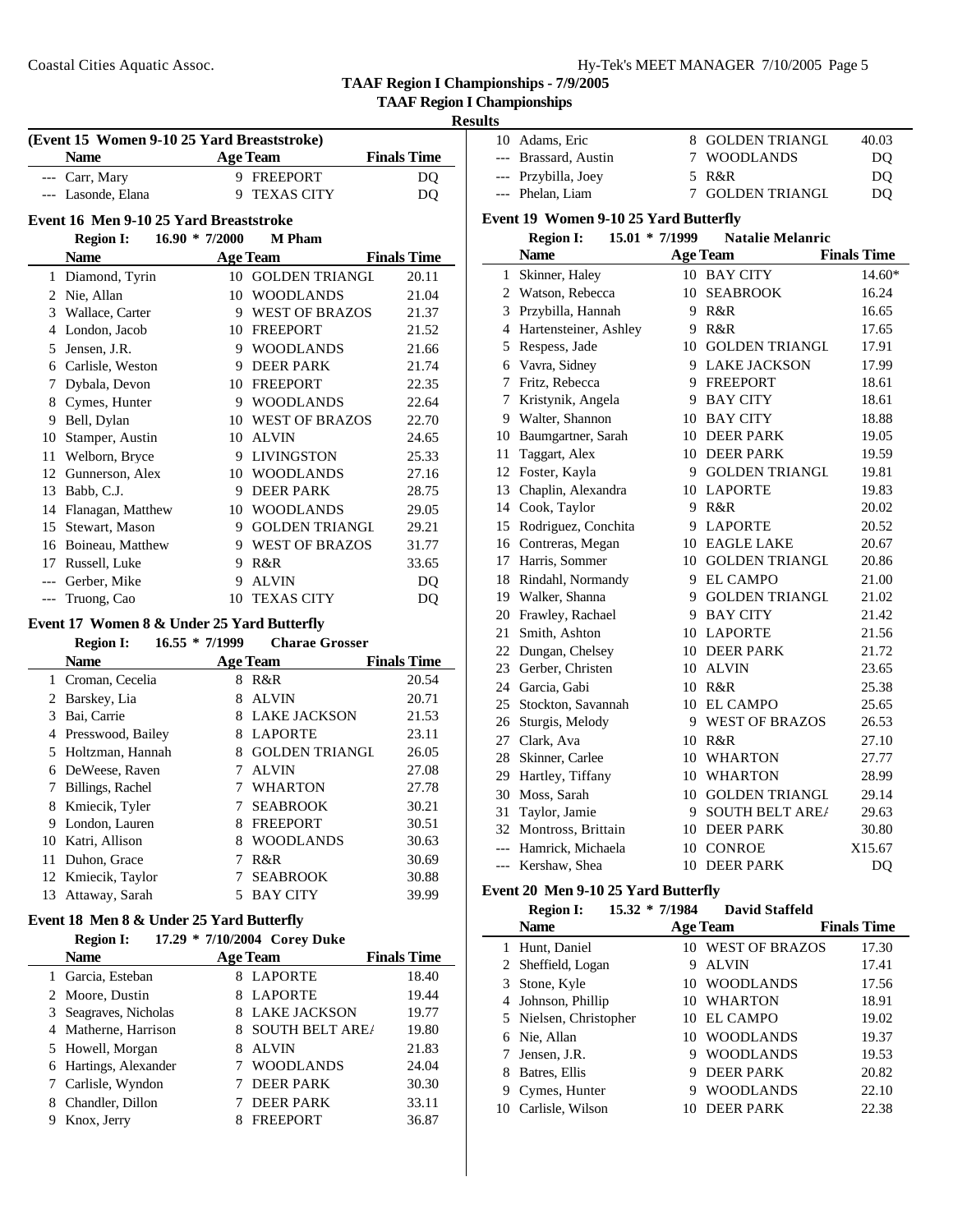**TAAF Region I Championships - 7/9/2005**

# **Results**

| (Event 20 Men 9-10 25 Yard Butterfly) |                     |  |                   |                    |  |  |
|---------------------------------------|---------------------|--|-------------------|--------------------|--|--|
|                                       | <b>Name</b>         |  | <b>Age Team</b>   | <b>Finals Time</b> |  |  |
|                                       | 11 Newmann, Stephen |  | 10 GOLDEN TRIANGL | 23.93              |  |  |
|                                       | 12 Tanos, Jonah     |  | 9 TEXAS CITY      | 30.41              |  |  |
|                                       | --- Gilliam, Tyler  |  | 10 CONROE         | DO                 |  |  |
|                                       | --- Wills, Andrew   |  | 10 TEXAS CITY     |                    |  |  |

# **Event 21 Women 8 & Under 25 Yard Freestyle**

### **Region I: 15.81 \* 7/1997 Lisa Paul**

|    | <b>Name</b>                               |        | <b>Age Team</b>        | <b>Finals Time</b> |
|----|-------------------------------------------|--------|------------------------|--------------------|
| 1  | Gardea, Abby                              | 8      | <b>DEER PARK</b>       | 16.02              |
| 2  | Swinney, Cricket                          |        | 8 R&R                  | 17.57              |
| 3  | Hooper, Paige                             | 8      | <b>GOLDEN TRIANGL</b>  | 17.94              |
|    | 4 Katri, Allison                          |        | 8 WOODLANDS            | 18.06              |
| 5  | Presswood, Bailey                         |        | 8 LAPORTE              | 18.08              |
| 6  | Worth, Deidre Anne                        |        | 8 WOODLANDS            | 18.37              |
| 7  | Strobel, Austin                           |        | 8 LAKE JACKSON         | 18.53              |
| 8  | Hext, Bailey                              |        | 8 DEER PARK            | 18.92              |
|    | 9 Bai, Carrie                             |        | 8 LAKE JACKSON         | 19.26              |
|    | 10 Montanari, Maret                       | 7      | <b>GOLDEN TRIANGL</b>  | 19.36              |
| 11 | Barskey, Lia                              | 8      | <b>ALVIN</b>           | 19.74              |
|    | 12 Babb, Kaitlin                          | 7      | <b>DEER PARK</b>       | 20.03              |
| 13 | Johnson, Ashlyn                           |        | 8 LAKE JACKSON         | 20.27              |
| 14 | Stewart, Bailey                           | 8      | <b>GOLDEN TRIANGL</b>  | 20.90              |
| 15 | Mohle, Brittni                            | 7      | <b>DEER PARK</b>       | 21.08              |
|    | 16 Frey, Jenelle                          | $\tau$ | <b>GOLDEN TRIANGL</b>  | 21.13              |
|    | 17 Green, Emma                            | 8      | R&R                    | 21.15              |
|    | 18 Jonika, Michelle<br>19 Kmiecik, Taylor |        | 8 CONROE<br>7 SEABROOK | 21.17              |
|    | 20 Kmiecik, Tyler                         | 7      | <b>SEABROOK</b>        | 21.27<br>22.05     |
| 21 | Hammond, Hayley                           |        | 8 WOODLANDS            | 22.32              |
| 21 | Gonzales, Sara                            | 8      | R&R                    | 22.32              |
| 23 | Henderson, Arlesia                        |        | 6 EAGLE LAKE           | 23.11              |
|    | 24 Billings, Rachel                       | 7      | <b>WHARTON</b>         | 23.12              |
| 25 | Griffin, Tiffany                          |        | 8 WEST OF BRAZOS       | 23.17              |
|    | 26 London, Lauren                         |        | 8 FREEPORT             | 23.54              |
| 27 | Orosco, Lauren                            |        | 8 R&R                  | 24.08              |
|    | 28 Herrera, Tatyana                       |        | 8 R&R                  | 24.26              |
|    | 29 Patrick, Makenna                       |        | 8 DEER PARK            | 24.51              |
|    | 30 Hinze, Libby                           |        | 7 WHARTON              | 24.67              |
| 31 | Richardson, Ara                           |        | 7 LIVINGSTON           | 24.91              |
|    | 32 Wismeg, Madison                        |        | 8 R&R                  | 25.05              |
| 33 | Mangel, Shelbi                            | 7      | R&R                    | 25.24              |
|    | 34 Almarez, Ashleigh                      | 7      | R&R                    | 25.40              |
|    | 35 Flores, Kelsey                         | 8      | <b>ALVIN</b>           | 25.46              |
|    | 36 Lengefeld, Rebekah                     |        | 8 R&R                  | 25.68              |
|    | 37 Bordelon, Courtney                     | 8      | <b>GOLDEN TRIANGL</b>  | 26.19              |
| 38 | Jex, Maddie                               |        | 6 BAY CITY             | 26.47              |
| 39 | Montieth, Ashley                          | 8      | <b>ALVIN</b>           | 27.68              |
| 40 | Quenneville, Genny                        | 7      | <b>EAGLE LAKE</b>      | 28.16              |
| 41 | Dempsey, Arialle                          | 7      | <b>WOODLANDS</b>       | 28.49              |
| 42 | Huddleston, Ashlyn                        | 6      | <b>EL CAMPO</b>        | 28.55              |
|    | 43 McCord, Blair                          | 6      | <b>WOODLANDS</b>       | 28.94              |
| 44 | Croman, Claire                            | 6      | R&R                    | 29.62              |
| 45 | Craig, Rachel                             | 8      | <b>WOODLANDS</b>       | 29.86              |
| 46 | Quenneville, Ariel                        | 6      | <b>EAGLE LAKE</b>      | 30.02              |

| 47 | Sturgis, Tarin         |   | <b>WEST OF BRAZOS</b> | 30.29  |
|----|------------------------|---|-----------------------|--------|
|    | 48 Buffington, Cynthia |   | <b>GOLDEN TRIANGL</b> | 31.86  |
| 49 | Brown, Stephanie       | 6 | <b>ALVIN</b>          | 32.20  |
|    | 50 Taylor, Paige       |   | <b>DEER PARK</b>      | 33.08  |
|    | 51 Espinoza, Krystan   |   | 5 WHARTON             | 33.57  |
|    | 52 Attaway, Sarah      |   | 5 BAY CITY            | 36.03  |
|    | 53 Rubel, Sarah        |   | 5 WOODLANDS           | 37.64  |
|    | 54 McKee, Holly        |   | R&R                   | 40.09  |
|    | 55 Welborn, Navin      |   | 6 LIVINGSTON          | 44.77  |
|    | 56 Richards, Brooke    |   | 5 BAY CITY            | 45.56  |
|    | --- Sinor, Shelby      |   | <b>CONROE</b>         | X20.95 |

# **Event 22 Men 8 & Under 25 Yard Freestyle**

|                | <b>Region I:</b>      | 15.12 * 7/1984 |   | <b>Marshal Fleniken</b> |                    |
|----------------|-----------------------|----------------|---|-------------------------|--------------------|
|                | <b>Name</b>           |                |   | <b>Age Team</b>         | <b>Finals Time</b> |
| 1              | Matherne, Harrison    |                | 8 | <b>SOUTH BELT AREA</b>  | 16.30              |
| $\overline{c}$ | Stone, Michael        |                | 8 | <b>WOODLANDS</b>        | 16.50              |
| 3              | Howell, Morgan        |                | 8 | <b>ALVIN</b>            | 17.14              |
| 4              | Goodeaux, Bailey      |                | 8 | <b>GOLDEN TRIANGL</b>   | 17.83              |
| 5              | Marks, Jerome         |                | 7 | <b>GOLDEN TRIANGL</b>   | 17.94              |
| 6              | Moore, Dustin         |                | 8 | <b>LAPORTE</b>          | 18.35              |
| 7              | Noser, Peyton         |                | 8 | R&R                     | 18.81              |
| 8              | Kacko, Jordan         |                | 7 | <b>BAY CITY</b>         | 18.93              |
| 9              | Heg, Michael          |                | 8 | <b>WOODLANDS</b>        | 18.95              |
| 10             | Herdejurgen, Jack     |                | 6 | <b>WOODLANDS</b>        | 20.16              |
| 11             | Norred, Sheldon       |                | 8 | <b>LIVINGSTON</b>       | 20.24              |
| 12             | Hartings, Alexander   |                | 7 | <b>WOODLANDS</b>        | 20.41              |
| 13             | Hardy, Brack          |                | 8 | <b>GOLDEN TRIANGL</b>   | 21.55              |
| 14             | Barton, Caleb         |                | 8 | <b>GOLDEN TRIANGL</b>   | 21.60              |
| 15             | Williams, Jordan      |                | 7 | <b>BAY CITY</b>         | 22.96              |
| 16             | Priesmeyer, Tayton    |                | 7 | <b>EL CAMPO</b>         | 23.24              |
| 17             | Lasher, Bradley       |                | 6 | <b>WOODLANDS</b>        | 23.36              |
| 18             | Chandler, Dillon      |                | 7 | <b>DEER PARK</b>        | 23.80              |
| 19             | Cook, Travis          |                | 7 | R&R                     | 23.96              |
| 20             | Brassard, Austin      |                | 7 | <b>WOODLANDS</b>        | 27.17              |
| 21             | Stewart, Andrew Peter |                | 6 | <b>WOODLANDS</b>        | 28.06              |
| 22             | Brown, Jaylen         |                | 8 | <b>GOLDEN TRIANGL</b>   | 28.31              |
| 23             | Adams, Eric           |                | 8 | <b>GOLDEN TRIANGL</b>   | 28.49              |
| 24             | Rubel, Jacob          |                | 7 | <b>WOODLANDS</b>        | 28.57              |
| 25             | Carlisle, Wyndon      |                | 7 | <b>DEER PARK</b>        | 28.97              |
| 26             | Sinor, Sebastian      |                | 4 | <b>CONROE</b>           | 30.18              |
| 27             | Feuquay, Cole         |                | 5 | <b>WOODLANDS</b>        | 30.74              |
| 28             | Williams, Peter       |                | 7 | <b>GOLDEN TRIANGL</b>   | 32.29              |
| 29             | Gaas, Samuel          |                | 6 | R&R                     | 32.50              |
| 30             | Veazey, Garrett       |                | 6 | R&R                     | 32.82              |
| 31             | Nixon, Vaugh          |                | 5 | <b>ALVIN</b>            | 34.46              |
| 32             | Gaas, Matthew         |                | 6 | R&R                     | 35.26              |
| 33             | Paresa, Jeremiah      |                | 7 | R&R                     | 36.61              |
| 34             | Przybilla, Joey       |                | 5 | R&R                     | 38.90              |
| 35             | Sheffield, Cameron    |                | 6 | <b>ALVIN</b>            | 40.44              |

# **Event 23 Women 9-10 25 Yard Freestyle**

| <b>Region I:</b> | $13.46 * 7/1999$ | Lisa Paul       |                    |
|------------------|------------------|-----------------|--------------------|
| <b>Name</b>      |                  | <b>Age Team</b> | <b>Finals Time</b> |
| 1 Kmiecik, Riley |                  | 9 SEABROOK      | 13.95              |
| 2 Howell, Haley  |                  | 10 ALVIN        | 14.29              |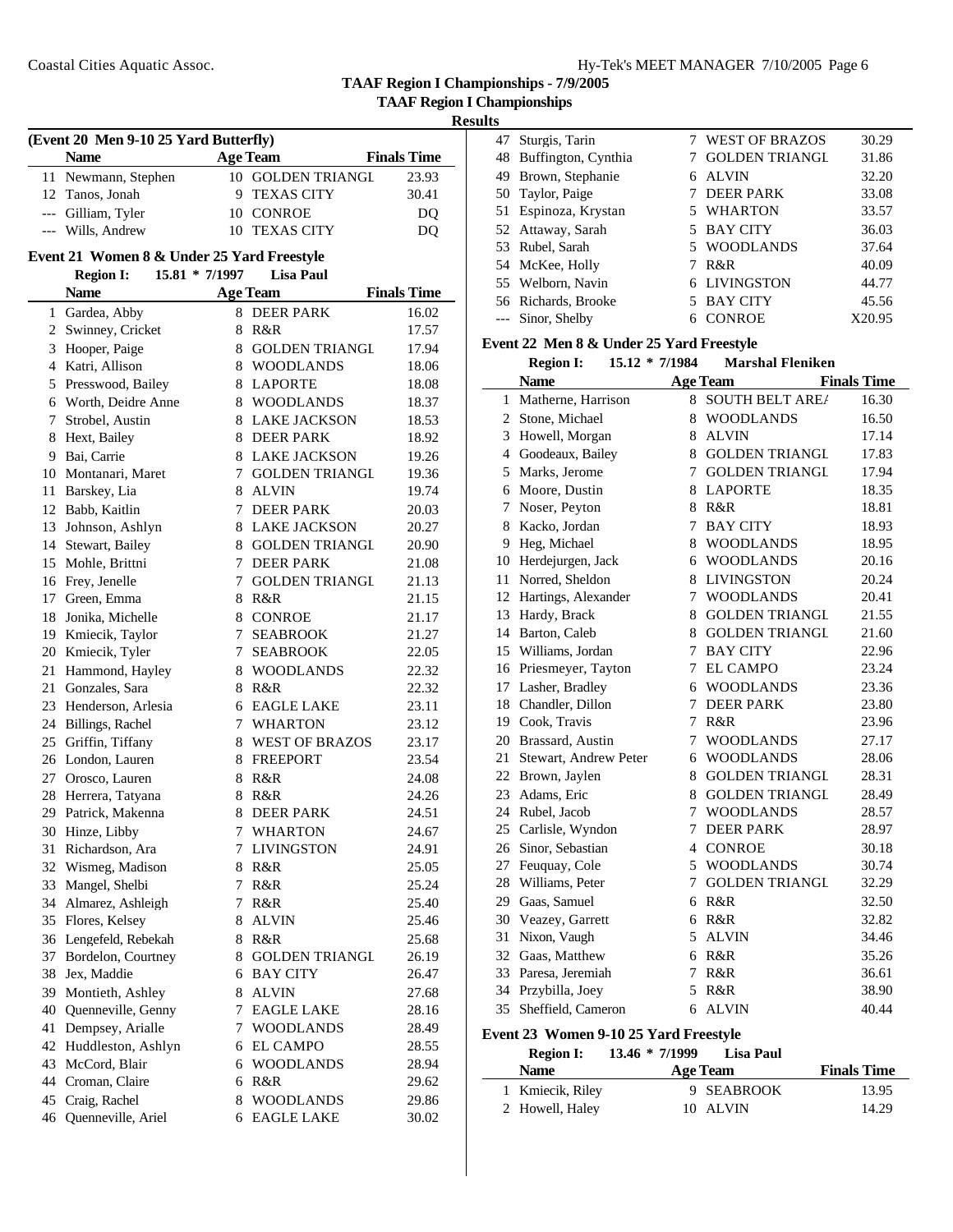**TAAF Region I Championships - 7/9/2005**

**TAAF Region I Championships**

 $\overline{\phantom{0}}$ 

# **Results**

|       | (Event 23 Women 9-10 25 Yard Freestyle) |    |                       |                    |  |  |
|-------|-----------------------------------------|----|-----------------------|--------------------|--|--|
|       | <b>Name</b>                             |    | <b>Age Team</b>       | <b>Finals Time</b> |  |  |
|       | 3 Lasher, Nicole                        |    | 10 WOODLANDS          | 14.52              |  |  |
|       | 4 Cline, Madison                        | 10 | <b>WHARTON</b>        | 14.72              |  |  |
|       | 5 Watson, Rebecca                       |    | 10 SEABROOK           | 14.97              |  |  |
|       | 6 McAnelly, Hannah                      |    | 10 GOLDEN TRIANGL     | 15.07              |  |  |
|       | 7 Respess, Jade                         |    | 10 GOLDEN TRIANGL     | 15.22              |  |  |
|       | 8 Montanari, Madison                    |    | 10 GOLDEN TRIANGL     | 15.74              |  |  |
|       | 9 Rosenstrauch, Kayla                   |    | 10 WOODLANDS          | 15.89              |  |  |
|       | 10 Perez, Keslie                        |    | 10 EAGLE LAKE         | 16.21              |  |  |
| 11    | Harris, Sommer                          | 10 | <b>GOLDEN TRIANGL</b> | 16.40              |  |  |
| 12    | Gorman, Bethany                         |    | 10 BAY CITY           | 16.46              |  |  |
| 13    | Goff, Haley                             |    | 10 WEST OF BRAZOS     | 16.86              |  |  |
|       | 14 Foster, Kayla                        |    | 9 GOLDEN TRIANGL      | 17.25              |  |  |
| 15    | Mazariegos, Audora                      |    | 10 LAPORTE            | 17.61              |  |  |
|       | 16 Hulbert, Brittanie                   |    | 10 BAY CITY           | 18.46              |  |  |
|       | 17 Nixon, Chandler                      | 9  | <b>ALVIN</b>          | 18.61              |  |  |
|       | 18 Garcia, Gabi                         |    | 10 R&R                | 18.76              |  |  |
|       | 19 Spain, Samantha                      |    | 10 WOODLANDS          | 19.07              |  |  |
|       | 20 Walters, Alyse                       |    | 10 DEER PARK          | 19.31              |  |  |
| 21    | Stockton, Savannah                      |    | 10 EL CAMPO           | 19.55              |  |  |
|       | 22 Grant, Megan                         |    | 10 R&R                | 19.59              |  |  |
|       | 23 Ballard, Meghan                      |    | 10 CONROE             | 19.60              |  |  |
|       | 24 Huddleston, Skylar                   |    | 9 CONROE              | 19.70              |  |  |
|       | 25 Elliot, Lora                         |    | 10 R&R                | 20.25              |  |  |
|       | 26 Brown, Katie                         |    | 9 LAPORTE             | 20.48              |  |  |
|       | 27 Moss, Sarah                          |    | 10 GOLDEN TRIANGL     | 20.72              |  |  |
|       | 28 Frey, Jaydie                         |    | 9 GOLDEN TRIANGL      | 21.19              |  |  |
| 29    | Menefee, Lauren                         |    | 9 R&R                 | 21.85              |  |  |
|       | 30 Jex, Morghan                         |    | 9 BAY CITY            | 22.28              |  |  |
| 31    | Rodriguez, Angel                        |    | 9 EL CAMPO            | 22.33              |  |  |
| 32    | DuBroc, Cheyenne                        |    | 10 EL CAMPO           | 22.72              |  |  |
|       | 33 Carr, Mary                           |    | 9 FREEPORT            | 23.10              |  |  |
|       | 34 Rodriguez, Alixandra                 |    | 9 EAGLE LAKE          | 23.14              |  |  |
|       | 35 Holmes, Hannah                       |    | 10 GOLDEN TRIANGL     | 23.24              |  |  |
|       | 36 Stokes, Elizabeth                    |    | 9 ALVIN               | 23.40              |  |  |
|       | 37 Diaz, Kori                           |    | 10 WEST OF BRAZOS     | 23.72              |  |  |
|       | 38 Huddleston, Bayley                   |    | 9 EL CAMPO            | 23.91              |  |  |
|       | 39 Randell, Sara                        |    | 10 R&R                | 25.77              |  |  |
|       | 40 Garza, Marissa                       | 9  | <b>GOLDEN TRIANGL</b> | 27.87              |  |  |
| $---$ | Lawson, Annie                           | 9  | <b>CONROE</b>         | X25.27             |  |  |

# **Event 24 Men 9-10 25 Yard Freestyle**

|    | <b>Region I:</b>  | 13.90<br>$*7/1986$ | <b>Marshal Fleniken</b> |                    |
|----|-------------------|--------------------|-------------------------|--------------------|
|    | <b>Name</b>       |                    | <b>Age Team</b>         | <b>Finals Time</b> |
|    | 1 Young, Logan    | 10.                | <b>EAGLE LAKE</b>       | 14.89              |
|    | 2 Brown, Tyler    | 10                 | <b>LAPORTE</b>          | 15.23              |
|    | 3 Stone, Kyle     |                    | 10 WOODLANDS            | 15.52              |
|    | 4 Sterling, Wyatt |                    | LAKE JACKSON<br>9       | 15.57              |
|    | 5 Jensen, J.R.    |                    | <b>WOODLANDS</b><br>9   | 16.32              |
|    | 6 Welborn, Bryce  |                    | LIVINGSTON<br>9         | 16.56              |
|    | 7 McMahon, Ryan   |                    | 10 DEER PARK            | 17.27              |
|    | 8 Cymes, Hunter   |                    | <b>WOODLANDS</b><br>9   | 17.46              |
| 9  | Flanagan, Matthew | 10                 | <b>WOODLANDS</b>        | 17.58              |
| 10 | White, Chess      | 10                 | <b>WEST OF BRAZOS</b>   | 17.78              |
|    | Johnson, Phillip  |                    | WHARTON                 | 17.95              |

| 12    | Wills, Andrew       | 10 | <b>TEXAS CITY</b>     | 18.16 |
|-------|---------------------|----|-----------------------|-------|
| 13    | Batres, Ellis       | 9  | <b>DEER PARK</b>      | 18.62 |
| 14    | Chandler, Dakota    | 10 | <b>DEER PARK</b>      | 18.63 |
| 15    | Bishop, Christopher | 9  | <b>GOLDEN TRIANGL</b> | 18.82 |
| 16    | Newmann, Stephen    | 10 | <b>GOLDEN TRIANGL</b> | 19.02 |
| 17    | O'Sullivan, Timmy   | 9  | <b>ALVIN</b>          | 19.13 |
| 18    | Hall, Creed         | 10 | <b>ALVIN</b>          | 19.81 |
| 19    | Garza, Chris        | 9  | R&R                   | 20.31 |
| 20    | Gunnerson, Alex     | 10 | <b>WOODLANDS</b>      | 20.50 |
| 21    | Condry, Dustin      | 10 | <b>BAY CITY</b>       | 20.71 |
| 22    | London, Jacob       | 10 | <b>FREEPORT</b>       | 20.74 |
| 23    | Knox, Taylor        | 10 | <b>FREEPORT</b>       | 21.32 |
| 24    | Alderman, Grayson   | 9  | <b>ALVIN</b>          | 21.39 |
| 25    | Tanos, Jonah        | 9  | <b>TEXAS CITY</b>     | 21.52 |
| 26    | Stamper, Austin     | 10 | <b>ALVIN</b>          | 21.62 |
| 27    | Carlisle, Weston    | 9  | <b>DEER PARK</b>      | 21.85 |
| 28    | Croom, Aaron        | 10 | <b>GOLDEN TRIANGL</b> | 21.87 |
| 29    | Mohle, Brandon      | 9  | <b>DEER PARK</b>      | 21.93 |
| 30    | Alderman, Gavin     | 9  | <b>ALVIN</b>          | 22.12 |
| 31    | Gilliam, Tyler      | 10 | <b>CONROE</b>         | 22.66 |
| 32    | Boineau, Matthew    | 9  | <b>WEST OF BRAZOS</b> | 23.75 |
| 33    | Truong, Cao         | 10 | <b>TEXAS CITY</b>     | 27.49 |
| 34    | Babb, C.J.          | 9  | <b>DEER PARK</b>      | 29.66 |
| $---$ | Diamond, Tyrin      | 10 | <b>GOLDEN TRIANGL</b> | DQ    |

# **Event 25 Women 8 & Under 100 Yard IM**

| <b>Region I:</b>          | $1:31.54 * 7/1986$  |   | <b>B.</b> Haschke     |                    |
|---------------------------|---------------------|---|-----------------------|--------------------|
| <b>Name</b>               |                     |   | <b>Age Team</b>       | <b>Finals Time</b> |
| 1 Gaas, Emma              |                     |   | 8 R&R                 | 1:56.96            |
| 55.12                     | 1:01.84             |   |                       |                    |
| 2 Rosenstrauch, Nicole    |                     | 7 | <b>WOODLANDS</b>      | 1:59.18            |
| 53.20                     | 1:05.98             |   |                       |                    |
| 3 Willis, Malia           |                     | 7 | EL CAMPO              | 1:59.82            |
| 58.93                     | 1:00.89             |   |                       |                    |
| 4 Coffin, Hollie          |                     | 7 | <b>GOLDEN TRIANGL</b> | 2:08.51            |
| 59.78                     | 1:08.73             |   |                       |                    |
| 5 Fritz, Jessica          |                     | 7 | FREEPORT              | 2:14.75            |
| 1:00.30                   | 1:14.45             |   |                       |                    |
| 6 Stewart, Bailey         |                     | 8 | <b>GOLDEN TRIANGL</b> | 2:15.77            |
|                           | $1:05.60$ $1:10.17$ |   |                       |                    |
| 7 Johnson, Ashlyn         |                     |   | 8 LAKE JACKSON        | 2:18.76            |
|                           | $1:08.17$ $1:10.59$ |   |                       |                    |
| 8 Myers, Bryleigh         |                     | 8 | GOLDEN TRIANGI        | 2:19.97            |
|                           | $1:10.24$ $1:09.73$ |   |                       |                    |
| 9 Holtzman, Hannah        |                     | 8 | <b>GOLDEN TRIANGL</b> | 2:20.18            |
|                           | $1:02.46$ $1:17.72$ |   |                       |                    |
| 10 Rodriguez, Jessica     |                     |   | 7 EL CAMPO            | 2:23.59            |
|                           | $1:14.14$ $1:09.45$ |   | 7 ALVIN               | 2:26.40            |
| 11 DeWeese, Raven         |                     |   |                       |                    |
| 1:06.12                   | 1:20.28             | 7 | <b>EAGLE LAKE</b>     |                    |
| --- Kelley, Emma<br>57.22 | 56.46               |   |                       | DO                 |
|                           |                     |   |                       |                    |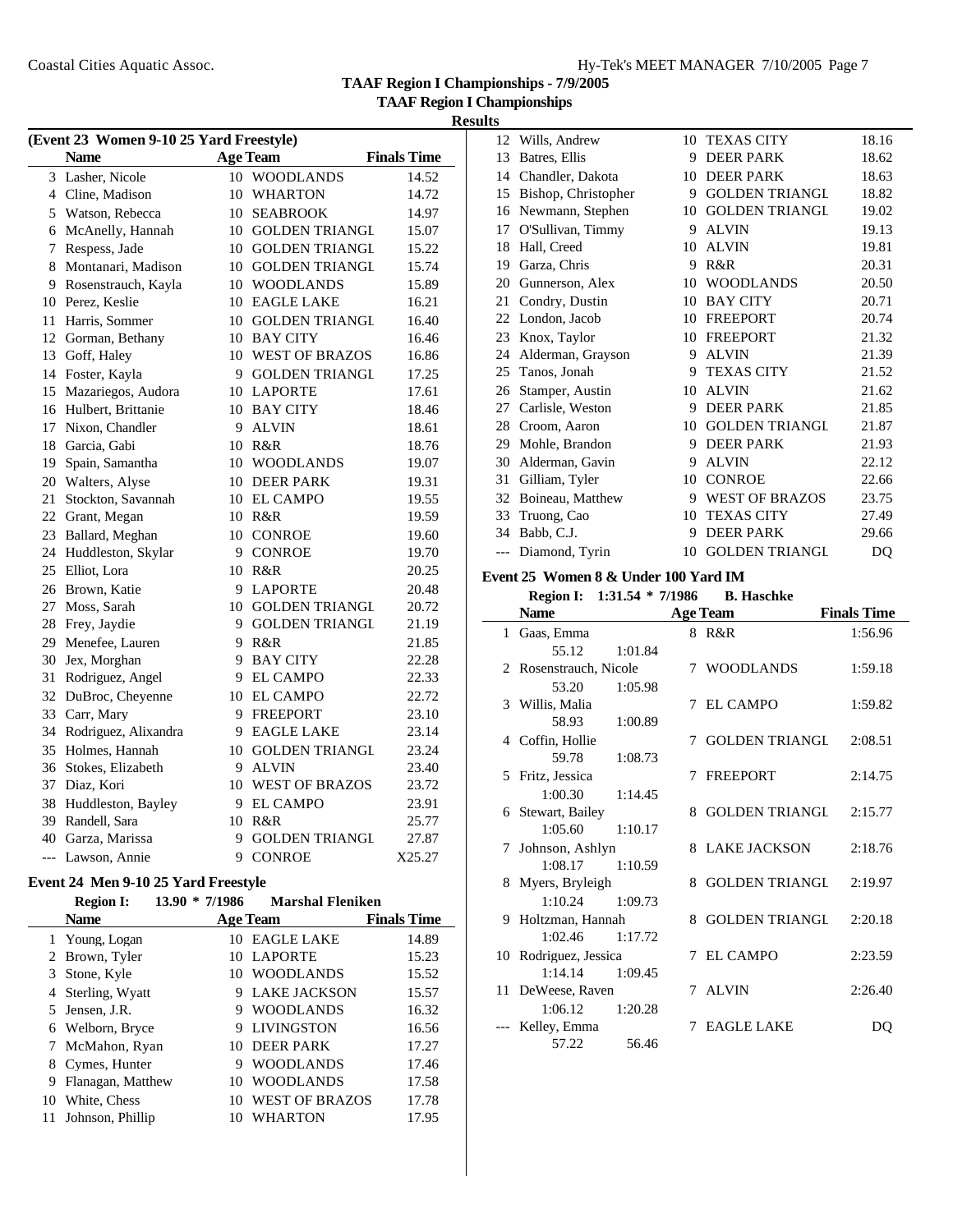**TAAF Region I Championships**

### **Results**

 $\overline{\phantom{0}}$ 

| Event 26 Men 8 & Under 100 Yard IM |                     |         |   |                                          |                    |
|------------------------------------|---------------------|---------|---|------------------------------------------|--------------------|
|                                    |                     |         |   | Region I: 1:28.75 * 7/10/2004 Corey Duke |                    |
|                                    | <b>Name</b>         |         |   | <b>Age Team</b>                          | <b>Finals Time</b> |
| 1                                  | Garcia, Esteban     |         |   | 8 LAPORTE                                | 1:39.22            |
|                                    | 44.36               | 54.86   |   |                                          |                    |
|                                    | 2 Moore, Dustin     |         | 8 | LAPORTE                                  | 1:41.23            |
|                                    | 45.69               | 55.54   |   |                                          |                    |
| 3                                  | Seagraves, Nicholas |         | 8 | LAKE JACKSON                             | 1:41.38            |
|                                    | 46.11               | 55.27   |   |                                          |                    |
|                                    | 4 Manley, Shane     |         | 8 | <b>FREEPORT</b>                          | 1:48.62            |
|                                    | 56.09               | 52.53   |   |                                          |                    |
|                                    | 5 Wilkins, Matthew  |         | 7 | EL CAMPO                                 | 1:52.65            |
|                                    | 55.27               | 57.38   |   |                                          |                    |
| 6                                  | Richards, Andrew    |         | 8 | <b>BAY CITY</b>                          | 2:05.21            |
| 7                                  | Barton, Caleb       |         | 8 | <b>GOLDEN TRIANGI</b>                    | 2:09.51            |
|                                    | 1:03.93             | 1:05.58 |   |                                          |                    |
|                                    | Carlisle, Wyndon    |         |   | <b>DEER PARK</b>                         | DO                 |
|                                    | 1:04.27             | 1:13.71 |   |                                          |                    |

# **Event 27 Women 9-10 100 Yard IM**

| <b>Region I:</b>        | $1:19.73 * 7/1998$ |    | <b>Betsy Outlaw</b> |                    |
|-------------------------|--------------------|----|---------------------|--------------------|
| <b>Name</b>             |                    |    | <b>Age Team</b>     | <b>Finals Time</b> |
| 1 Lasher, Nicole        |                    |    | 10 WOODLANDS        | 1:22.98            |
| 36.82                   | 46.16              |    |                     |                    |
| 2 Attaway, Meagan       |                    |    | 10 BAY CITY         | 1:25.72            |
| 40.27                   | 45.45              |    |                     |                    |
| 3 O'Hearn, Rebecca      |                    |    | 10 R&R              | 1:26.67            |
| 39.12                   | 47.55              |    |                     |                    |
| 4 Watson, Rebecca       |                    |    | 10 SEABROOK         | 1:29.81            |
| 42.17                   | 47.64              |    |                     |                    |
| 5 Hagan, Kristen        |                    |    | 10 WOODLANDS        | 1:33.62            |
| 42.58                   | 51.04              |    |                     |                    |
| 6 Hartensteiner, Ashley |                    |    | 9 R&R               | 1:34.79            |
| 42.99                   | 51.80              |    |                     |                    |
| 7 Vavra, Sidney         |                    | 9  | <b>LAKE JACKSON</b> | 1:35.80            |
| 45.27                   | 50.53              |    |                     |                    |
| 8 Baumgartner, Sarah    |                    |    | 10 DEER PARK        | 1:37.54            |
| 45.05                   | 52.49              |    |                     |                    |
| 9 Manley, Brittany      |                    |    | 9 FREEPORT          | 1:42.41            |
| 48.59                   | 53.82              |    |                     |                    |
| 10 Fritz, Rebecca       |                    |    | 9 FREEPORT          | 1:44.30            |
| 45.72                   | 58.58              |    |                     |                    |
| 11 Goff, Haley          |                    |    | 10 WEST OF BRAZOS   | 1:44.79            |
| 51.16                   | 53.63              |    |                     |                    |
| 12 Rosenstrauch, Kayla  |                    |    | 10 WOODLANDS        | 1:44.87            |
| 49.59                   | 55.28              |    |                     |                    |
| 13 Taylor, Caitlin      |                    | 10 | <b>DEER PARK</b>    | 1:45.05            |
| 47.70                   | 57.35              |    |                     |                    |
| 14 Nielsen, Cayla       |                    |    | 9 EL CAMPO          | 1:45.30            |
| 45.02                   | 1:00.28            |    |                     |                    |
| 15 Walker, Shanna       |                    |    | 9 GOLDEN TRIANGL    | 1:46.75            |
| 45.77                   | 1:00.98            |    |                     |                    |
| 16 Sturgis, Melody      |                    | 9  | WEST OF BRAZOS      | 2:02.76            |
| 53.38                   | 1:09.38            |    |                     |                    |

| 17 Taylor, Jamie       | <b>SOUTH BELT AREA</b><br>9 | 2:15.51  |
|------------------------|-----------------------------|----------|
| 1:04.85<br>1:10.66     |                             |          |
| 18 Hartley, Tiffany    | 10 WHARTON                  | 2:30.99  |
| 1:10.77<br>1:20.22     |                             |          |
| --- Hamrick, Michaela  | 10 CONROE                   | X1:21.09 |
| 37.06<br>44.03         |                             |          |
| --- Shoemake, Ashley   | AL VIN<br>9                 | DΟ       |
| 1:17.88<br>1:23.15     |                             |          |
| --- Montross, Brittain | 10 DEER PARK                | DO       |
| 1:24.46<br>1:09.59     |                             |          |
| Allsep, Cameron        | DEER PARK                   |          |
| 54.32<br>43.64         |                             |          |

### **Event 28 Men 9-10 100 Yard IM**

|   | <b>Region I:</b>  | $1:18.53 * 7/1983$ |    | <b>B.</b> Luedke    |                    |
|---|-------------------|--------------------|----|---------------------|--------------------|
|   | <b>Name</b>       |                    |    | <b>Age Team</b>     | <b>Finals Time</b> |
|   | 1 Young, Logan    |                    |    | 10 EAGLE LAKE       | 1:27.55            |
|   | 40.33             | 47.22              |    |                     |                    |
|   | 2 Stone, Kyle     |                    |    | 10 WOODLANDS        | 1:31.40            |
|   | 41.98             | 49.42              |    |                     |                    |
|   | 3 Nie, Allan      |                    |    | 10 WOODLANDS        | 1:36.28            |
|   | 44.18             | 52.10              |    |                     |                    |
|   | 4 Seymour, Andy   |                    | 9  | <b>LAKE JACKSON</b> | 1:38.18            |
|   | 43.99             | 54.19              |    |                     |                    |
| 5 | Sheffield, Logan  |                    | 9  | <b>ALVIN</b>        | 1:42.00            |
|   | 43.96             | 58.04              |    |                     |                    |
| 6 | Brown, Tyler      |                    |    | 10 LAPORTE          | 1:49.52            |
|   | 49.04             | 1:00.48            |    |                     |                    |
| 7 | London, Jacob     |                    | 10 | <b>FREEPORT</b>     | 2:03.81            |
|   | 59.86             | 1:03.95            |    |                     |                    |
|   | Norsworthy, Caleb |                    | 9  | <b>CONROE</b>       | X1:44.11           |
|   | 49.05             | 55.06              |    |                     |                    |

# **Event 29 Women 8 & Under 100 Yard Freestyle Relay**

**Region I: 1:08.09 \* 7/1997 Clute**

|                             | Team                     | <b>Relay</b>            | <b>Finals Time</b> |
|-----------------------------|--------------------------|-------------------------|--------------------|
| 1                           | R&R                      |                         | 1:13.61            |
|                             | 1) Swinney, Cricket 8    | 2) Gaas, Emma 8         |                    |
|                             | 3) McGrath, Katy 8       | 4) Croman, Cecelia 8    |                    |
|                             | 37.89<br>35.72           |                         |                    |
| $\mathcal{D}_{\mathcal{L}}$ | <b>DEER PARK</b>         |                         | 1:18.60            |
|                             | 1) Gardea, Abby 8        | 2) Hext, Bailey 8       |                    |
|                             | 3) Babb, Kaitlin 7       | 4) Mohle, Brittni 7     |                    |
|                             | 36.41<br>42.19           |                         |                    |
|                             | <b>3 GOLDEN TRIANGLE</b> |                         | 1:25.14            |
|                             | 1) Hooper, Paige 8       | 2) Montanari, Maret 7   |                    |
|                             | 3) Stewart, Bailey 8     | 4) Coffin, Hollie 7     |                    |
|                             | 44.11<br>41.03           |                         |                    |
|                             | 4 EL CAMPO               |                         | 1:26.63            |
|                             | 1) Anderson, Audrey 8    | 2) Rodriguez, Jessica 7 |                    |
|                             | 3) Willis, Malia 7       | 4) Cordero, Stacey 8    |                    |
|                             | 45.38<br>41.25           |                         |                    |
| 5.                          | <b>BAY CITY</b>          |                         | 1:33.88            |
|                             | 1) Lamberti, Alyssa 8    | 2) Walter, Abby 8       |                    |
|                             | 3) Walter, Allie 8       | 4) Condry, Brittany 7   |                    |
|                             | 53.19<br>40.69           |                         |                    |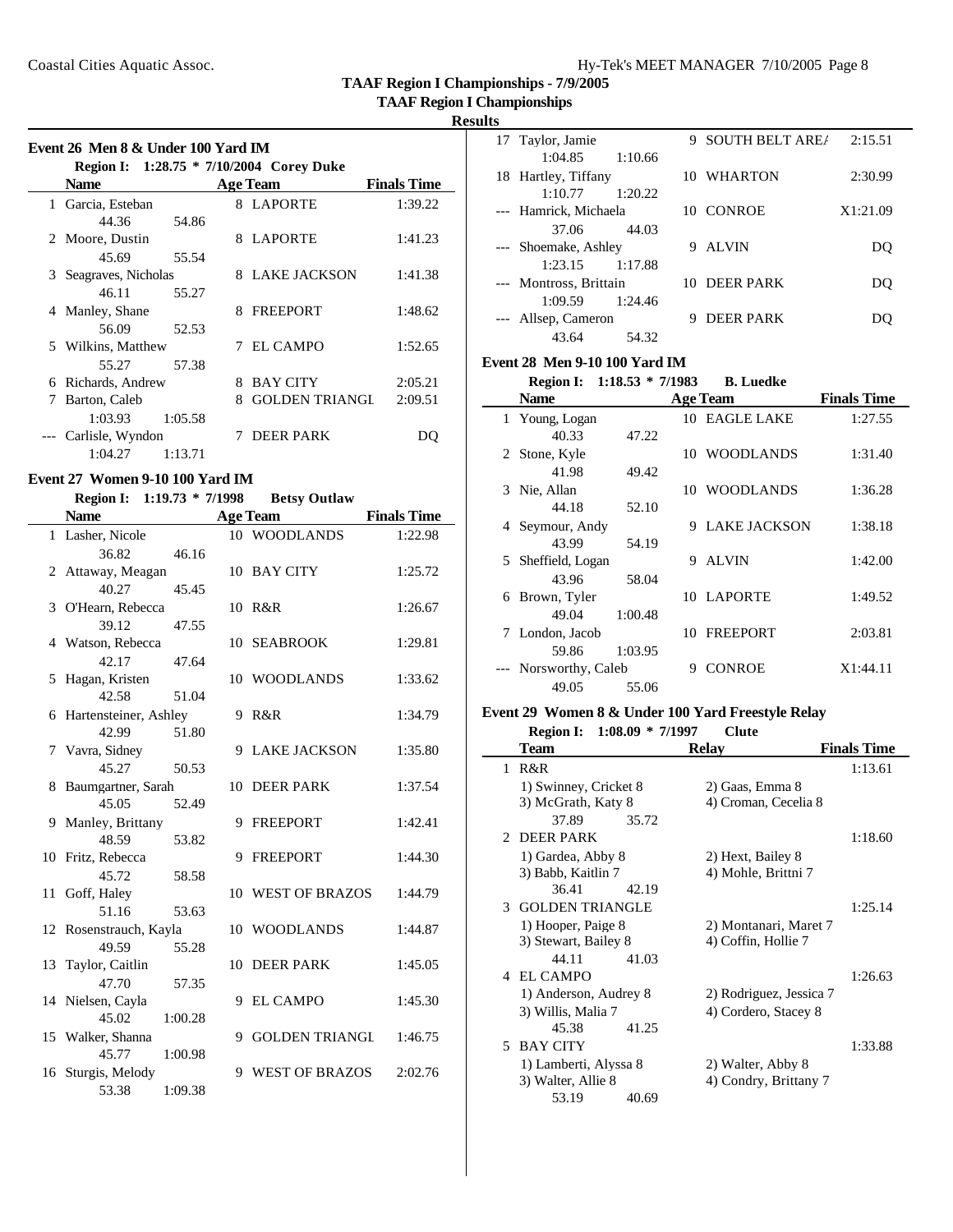**TAAF Region I Championships - 7/9/2005**

### **Results**

### **(Event 29 Women 8 & Under 100 Yard Freestyle Relay)**

| Team                    | <b>Relay</b>          | <b>Finals Time</b> |
|-------------------------|-----------------------|--------------------|
| R&R<br>6                | в                     | 1:36.72            |
| 1) Duhon, Grace 7       | 2) Wismeg, Madison 8  |                    |
| 3) Lengefeld, Rebekah 8 | 4) Gonzales, Sara 8   |                    |
| 49.81<br>46.91          |                       |                    |
| <b>ALVIN</b>            |                       | 2:09.28            |
| 1) Montieth, Ashley 8   | 2) Flores, Kelsey 8   |                    |
| 3) Brown, Stephanie 6   | 4) Shoemake, Alexis 5 |                    |
| 54.81<br>1:14.47        |                       |                    |

### **Event 30 Men 8 & Under 100 Yard Freestyle Relay**

| $1:09.54 * 7/1995$<br><b>Region I:</b> | <b>Wharton</b>                     |
|----------------------------------------|------------------------------------|
| Team                                   | <b>Finals Time</b><br><b>Relav</b> |
| <b>GOLDEN TRIANGLE</b>                 | 1:21.01                            |
| 1) Marks, Jerome 7                     | 2) Barton, Caleb 8                 |
| 3) Hardy, Brack 8                      | 4) Goodeaux, Bailey 8              |
| 41.10<br>39.91                         |                                    |
| 2 EL CAMPO                             | 1:23.25                            |
| 1) Martin, Ethan 8                     | 2) DuBroc, Colt 8                  |
| 3) Salver, Nicholas 8                  | 4) Fuechec, Blaine 8               |
| 39.14<br>44.11                         |                                    |
| R&R<br>3                               | 1:47.91                            |
| 1) Noser, Peyton 8                     | 2) Cook, Travis 7                  |
| 3) Veazey, Garrett 6                   | 4) Przybilla, Joey 5               |
| 1:04.87<br>43.04                       |                                    |

### **Event 31 Women 9-10 100 Yard Freestyle Relay**

| <b>Region I:</b> | $58.94 * 7/1999$ | <b>Lake Jackson</b> |
|------------------|------------------|---------------------|

| $\ldots$                 |       |                          |                    |
|--------------------------|-------|--------------------------|--------------------|
| Team                     |       | <b>Relay</b>             | <b>Finals Time</b> |
| <b>BAY CITY</b><br>1     |       |                          | 1:00.75            |
| 1) Kacko, Sierra 9       |       | 2) Gorman, Bethany 10    |                    |
| 3) Attaway, Meagan 10    |       | 4) Skinner, Haley 10     |                    |
| 31.95                    | 28.80 |                          |                    |
| 2 WHARTON                |       |                          | 1:01.44            |
| 1) Harper, Hannah 10     |       | 2) Kieler, Amber 10      |                    |
| 3) Norrell, Kaitlyn 10   |       | 4) Cline, Madison 10     |                    |
| 31.63                    | 29.81 |                          |                    |
| 3 GOLDEN TRIANGLE        |       |                          | 1:02.94            |
| 1) Montanari, Madison 10 |       | 2) Respess, Jade 10      |                    |
| 3) Foster, Kayla 9       |       | 4) McAnelly, Hannah 10   |                    |
| 30.78                    | 32.16 |                          |                    |
| 4 R&R                    |       |                          | 1:03.41            |
| 1) O'Hearn, Rebecca 10   |       | 2) Przybilla, Hannah 9   |                    |
| 3) Green, Maggie 9       |       | 4) Duhon, Gabrielle 10   |                    |
| 31.01                    | 32.40 |                          |                    |
| 5 LAPORTE                |       |                          | 1:07.86            |
| 1) Chaplin, Alexandra 10 |       | 2) Rodriguez, Conchita 9 |                    |
| 3) Smith, Ashton 10      |       | 4) Elfstrom, Amanda 10   |                    |
| 36.05                    | 31.81 |                          |                    |
| <b>EL CAMPO</b><br>6     |       |                          | 1:11.78            |
| 1) Wilkins, Kari 9       |       | 2) Rindahl, Normandy 9   |                    |
| 3) Nielsen, Cayla 9      |       | 4) Stovall, Megan 10     |                    |
| 35.82                    | 35.96 |                          |                    |

|   | <b>TEXAS CITY</b>       |       |                          | 1:12.15 |
|---|-------------------------|-------|--------------------------|---------|
|   | 1) McBroom, Kayla 10    |       | 2) Schlepphorst, Emily 9 |         |
|   | 3) Trebilcock, Jeana 9  |       | 4) Langford, Mikala 9    |         |
|   | 33.02                   | 39.13 |                          |         |
| 8 | $R\&R$                  |       | в                        | 1:20.74 |
|   | 1) Elliot, Lora 10      |       | 2) Garcia, Gabi 10       |         |
|   | 3) Clark, Ava 10        |       | 4) Menefee, Lauren 9     |         |
|   | 42.35                   | 38.39 |                          |         |
| 9 | ALVIN                   |       |                          | 1:28.07 |
|   | 1) Clifton, Courtney 10 |       | 2) Gerber, Christen 10   |         |
|   | 3) Shoemake, Ashley 9   |       | 4) Alderman, Lauren 10   |         |
|   | 40.62                   | 47.45 |                          |         |

# **Event 32 Men 9-10 100 Yard Freestyle Relay**

|    | <b>Region I:</b>         | 58.17 * 7/1997 | Wharton                    |                    |
|----|--------------------------|----------------|----------------------------|--------------------|
|    | Team                     |                | <b>Relay</b>               | <b>Finals Time</b> |
| 1. | <b>EL CAMPO</b>          |                |                            | 1:06.97            |
|    | 1) Mims, Kolton 10       |                | 2) Nielsen, Christopher 10 |                    |
|    | 3) Haas, Benjamine 10    |                | 4) Mahoney, Sean 10        |                    |
|    | 33.34                    | 33.63          |                            |                    |
|    | 2 WEST OF BRAZOS         |                |                            | 1:08.27            |
|    | 1) Bell, Dylan 10        |                | 2) White, Chess 10         |                    |
|    | 3) Wallace, Carter 9     |                | 4) Hunt, Daniel 10         |                    |
|    | 36.31                    | 31.96          |                            |                    |
|    | <b>3 LAKE JACKSON</b>    |                |                            | 1:08.40            |
|    | 1) Sterling, Wyatt 9     |                | 2) Shafi, Haris 10         |                    |
|    | 3) Seymour, Andy 9       |                | 4) Bergen, Brent 10        |                    |
|    | 35.45                    | 32.95          |                            |                    |
|    | <b>4 GOLDEN TRIANGLE</b> |                |                            | 1:13.46            |
|    | 1) Bishop, Christopher 9 |                | 2) Newmann, Stephen 10     |                    |
|    | 3) Stewart, Mason 9      |                | 4) Diamond, Tyrin 10       |                    |
|    | 36.69                    | 36.77          |                            |                    |
| 5. | <b>DEER PARK</b>         |                |                            | 1:18.73            |
|    | 1) Carlisle, Weston 9    |                | 2) Carlisle, Wilson 10     |                    |
|    | 3) Batres, Ellis 9       |                | 4) Chandler, Dakota 10     |                    |
|    | 44.67                    | 34.06          |                            |                    |
|    | 6 ALVIN                  |                |                            | 1:23.13            |
|    | 1) Hall, Creed 10        |                | 2) Gerber, Mike 9          |                    |
|    | 3) Easley, Justin 10     |                | 4) Alderman, Grayson 9     |                    |
|    | 42.02                    | 41.11          |                            |                    |
| 7  | R&R                      |                |                            | 1:23.39            |
|    | 1) Garza, Chris 9        |                | 2) Herrera, Matthew 10     |                    |
|    | 3) Mangel, Sean 9        |                | 4) Russell, Luke 9         |                    |
|    | 40.42                    | 42.97          |                            |                    |

# **Event 33 Women 11-12 200 Yard Medley Relay**

### **Region I: 2:12.18 \* 7/2000 Lake Jackson**

 $\overline{\phantom{0}}$ 

| K Yoder, S Wharmby, S Chamberlain, L Paul |                        |                |                      |                    |  |  |
|-------------------------------------------|------------------------|----------------|----------------------|--------------------|--|--|
| Team                                      |                        | <b>Relay</b>   |                      | <b>Finals Time</b> |  |  |
| R&R<br>$\mathbf{I}$                       |                        |                |                      | 2:20.60            |  |  |
|                                           | 1) Stavinoha, Darci 11 |                | 2) Noser, Kaitlin 11 |                    |  |  |
|                                           | 3) Cutbirth, Hannah 12 |                | 4) Buede, Adelle 12  |                    |  |  |
|                                           | 37.48                  | 33.22<br>40.00 | 29.90                |                    |  |  |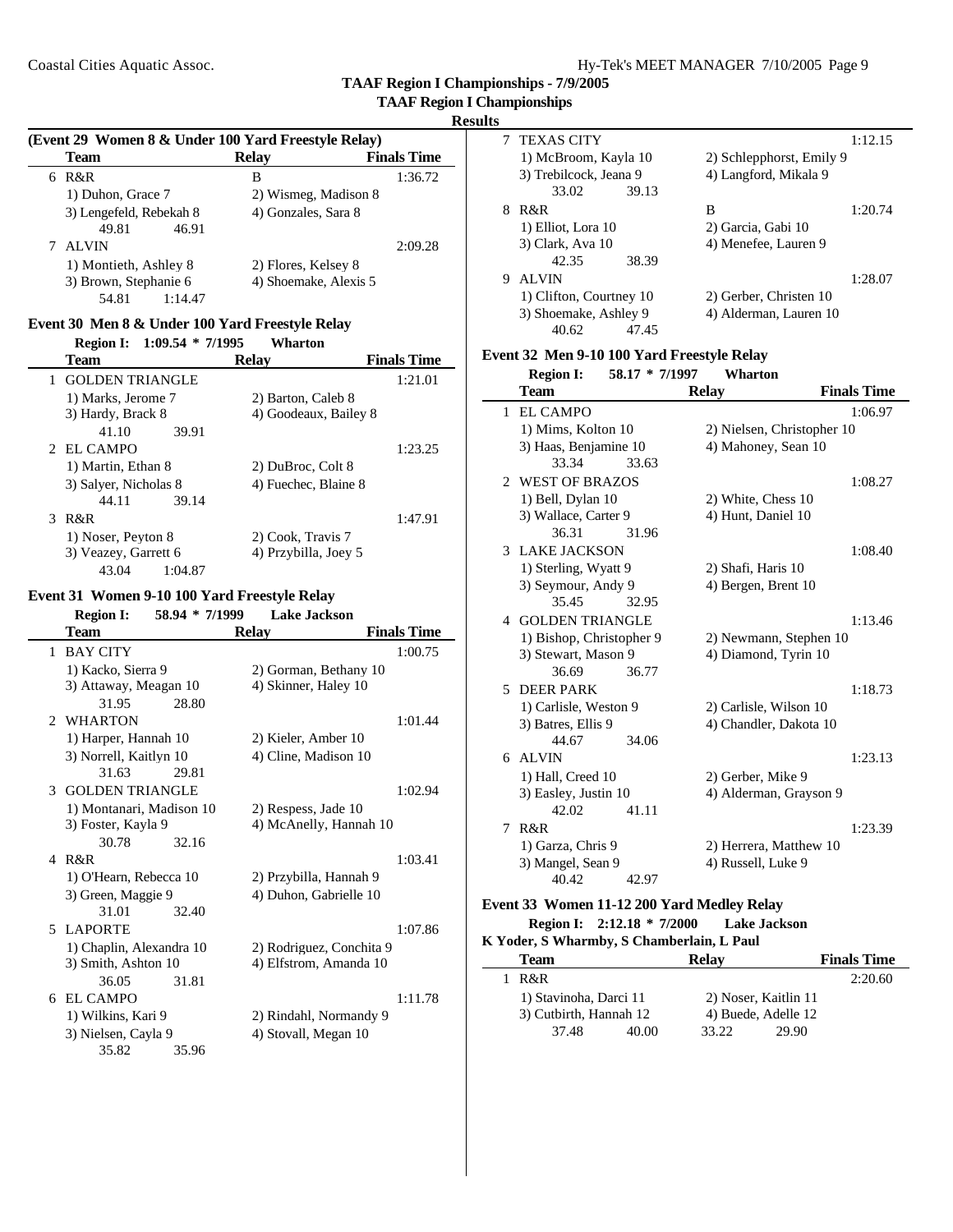### **TAAF Region I Championships**

### **Results**

 $\overline{\phantom{0}}$ 

|    | Event 33 Women 11-12 200 Yard Medley Relay) |       |                       |                          |                    |
|----|---------------------------------------------|-------|-----------------------|--------------------------|--------------------|
|    | <b>Team</b>                                 |       | <b>Relay</b>          |                          | <b>Finals Time</b> |
| 2  | <b>WOODLANDS</b>                            |       |                       |                          | 2:22.81            |
|    | 1) Gunnerson, Jessica 11                    |       |                       | 2) Hammond, Megan 12     |                    |
|    | 3) Hausler, Sydney 11                       |       | 4) Musial, Gwen 12    |                          |                    |
|    | 36.90                                       | 39.53 | 35.23                 | 31.15                    |                    |
| 3  | <b>WHARTON</b>                              |       |                       |                          | 2:29.00            |
|    | 1) Bahnsen, Paige 12                        |       | 2) Roades, Lizzie 11  |                          |                    |
|    | 3) Kacal, Kaleigh 11                        |       |                       | 4) Sanchez, Jennifer 12  |                    |
|    | 38.41                                       | 46.39 | 32.95                 | 31.25                    |                    |
|    | 4 WEST OF BRAZOS                            |       |                       |                          | 2:30.60            |
|    | 1) Diaz, Christiin 11                       |       |                       | 2) Peterson, Melanie 11  |                    |
|    | 3) Minks, Taylor 11                         |       | 4) Hanson, Briana 12  |                          |                    |
|    | 37.73                                       | 44.79 | 35.66                 | 32.42                    |                    |
|    | 5 EL CAMPO                                  |       |                       |                          | 2:34.54            |
|    | 1) Thrash, Derian 11                        |       |                       | 2) Rindahl, Montana 11   |                    |
|    | 3) O'Briant, Hailey 12                      |       | 4) Kallina, Kayli 12  |                          |                    |
|    | 40.74                                       | 44.71 | 36.12                 | 32.97                    |                    |
|    | $6$ R&R                                     |       | B                     |                          | 2:37.04            |
|    | 1) Dunstan, Brandy 11                       |       |                       | 2) Dunstan, Courtney 12  |                    |
|    | 3) Diana, Katy 11                           |       | 4) Rosales, Nikki 11  |                          |                    |
|    | 43.60                                       | 40.25 | 40.48                 | 32.71                    |                    |
|    | 7 LIVINGSTON                                |       |                       |                          | 2:46.68            |
|    | 1) Hermes, Caitlyn 11                       |       |                       | 2) McLendon, Victoria 12 |                    |
|    | 3) Richardson, Montana 11                   |       | 4) Young, Christi 12  |                          |                    |
|    | 46.10                                       | 39.16 | 50.87                 | 30.55                    |                    |
| 8  | R&R                                         |       | $\mathcal{C}$         |                          | 2:46.87            |
|    | 1) Gaas, Julia 11                           |       |                       | 2) Marroquin, Ericka 11  |                    |
|    | 3) Paresa, Veronica 12                      |       | 4) Acosta, Amanda 11  |                          |                    |
|    | 42.84                                       | 43.36 | 43.82                 | 36.85                    |                    |
| 9. | <b>ALVIN</b>                                |       |                       |                          | 2:57.07            |
|    | 1) Rodgers, Jennifer 11                     |       | 2) Strouz, Krista 11  |                          |                    |
|    | 3) Ortiz, Hannah 12                         |       | 4) Stokes, Virgina 11 |                          |                    |
|    | 41.36                                       | 45.12 | 45.06                 | 45.53                    |                    |

#### **Event 34 Men 11-12 200 Yard Medley Relay**

### **Region I: 2:13.12 \* 7/1999 Wharton Team Relay Finals Time** 1 R&R 2:22.97 1) Spano, Geoffrey 12 2) D'Antoni, Gabe 12<br>
3) Jacks, Jeremy 12 4) Clark, Randsom 12 4) Clark, Randsom 12 36.88 43.54 33.36 29.19 2 WHARTON 2:25.96 1) Lowe, Tate 11 2) Zahn, Matthew 12 3) Curlee, Christopher 12 4) Knezek, Tyler 11<br>39.06 41.02 33.20 32.68 33.20 3 EL CAMPO 2:50.43 1) Kyle, Clark 12 2) Pool, Kyle-Zachary 11 3) Yackel, Derek 11 4) Jurica, Joshua 11 41.55 48.30 46.97 33.61 4 R&R B 2:54.68 1) Rodriguez, Stephen 12 2) Robinson, Tyler 11 3) Robinson, Andre 12 4) Herrera, Vince 11 43.99 50.44 42.66 37.59

| Event 35 Women 13-14 200 Yard Medley Relay |       |                                                                                                                                                                                                                                                                                                                                                            |                                                                        |                                                                                                                                                                                                                                                                                                                                           |  |  |  |  |
|--------------------------------------------|-------|------------------------------------------------------------------------------------------------------------------------------------------------------------------------------------------------------------------------------------------------------------------------------------------------------------------------------------------------------------|------------------------------------------------------------------------|-------------------------------------------------------------------------------------------------------------------------------------------------------------------------------------------------------------------------------------------------------------------------------------------------------------------------------------------|--|--|--|--|
|                                            |       |                                                                                                                                                                                                                                                                                                                                                            |                                                                        |                                                                                                                                                                                                                                                                                                                                           |  |  |  |  |
|                                            |       |                                                                                                                                                                                                                                                                                                                                                            |                                                                        |                                                                                                                                                                                                                                                                                                                                           |  |  |  |  |
| <b>Team</b>                                |       | <b>Relay</b>                                                                                                                                                                                                                                                                                                                                               |                                                                        | <b>Finals Time</b>                                                                                                                                                                                                                                                                                                                        |  |  |  |  |
|                                            |       |                                                                                                                                                                                                                                                                                                                                                            |                                                                        | 2:07.90                                                                                                                                                                                                                                                                                                                                   |  |  |  |  |
|                                            |       |                                                                                                                                                                                                                                                                                                                                                            |                                                                        |                                                                                                                                                                                                                                                                                                                                           |  |  |  |  |
|                                            |       |                                                                                                                                                                                                                                                                                                                                                            |                                                                        |                                                                                                                                                                                                                                                                                                                                           |  |  |  |  |
| 30.57                                      | 36.75 | 32.99                                                                                                                                                                                                                                                                                                                                                      | 27.59                                                                  |                                                                                                                                                                                                                                                                                                                                           |  |  |  |  |
| 2 R&R                                      |       |                                                                                                                                                                                                                                                                                                                                                            |                                                                        | 2:12.10                                                                                                                                                                                                                                                                                                                                   |  |  |  |  |
|                                            |       |                                                                                                                                                                                                                                                                                                                                                            |                                                                        |                                                                                                                                                                                                                                                                                                                                           |  |  |  |  |
|                                            |       |                                                                                                                                                                                                                                                                                                                                                            |                                                                        |                                                                                                                                                                                                                                                                                                                                           |  |  |  |  |
| 34.11                                      | 36.92 | 33.35                                                                                                                                                                                                                                                                                                                                                      | 27.72                                                                  |                                                                                                                                                                                                                                                                                                                                           |  |  |  |  |
| 3 ALVIN                                    |       |                                                                                                                                                                                                                                                                                                                                                            |                                                                        | 2:14.62                                                                                                                                                                                                                                                                                                                                   |  |  |  |  |
|                                            |       |                                                                                                                                                                                                                                                                                                                                                            |                                                                        |                                                                                                                                                                                                                                                                                                                                           |  |  |  |  |
|                                            |       |                                                                                                                                                                                                                                                                                                                                                            |                                                                        |                                                                                                                                                                                                                                                                                                                                           |  |  |  |  |
| 36.36                                      | 39.99 | 28.89                                                                                                                                                                                                                                                                                                                                                      | 29.38                                                                  |                                                                                                                                                                                                                                                                                                                                           |  |  |  |  |
| 4 WHARTON                                  |       |                                                                                                                                                                                                                                                                                                                                                            |                                                                        | 2:15.50                                                                                                                                                                                                                                                                                                                                   |  |  |  |  |
|                                            |       |                                                                                                                                                                                                                                                                                                                                                            |                                                                        |                                                                                                                                                                                                                                                                                                                                           |  |  |  |  |
|                                            |       |                                                                                                                                                                                                                                                                                                                                                            |                                                                        |                                                                                                                                                                                                                                                                                                                                           |  |  |  |  |
| 35.06                                      | 39.27 | 31.70                                                                                                                                                                                                                                                                                                                                                      | 29.47                                                                  |                                                                                                                                                                                                                                                                                                                                           |  |  |  |  |
| 5 R&R                                      |       | R                                                                                                                                                                                                                                                                                                                                                          |                                                                        | 2:21.49                                                                                                                                                                                                                                                                                                                                   |  |  |  |  |
|                                            |       |                                                                                                                                                                                                                                                                                                                                                            | 2) Kuchenbecker, Carolyn 14                                            |                                                                                                                                                                                                                                                                                                                                           |  |  |  |  |
|                                            |       |                                                                                                                                                                                                                                                                                                                                                            |                                                                        |                                                                                                                                                                                                                                                                                                                                           |  |  |  |  |
| 37.39                                      | 40.95 | 32.57                                                                                                                                                                                                                                                                                                                                                      | 30.58                                                                  |                                                                                                                                                                                                                                                                                                                                           |  |  |  |  |
|                                            |       |                                                                                                                                                                                                                                                                                                                                                            |                                                                        | 2:21.54                                                                                                                                                                                                                                                                                                                                   |  |  |  |  |
|                                            |       |                                                                                                                                                                                                                                                                                                                                                            |                                                                        |                                                                                                                                                                                                                                                                                                                                           |  |  |  |  |
| 3) Minks, Madison 14                       |       |                                                                                                                                                                                                                                                                                                                                                            |                                                                        |                                                                                                                                                                                                                                                                                                                                           |  |  |  |  |
| 36.68                                      | 42.17 | 31.13                                                                                                                                                                                                                                                                                                                                                      | 31.56                                                                  |                                                                                                                                                                                                                                                                                                                                           |  |  |  |  |
| <b>LAPORTE</b>                             |       |                                                                                                                                                                                                                                                                                                                                                            |                                                                        | 2:22.95                                                                                                                                                                                                                                                                                                                                   |  |  |  |  |
|                                            |       |                                                                                                                                                                                                                                                                                                                                                            |                                                                        |                                                                                                                                                                                                                                                                                                                                           |  |  |  |  |
|                                            |       |                                                                                                                                                                                                                                                                                                                                                            |                                                                        |                                                                                                                                                                                                                                                                                                                                           |  |  |  |  |
| 35.49                                      | 39.56 | 37.24                                                                                                                                                                                                                                                                                                                                                      | 30.66                                                                  |                                                                                                                                                                                                                                                                                                                                           |  |  |  |  |
|                                            |       | 1 LAKE JACKSON<br>1) Paul, Linda 14<br>3) Adam, Allison 14<br>1) Spano, Lauren 13<br>3) Swinney, Kassidy 14<br>1) Canet, Misty 13<br>3) Butler, Allison 14<br>1) Billings, Amanda 13<br>3) Lesak, Magen 13<br>1) Vrana, Samantha 13<br>3) Prestidge, Hailey 13<br>6 WEST OF BRAZOS<br>1) Hanson, Christine 13<br>1) Haw, Sarah 14<br>3) Orlando, Shelby 13 | Region I: 2:03.60 * 7/2002<br>K Kelly, M Lostracco, L Nick, N Melenric | <b>Alvin</b><br>2) Pham, Kathleen 14<br>4) Williams, Alissa 13<br>2) Major, Bronte 13<br>4) Hlavaty, Lyndey 14<br>2) Follmar, Lane 13<br>4) Wheat, Miranda 14<br>2) Harper, Sarah 13<br>4) Thompson, Kendall 13<br>4) Teague, Jordan 14<br>2) Lamson, Rachel 13<br>4) Huffman, Katelyn 14<br>2) Brink, Tiffany 14<br>4) Gomez, Samatha 14 |  |  |  |  |

# **Event 36 Men 13-14 200 Yard Medley Relay**

|   | Region I: 1:59.42 * 7/1996 |       | <b>Deer Park</b>      |                              |                    |
|---|----------------------------|-------|-----------------------|------------------------------|--------------------|
|   | <b>Team</b>                |       | <b>Relay</b>          |                              | <b>Finals Time</b> |
| 1 | R&R                        |       |                       |                              | 2:00.74            |
|   | 1) Tomas, Matthew 14       |       | 2) Paresa, Vincent 14 |                              |                    |
|   | 3) Arnold, Jason 14        |       | 4) Ward, Nathan 13    |                              |                    |
|   | 30.86                      | 35.19 | 28.85                 | 25.84                        |                    |
|   | 2 GOLDEN TRIANGLE          |       |                       |                              | 2:07.30            |
|   | 1) Hoelzer, Nicholas 14    |       |                       | 2) Malbrough, Traes 14       |                    |
|   | 3) Yang, Danhong 13        |       | 4) Sayles, Drew 13    |                              |                    |
|   | 33.73                      | 34.72 | 32.16                 | 26.69                        |                    |
|   | 3 BAY CITY                 |       |                       |                              | 2:08.83            |
|   | 1) Davis, Blake 13         |       | 2) Findley, Isaac 13  |                              |                    |
|   | 3) Ross, Blaine 14         |       | 4) Attaway, Tyler 13  |                              |                    |
|   | 34.54                      | 37.92 | 28.26                 | 28.11                        |                    |
|   | 4 R&R                      |       | B                     |                              | 2:25.60            |
|   | 1) Arnold, Justin 14       |       |                       | 2) Marroquin, Christopher 14 |                    |
|   | 3) Vasquez, Steven 13      |       |                       | 4) Lengefeld, Chandler 14    |                    |
|   | 41.71                      | 39.71 | 33.17                 | 31.01                        |                    |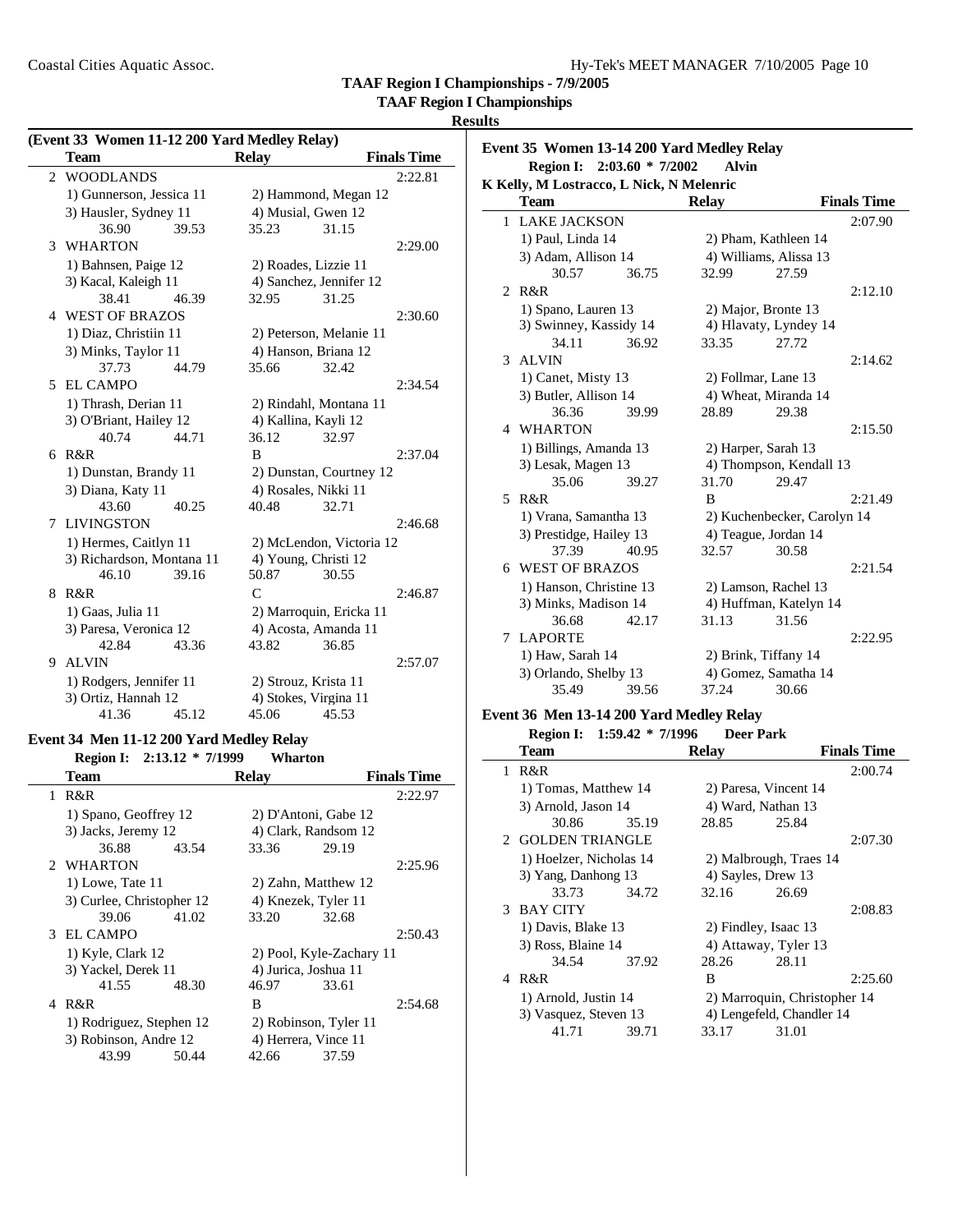**TAAF Region I Championships**

### **Results**

|    | Event 37 Women 15-17 200 Yard Medley Relay |                |      |                                             |                    |
|----|--------------------------------------------|----------------|------|---------------------------------------------|--------------------|
|    | <b>Region I:</b>                           |                |      | 1:56.77 * 7/10/2004 Richmond/Rosenberg Team |                    |
|    | C PHILLIPS, J ROTH, H D'Antoni, J Louvier  |                |      |                                             |                    |
|    | <b>Team</b>                                |                |      | <b>Relay</b>                                | <b>Finals Time</b> |
|    | 1 WHARTON                                  |                |      |                                             | 2:10.85            |
|    | 1) Norrell, Jessica 16                     |                |      | 2) Zahn, Blaire 15                          |                    |
|    | 3) Flynn, Shea 15                          |                |      | 4) Sanchez, Lisa 15                         |                    |
|    | 32.37                                      | 35.05          |      | 29.11<br>34.32                              |                    |
|    | 2 R&R                                      |                |      |                                             | 2:25.43            |
|    | 1) Jones, Lauren 15                        |                |      | 2) Leeling, Robyn 15                        |                    |
|    | 3) Boxleitner, Kristin 16                  |                |      | 4) Kacal, Lacey 16                          |                    |
|    | 33.27                                      | 47.75          |      | 33.06<br>31.35                              |                    |
|    | Event 38 Men 15-17 200 Yard Medley Relay   |                |      |                                             |                    |
|    |                                            |                |      |                                             |                    |
|    | Region I: 1:48.97 * 7/10/2004 Freeport     |                |      |                                             |                    |
|    | R RIVERA, C HUGHES, E BROWN, J LARA        |                |      |                                             |                    |
|    | <b>Team</b>                                |                |      | <b>Relay</b>                                | <b>Finals Time</b> |
|    | 1 R&R                                      |                |      |                                             | 1:47.97*           |
|    | 1) Hlavinka, Chris 17                      |                |      | 2) Major, Aijan 15                          |                    |
|    | 3) Busby, Evan 16                          |                |      | 4) Ward, Nicholas 17                        |                    |
|    | 29.52                                      | 30.63          |      | 26.07<br>21.75                              |                    |
|    | Event 39 Women 11-12 100 Yard Freestyle    |                |      |                                             |                    |
|    | <b>Region I:</b>                           | 58.67 * 7/1996 |      | <b>Jessica Lovorn</b>                       |                    |
|    | <b>Name</b>                                |                |      | <b>Age Team</b>                             | <b>Finals Time</b> |
|    |                                            |                |      | 12 BAY CITY                                 |                    |
|    | 1 Law, Regan                               |                |      |                                             | 1:03.98            |
|    | 30.63                                      | 33.35          |      |                                             |                    |
|    | 2 deValcourt, Audrey                       |                |      | 12 LAKE JACKSON                             | 1:04.88            |
|    | 30.48                                      | 34.40          |      |                                             |                    |
|    | 3 Nava, Blythe                             |                |      | 12 EAGLE LAKE                               | 1:06.92            |
|    | 33.17                                      | 33.75          |      |                                             |                    |
|    | 4 Martinez, Julie                          |                |      | 12 FREEPORT                                 | 1:09.64            |
|    | 32.41                                      | 37.23          |      |                                             |                    |
|    | 5 Roades, Lizzie                           |                |      | 11 WHARTON                                  | 1:10.38            |
|    | 33.63                                      | 36.75          |      |                                             |                    |
|    | 6 Young, Allyssa                           |                |      | 11 EAGLE LAKE                               | 1:10.57            |
|    | 33.61                                      | 36.96          |      |                                             |                    |
|    | 7 Fey, Alex                                |                | 11 - | <b>GOLDEN TRIANGL</b>                       | 1:13.33            |
|    | 34.67                                      | 38.66          |      |                                             |                    |
|    | 8 Minks, Taylor                            |                |      | 11 WEST OF BRAZOS                           | 1:16.42            |
|    | 34.31                                      | 42.11          |      |                                             |                    |
|    | 9 Witt, Brittany                           |                |      | 12 LAKE JACKSON                             | 1:18.18            |
|    |                                            |                |      |                                             |                    |
|    | 36.25                                      | 41.93          |      |                                             |                    |
| 10 | Stavinoha, Meghan                          |                |      | 12 EAGLE LAKE                               | 1:19.13            |
|    | 36.05                                      | 43.08          |      |                                             |                    |
| 11 | Fedderke, Aubrey                           |                | 11   | R&R                                         | 1:19.84            |
|    | 36.48                                      | 43.36          |      |                                             |                    |
|    | 12 Hanson, Sara                            |                |      | 11 EL CAMPO                                 | 1:31.11            |
|    | 43.10                                      | 48.01          |      |                                             |                    |

# **Event 40 Men 11-12 100 Yard Freestyle**

| <b>Region I:</b>  | $58.50 * 7/1999$ |          | Coleman Aldrich |                    |
|-------------------|------------------|----------|-----------------|--------------------|
| <b>Name</b>       |                  | Age Team |                 | <b>Finals Time</b> |
| 1 Armstrong, Cody |                  |          | 12 LAKE JACKSON | 56.28*             |
| 26.97             | 29.31            |          |                 |                    |

|   | 2 Button, Bobby    |       |     | 12 BAY CITY           | 1:01.58  |
|---|--------------------|-------|-----|-----------------------|----------|
|   | 29.36              | 32.22 |     |                       |          |
|   | 3 Spano, Geoffrey  |       |     | 12 R&R                | 1:04.65  |
|   | 31.25              | 33.40 |     |                       |          |
|   | 4 Faries, Sean     |       |     | 12 GOLDEN TRIANGL     | 1:07.30  |
|   | 30.61              | 36.69 |     |                       |          |
|   | 5 Lee, Robert      |       |     | 12 WHARTON            | 1:17.65  |
|   | 36.38              | 41.27 |     |                       |          |
|   | 6 Robinson, Tyler  |       |     | 11 R&R                | 1:17.81  |
|   | 37.33              | 40.48 |     |                       |          |
| 7 | Roque, Alex        |       |     | 12 EAGLE LAKE         | 1:18.01  |
|   | 37.45              | 40.56 |     |                       |          |
| 8 | Harbaugh, David    |       |     | 11 WHARTON            | 1:18.98  |
|   | 37.18              | 41.80 |     |                       |          |
| 9 | Adam, George       |       |     | 12 LAKE JACKSON       | 1:22.13  |
|   | 38.90              | 43.23 |     |                       |          |
|   | 10 Alexcee, Damani |       | 11. | <b>GOLDEN TRIANGL</b> | 1:24.13  |
|   | 37.38              | 46.75 |     |                       |          |
|   | 11 McKelvey, Dylan |       |     | 11 FREEPORT           | 1:28.13  |
|   | 37.75              | 50.38 |     |                       |          |
|   | 12 Garcia, Justin  |       |     | 11 EAGLE LAKE         | 1:33.35  |
|   | 43.18              | 50.17 |     |                       |          |
|   | --- Holloway, Matt |       |     | 12 CONROE             | X1:30.80 |
|   | 40.37              | 50.43 |     |                       |          |

# **Event 41 Women 13-14 100 Yard Freestyle**

|              | <b>Region I:</b>     |       | 58.74 * 7/1995 | <b>T. Faulk</b>       |                    |
|--------------|----------------------|-------|----------------|-----------------------|--------------------|
|              | <b>Name</b>          |       |                | <b>Age Team</b>       | <b>Finals Time</b> |
| $\mathbf{1}$ | Snider, Valerie      |       |                | 14 R&R                | 1:00.07            |
|              | 2 Griffith, Kara     |       |                | 13 BAY CITY           | 1:00.85            |
|              | 28.73                | 32.12 |                |                       |                    |
|              | 3 Przybilla, Mehagan |       |                | 13 R&R                | 1:01.74            |
|              | 29.68                | 32.06 |                |                       |                    |
|              | 4 Kemp, Jessica      |       |                | 14 DEER PARK          | 1:01.88            |
|              | 29.40                | 32.48 |                |                       |                    |
|              | 5 Bard, Meredith     |       |                | 13 EL CAMPO           | 1:02.46            |
|              | 29.54                | 32.92 |                |                       |                    |
|              | 6 Johnson, Kristen   |       |                | 13 GOLDEN TRIANGL     | 1:03.13            |
|              | 30.88                | 32.25 |                |                       |                    |
| 7            | Hlavaty, Lyndey      |       |                | 14 R&R                | 1:04.90            |
|              | 30.58                | 34.32 |                |                       |                    |
|              | 8 McMahon, Kaitlyn   |       |                | 14 DEER PARK          | 1:06.22            |
|              | 30.66                | 35.56 |                |                       |                    |
|              | 9 Pace, Stephanie    |       |                | 13 LIVINGSTON         | 1:06.68            |
|              | 30.95                | 35.73 |                |                       |                    |
|              | 10 Brangan, Kaitlin  |       |                | 14 BAY CITY           | 1:06.77            |
|              | 31.57                | 35.20 |                |                       |                    |
|              | 11 Swinney, Kassidy  |       |                | 14 R&R                | 1:06.85            |
|              | 31.93                | 34.92 |                |                       |                    |
|              | 12 Abegg, Kylie      |       |                | 13 WOODLANDS          | 1:07.24            |
|              | 13 Morrell, Krystan  |       | 13             | <b>GOLDEN TRIANGL</b> | 1:10.97            |
|              | 32.80                | 38.17 |                |                       |                    |
|              | 14 Huffman, Katelyn  |       |                | 14 WEST OF BRAZOS     | 1:14.86            |
|              | 35.07                | 39.79 |                |                       |                    |
|              | 15 Wuthrich, Gina    |       |                | 14 WHARTON            | 1:18.34            |
|              | 35.03                | 43.31 |                |                       |                    |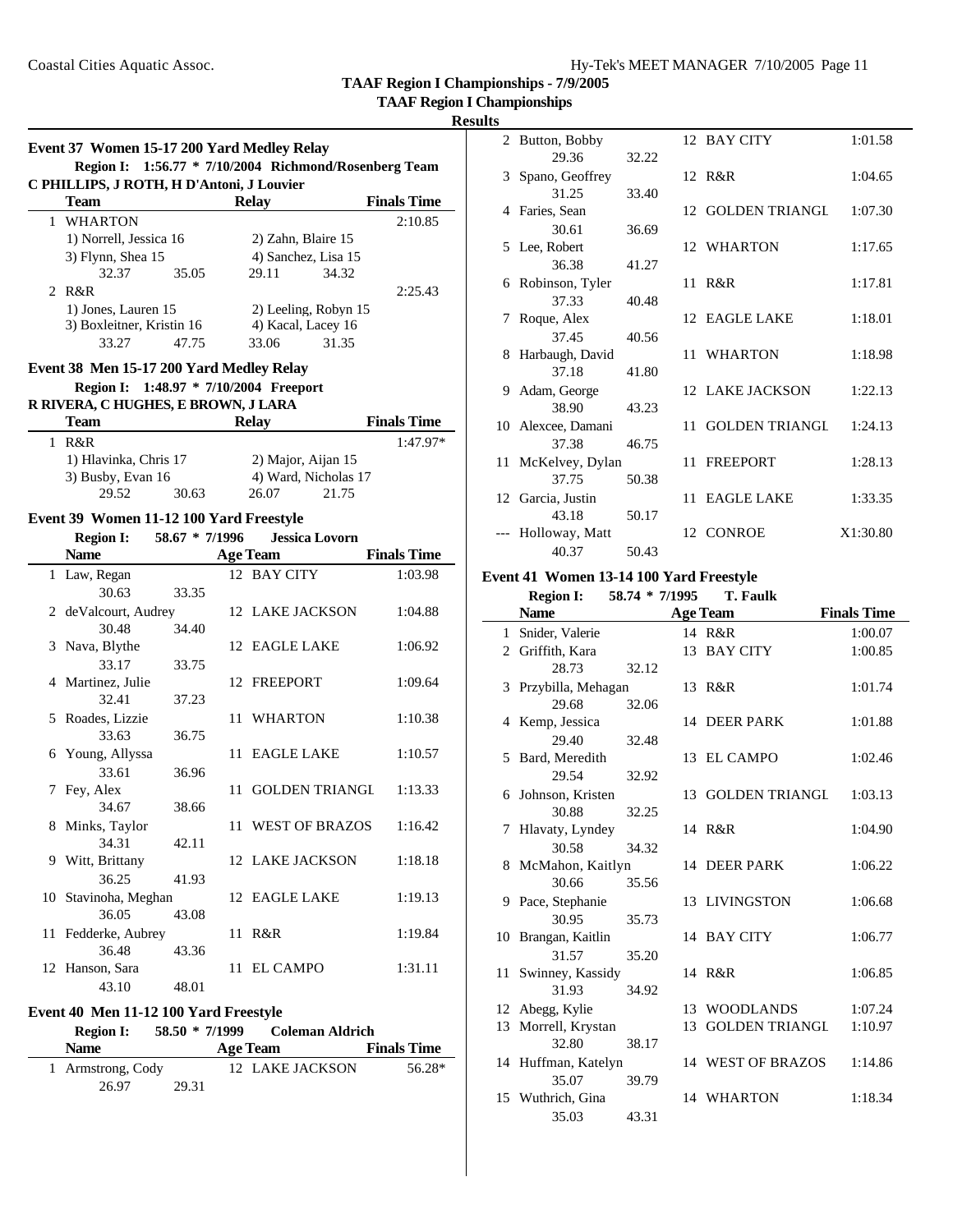**TAAF Region I Championships - 7/9/2005**

**TAAF Region I Championships**

| (Event 41 Women 13-14 100 Yard Freestyle) |       |                 |                       |                    |  |  |  |  |
|-------------------------------------------|-------|-----------------|-----------------------|--------------------|--|--|--|--|
| <b>Name</b>                               |       | <b>Age Team</b> |                       | <b>Finals Time</b> |  |  |  |  |
| 16 Simmons, MACKENZIE                     |       |                 | 13 CONROE             | 1:20.11            |  |  |  |  |
| 38.34                                     | 41.77 |                 |                       |                    |  |  |  |  |
| 17 Eldridge, Risa                         |       |                 | 13 EL CAMPO           | 1:25.57            |  |  |  |  |
| 38.02                                     | 47.55 |                 |                       |                    |  |  |  |  |
| 18 Thomas, Tiffany                        |       | 13              | <b>GOLDEN TRIANGL</b> | 1:30.39            |  |  |  |  |
| 40.22                                     | 50.17 |                 |                       |                    |  |  |  |  |
| --- Hearon, Emily                         |       |                 | 13 CONROE             | X1:11.78           |  |  |  |  |
| 34.07                                     | 37.71 |                 |                       |                    |  |  |  |  |

### **Event 42 Men 13-14 100 Yard Freestyle**

|              | <b>Region I:</b>      | $51.62 * 7/1995$ |    | <b>Adam Main</b>  |                    |
|--------------|-----------------------|------------------|----|-------------------|--------------------|
|              | <b>Name</b>           |                  |    | <b>Age Team</b>   | <b>Finals Time</b> |
| $\mathbf{1}$ | Hughes, Forrest       |                  |    | 14 FREEPORT       | 55.79              |
|              | 25.83                 | 29.96            |    |                   |                    |
|              | 2 Tibbs, Cody         |                  |    | 14 LAPORTE        | 57.95              |
|              | 27.50                 | 30.45            |    |                   |                    |
|              | 3 Bertrand, Juvencio  |                  |    | 13 DEER PARK      | 59.42              |
|              | 26.85                 | 32.57            |    |                   |                    |
|              | 4 Stovall, Guy        |                  |    | 13 EL CAMPO       | 1:04.06            |
|              | 29.38                 | 34.68            |    |                   |                    |
|              | 5 Sturgis, Levi       |                  |    | 13 WEST OF BRAZOS | 1:04.07            |
|              | 29.05                 | 35.02            |    |                   |                    |
|              | 6 Contreras, JD       |                  |    | 13 EAGLE LAKE     | 1:04.40            |
|              | 30.63                 | 33.77            |    |                   |                    |
|              | 7 Lengefeld, Chandler |                  |    | 14 R&R            | 1:07.76            |
|              | 32.42                 | 35.34            |    |                   |                    |
|              | 8 Alexcee, Khary      |                  |    | 13 GOLDEN TRIANGL | 1:07.90            |
|              | 29.76                 | 38.14            |    |                   |                    |
| 9            | Hausler, Robert       |                  |    | 14 WOODLANDS      | 1:14.43            |
|              | 34.59                 | 39.84            |    |                   |                    |
|              | 10 Rathjen, James     |                  |    | 14 GOLDEN TRIANGI | 1:16.45            |
|              | 34.76                 | 41.69            |    |                   |                    |
| 11.          | Rivera, Jeremy        |                  | 13 | R&R               | 1:33.87            |
|              | 40.79                 | 53.08            |    |                   |                    |

### **Event 43 Women 15-17 100 Yard Freestyle**

### **Region I: 55.10 \* 7/12/2003 Amanda Neal**

|   | <b>Name</b>         |       | <b>Age Team</b>    | <b>Finals Time</b> |
|---|---------------------|-------|--------------------|--------------------|
|   | 1 Kelly, Kristine   |       | 17 SOUTH BELT AREA | 57.38              |
|   | 27.18               | 30.20 |                    |                    |
|   | 2 Zahn, Blaire      |       | 15 WHARTON         | 1:04.06            |
|   | 31.58               | 32.48 |                    |                    |
|   | 3 Huddleston, Kylee |       | 16 CONROE          | 1:04.13            |
|   | 29.92               | 34.21 |                    |                    |
| 4 | Gertson, Kandi      |       | 15 EAGLE LAKE      | 1:04.85            |
|   | 30.73               | 34.12 |                    |                    |
|   | 5 Kacal, Lacey      |       | 16 R&R             | 1:06.02            |
|   | 31.39               | 34.63 |                    |                    |
| 6 | Jeter, Whitney      |       | 16 FREEPORT        | 1:07.88            |
|   | 31.67               | 36.21 |                    |                    |
| 7 | Dornak, Rebecca     |       | 15 EL CAMPO        | 1:08.75            |
|   | 32.74               | 36.01 |                    |                    |
| 8 | Ragan, Jennifer     |       | 16 ALVIN           | 1:13.36            |
|   | 33.78               | 39.58 |                    |                    |

| mıs |                                                     |       |  |                    |                    |  |  |  |  |  |
|-----|-----------------------------------------------------|-------|--|--------------------|--------------------|--|--|--|--|--|
|     | 9 Gilman, Emily<br>35.28                            | 39.49 |  | 15 GOLDEN TRIANGL  | 1:14.77            |  |  |  |  |  |
|     | 10 Childs, Knicole                                  |       |  | 16 GOLDEN TRIANGL  | 1:52.10            |  |  |  |  |  |
|     | Event 44 Men 15-17 100 Yard Freestyle               |       |  |                    |                    |  |  |  |  |  |
|     | 49.15 * 7/10/2004 Nicholas Ward<br><b>Region I:</b> |       |  |                    |                    |  |  |  |  |  |
|     | <b>Name</b>                                         |       |  | <b>Age Team</b>    | <b>Finals Time</b> |  |  |  |  |  |
|     | 1 Ward, Nicholas                                    |       |  | 17 R&R             | 47.75*             |  |  |  |  |  |
|     | 23.13                                               | 24.62 |  |                    |                    |  |  |  |  |  |
|     | 2 Rivera, Roel                                      |       |  | 16 FREEPORT        | 50.88              |  |  |  |  |  |
|     | 24.05                                               | 26.83 |  |                    |                    |  |  |  |  |  |
| 3   | Hughes, Chris                                       |       |  | 16 FREEPORT        | 51.88              |  |  |  |  |  |
|     | 24.15                                               | 27.73 |  |                    |                    |  |  |  |  |  |
|     | 4 Bankston, Michael                                 |       |  | 15 TEXAS CITY      | 52.71              |  |  |  |  |  |
|     | 25.63                                               | 27.08 |  |                    |                    |  |  |  |  |  |
|     | 5 Nielsen, Nathan                                   |       |  | 15 SOUTH BELT AREA | 52.87              |  |  |  |  |  |
|     | 25.01                                               | 27.86 |  |                    |                    |  |  |  |  |  |
|     | 6 Scheler, Jeremy                                   |       |  | 15 GOLDEN TRIANGL  | 56.73              |  |  |  |  |  |
|     | 26.51                                               | 30.22 |  |                    |                    |  |  |  |  |  |
|     | 7 Johnson, Matthew                                  |       |  | 16 GOLDEN TRIANGL  | 56.74              |  |  |  |  |  |
|     | 27.46                                               | 29.28 |  |                    |                    |  |  |  |  |  |
|     | 8 Black, Alex                                       |       |  | 17 LAPORTE         | 57.08              |  |  |  |  |  |
|     | 26.82                                               | 30.26 |  |                    |                    |  |  |  |  |  |
|     | 9 Bartett, Kyle                                     |       |  | 16 CONROE          | 57.26              |  |  |  |  |  |
|     | 27.43                                               | 29.83 |  |                    |                    |  |  |  |  |  |
|     | 10 Bustos, Mario                                    |       |  | 16 LAPORTE         | 57.41              |  |  |  |  |  |
|     | 26.99                                               | 30.42 |  |                    |                    |  |  |  |  |  |
|     | 11 Hammond, Colton                                  |       |  | 15 WOODLANDS       | 57.63              |  |  |  |  |  |
|     | 26.91                                               | 30.72 |  |                    |                    |  |  |  |  |  |
|     | 12 Ragan, TJ                                        |       |  | 17 ALVIN           | 58.27              |  |  |  |  |  |
|     | 27.06                                               | 31.21 |  |                    |                    |  |  |  |  |  |
|     | 13 Moreno, Richard                                  |       |  | 15 R&R             | 58.47              |  |  |  |  |  |
|     | 27.29                                               | 31.18 |  |                    |                    |  |  |  |  |  |
|     | 14 Barnes, Joesph                                   |       |  | 16 ALVIN           | 1:00.94            |  |  |  |  |  |
|     | 27.71                                               | 33.23 |  |                    |                    |  |  |  |  |  |

### **Event 45 Women 11-12 50 Yard Backstroke**

|    | <b>Region I:</b>   | $31.15 * 7/1996$ | <b>Jessica Lovorn</b> |                    |
|----|--------------------|------------------|-----------------------|--------------------|
|    | Name               |                  | <b>Age Team</b>       | <b>Finals Time</b> |
| 1  | Castille, Laura    |                  | 12 GOLDEN TRIANGL     | 35.97              |
| 2  | Dungan, Ashley     | 12               | <b>DEER PARK</b>      | 36.54              |
| 3  | Law, Regan         | 12               | BAY CITY              | 36.79              |
| 4  | Pham, Jessica      |                  | 12 LAKE JACKSON       | 36.90              |
| 5  | Watson, Amanda     |                  | 12 SEABROOK           | 37.21              |
| 5  | Gunnerson, Jessica | 11               | <b>WOODLANDS</b>      | 37.21              |
| 7  | Stavinoha, Darci   | 11               | R&R                   | 38.10              |
| 8  | Barton, Kiersten   | 12               | <b>LAPORTE</b>        | 38.64              |
| 9  | Johnson, Alyssa    | 11               | <b>GOLDEN TRIANGL</b> | 38.74              |
| 10 | Diaz, Christiin    | 11               | <b>WEST OF BRAZOS</b> | 39.03              |
| 11 | Bahnsen, Paige     | 12               | <b>WHARTON</b>        | 39.24              |
| 12 | Hermes, Caitlyn    | 11               | <b>LIVINGSTON</b>     | 39.41              |
|    | 13 Young, Allyssa  | 11               | <b>EAGLE LAKE</b>     | 39.87              |
| 14 | Benson, Brittney   | 12               | <b>DEER PARK</b>      | 39.91              |
| 15 | Thrash, Derian     | 11               | <b>EL CAMPO</b>       | 41.05              |
|    | 16 Mendoza, Monica | 12               | <b>LAKE JACKSON</b>   | 41.09              |
| 17 | Haub, Kelli        | 11               | <b>WOODLANDS</b>      | 41.72              |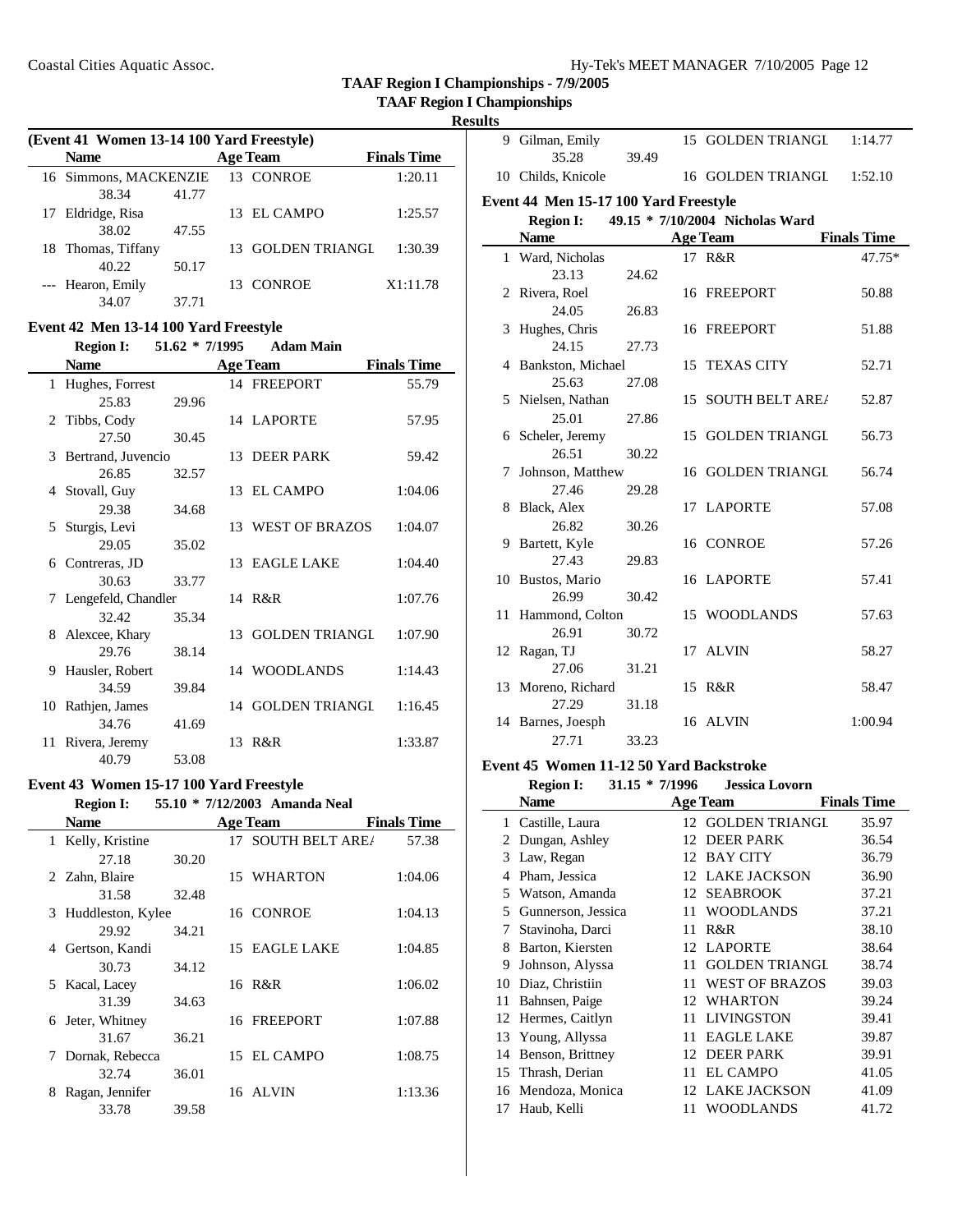|  | Hy-Tek's MEET MANAGER 7/10/2005 Page 13 |  |  |
|--|-----------------------------------------|--|--|
|  |                                         |  |  |

**TAAF Region I Championships - 7/9/2005**

**TAAF Region I Championships**

|    | (Event 45 Women 11-12 50 Yard Backstroke) |    |                       |                    |  |  |
|----|-------------------------------------------|----|-----------------------|--------------------|--|--|
|    | <b>Name</b>                               |    | <b>Age Team</b>       | <b>Finals Time</b> |  |  |
| 18 | Gaas, Julia                               | 11 | R&R                   | 42.87              |  |  |
| 19 | Stavinoha, Meghan                         |    | 12 EAGLE LAKE         | 42.89              |  |  |
| 20 | Reedy, Michelle                           |    | 11 LAPORTE            | 43.10              |  |  |
| 21 | Prigmore, Heather                         |    | 12 LAPORTE            | 43.12              |  |  |
| 22 | Huddleston, Myka                          | 12 | CONROE                | 44.33              |  |  |
| 23 | Dunstan, Brandy                           | 11 | R&R                   | 44.66              |  |  |
| 24 | Fedderke, Aubrey                          | 11 | R&R                   | 45.50              |  |  |
| 25 | Garcia, Korinna                           | 11 | <b>LAPORTE</b>        | 46.35              |  |  |
| 26 | Hanson, Sara                              | 11 | <b>EL CAMPO</b>       | 46.88              |  |  |
| 27 | Kelley, Kara                              | 11 | <b>DEER PARK</b>      | 46.93              |  |  |
| 28 | Garcia, Brelan                            | 11 | <b>LAPORTE</b>        | 47.91              |  |  |
| 29 | Richardson, Shelby                        |    | 11 LAPORTE            | 48.15              |  |  |
| 30 | Saucedo, Janae                            | 11 | <b>EL CAMPO</b>       | 48.26              |  |  |
| 31 | Jex, Meghan                               | 12 | <b>BAY CITY</b>       | 48.68              |  |  |
| 32 | Barton, Samantha                          | 11 | <b>GOLDEN TRIANGL</b> | 49.88              |  |  |
| 33 | Stokes, Virgina                           | 11 | <b>ALVIN</b>          | 50.32              |  |  |
| 34 | Caballero, Sylina                         | 11 | <b>BAY CITY</b>       | 52.75              |  |  |
| 35 | Truong, Hoai Huong                        | 11 | <b>TEXAS CITY</b>     | 53.07              |  |  |
| 36 | Walsh, Havilah                            | 11 | <b>CONROE</b>         | 1:17.84            |  |  |

# **Event 46 Men 11-12 50 Yard Backstroke**

|    | <b>Region I:</b>   | $31.73 * 7/1999$ | <b>Ryan Barcot</b>    |                    |
|----|--------------------|------------------|-----------------------|--------------------|
|    | <b>Name</b>        |                  | <b>Age Team</b>       | <b>Finals Time</b> |
| 1  | Stewart, Colin     | 12 <sup>1</sup>  | <b>GOLDEN TRIANGL</b> | 35.91              |
| 2  | Gonzalez, Marcus   | 12               | <b>LAKE JACKSON</b>   | 36.87              |
| 3  | Veedell, Nick      | 11               | <b>DEER PARK</b>      | 37.32              |
| 4  | Poole, Kolby       | 12               | <b>LAPORTE</b>        | 38.99              |
| 5  | Griffin, Jermel    | 11               | <b>WEST OF BRAZOS</b> | 39.09              |
| 6  | Patrick, Cody      | 11               | <b>DEER PARK</b>      | 39.38              |
| 7  | Lowe, Tate         | 11               | WHARTON               | 39.45              |
| 8  | Gardea, Erik       | 11               | <b>DEER PARK</b>      | 41.30              |
| 9  | Reedy, Michael     | 12               | <b>LAPORTE</b>        | 41.37              |
| 10 | Roque, Alex        | 12               | <b>EAGLE LAKE</b>     | 42.34              |
| 11 | Kyle, Clark        | 12               | <b>EL CAMPO</b>       | 42.56              |
| 12 | Rodriguez, Stephen | 12               | R&R                   | 43.30              |
| 13 | Myler, Logan       | 11               | <b>GOLDEN TRIANGL</b> | 45.14              |
| 14 | McKelvey, Dylan    | 11               | <b>FREEPORT</b>       | 47.20              |
| 15 | Lara, Thomas       | 11               | <b>LAPORTE</b>        | 47.85              |
| 16 | Flynn, Devyn       | 11               | <b>WHARTON</b>        | 48.26              |
| 17 | Frawley, Jeffrey   | 11               | <b>BAY CITY</b>       | 48.85              |
| 18 | Garcia, Justin     | 11               | <b>EAGLE LAKE</b>     | 52.94              |
| 19 | McMillon, Riley    | 11               | <b>GOLDEN TRIANGL</b> | 53.35              |
| 20 | Schnell, Tommy     | 11               | <b>LAPORTE</b>        | 54.42              |
|    | Holloway, Matt     | 12               | <b>CONROE</b>         | X49.11             |
|    | Lara, Jared        |                  | 12 LAPORTE            | DQ                 |

#### **Event 47 Women 13-14 50 Yard Backstroke**

| <b>Region I:</b>   | $29.88 * 7/1995$ | S. Salinas             |                    |
|--------------------|------------------|------------------------|--------------------|
| <b>Name</b>        |                  | <b>Age Team</b>        | <b>Finals Time</b> |
| 1 Paul, Linda      |                  | <b>14 LAKE JACKSON</b> | 30.22              |
| 2 Martin, Kelly    |                  | 14 R&R                 | 31.69              |
| 3 Kemp, Jessica    |                  | 14 DEER PARK           | 32.42              |
| 4 Johnson, Kristen |                  | 13 GOLDEN TRIANGL      | 32.57              |
| 5 McClure, Randi   |                  | 14 EL CAMPO            | 34.30              |

| 6     | Hanson, Christine  | 13 | <b>WEST OF BRAZOS</b> | 35.32  |
|-------|--------------------|----|-----------------------|--------|
| 7     | Haw, Sarah         | 14 | <b>LAPORTE</b>        | 35.76  |
| 8     | Cymes, Kirsten     | 14 | <b>WOODLANDS</b>      | 36.12  |
| 9     | Wheat, Miranda     | 14 | <b>ALVIN</b>          | 36.18  |
| 10    | Canet, Misty       | 13 | <b>ALVIN</b>          | 36.40  |
| 11    | Huffman, Katelyn   | 14 | <b>WEST OF BRAZOS</b> | 37.29  |
| 12    | Falbush, Stephanie | 13 | <b>DEER PARK</b>      | 37.43  |
| 13    | Gadberry, Sarah    | 14 | <b>LAPORTE</b>        | 37.69  |
| 14    | Walker, Shawna     | 14 | <b>GOLDEN TRIANGL</b> | 38.09  |
| 15    | Rodgers, Sarah     | 13 | <b>ALVIN</b>          | 38.35  |
| 16    | Brangan, Kaitlin   | 14 | <b>BAY CITY</b>       | 38.44  |
| 17    | Dunnigan, Jessica  | 13 | <b>GOLDEN TRIANGL</b> | 38.63  |
| 18    | Stanger, Amy       | 13 | <b>DEER PARK</b>      | 41.47  |
| 19    | Simmons, MACKENZIE | 13 | <b>CONROE</b>         | 41.57  |
| 20    | Kieler, Cameron    | 13 | <b>WHARTON</b>        | 42.68  |
| 21    | Capestani, Sarah   | 14 | <b>TEXAS CITY</b>     | 42.77  |
| 22    | Moore, Nacole      | 14 | <b>LAPORTE</b>        | 44.87  |
| 23    | Bing, Hannah       | 13 | <b>LAPORTE</b>        | 48.59  |
| 24    | Carr, Katelynn     | 13 | <b>FREEPORT</b>       | 49.13  |
| $---$ | Hearon, Emily      | 13 | <b>CONROE</b>         | X38.65 |
| $---$ | Chilton, Alyssa    |    | 13 LIVINGSTON         | DQ     |

# **Event 48 Men 13-14 50 Yard Backstroke**

|    | <b>Region I:</b>     |    | 29.12 * 7/10/2004 Jeorge Jimenez |                    |
|----|----------------------|----|----------------------------------|--------------------|
|    | <b>Name</b>          |    | <b>Age Team</b>                  | <b>Finals Time</b> |
|    | 1 Tomas, Luke        | 13 | R&R                              | 29.80              |
|    | 2 Lucas, Josh        | 14 | <b>WOODLANDS</b>                 | 30.68              |
| 3  | Nugent, Robert       | 14 | FREEPORT                         | 31.42              |
| 4  | Lewis, Blair         | 14 | <b>WOODLANDS</b>                 | 32.47              |
|    | Allison, Garrett     | 14 | <b>FREEPORT</b>                  | 32.94              |
| 6  | Francis, Kyle        |    | 14 LAPORTE                       | 33.19              |
|    | Cadwallader, Zachary |    | 14 CONROE                        | 33.53              |
| 8  | Sturgis, Levi        | 13 | WEST OF BRAZOS                   | 33.63              |
| 9  | Hoelzer, Nicholas    | 14 | <b>GOLDEN TRIANGL</b>            | 34.16              |
| 10 | Haskins, Ross        | 13 | <b>DEER PARK</b>                 | 35.18              |
|    | 11 Davis, Blake      | 13 | <b>BAY CITY</b>                  | 35.26              |
|    | 12 Poole, Kory       | 14 | <b>LAPORTE</b>                   | 35.78              |
| 13 | Moore, Marquis       | 14 | <b>GOLDEN TRIANGI</b>            | 37.67              |
| 14 | Contreras, JD        | 13 | <b>EAGLE LAKE</b>                | 39.29              |
| 15 | Rathjen, James       | 14 | <b>GOLDEN TRIANGL</b>            | 43.27              |

# **Event 49 Women 15-17 50 Yard Backstroke**

| <b>Region I:</b>      |  | 28.74 * 7/12/2003 Kristine Kelly |                    |
|-----------------------|--|----------------------------------|--------------------|
| <b>Name</b>           |  | <b>Age Team</b>                  | <b>Finals Time</b> |
| 1 Kelly, Kristine     |  | 17 SOUTH BELT AREA               | 29.64              |
| 2 Norrell, Jessica    |  | 16 WHARTON                       | 32.04              |
| 3 Holderrieth, Lauren |  | 16 SOUTH BELT AREA               | 33.26              |
| 4 Hopkins, Shalene    |  | 17 LAPORTE                       | 34.29              |
| 5 Huddleston, Kylee   |  | 16 CONROE                        | 34.71              |
| 6 Broussard, Victoria |  | <b>GOLDEN TRIANGL</b>            | 39.89              |
| 7 Dobson, Alexandra   |  | 15 LAPORTE                       | 42.88              |

### **Event 50 Men 15-17 50 Yard Backstroke**

| <b>Region I:</b>  | $26.46 * 7/2002$ D Slingerland |             |                    |
|-------------------|--------------------------------|-------------|--------------------|
| <b>Name</b>       | <b>Age Team</b>                |             | <b>Finals Time</b> |
| 1 Rivera, Roel    |                                | 16 FREEPORT | 27.10              |
| 2 Hlavinka, Chris | 17 R&R                         |             | 28.44              |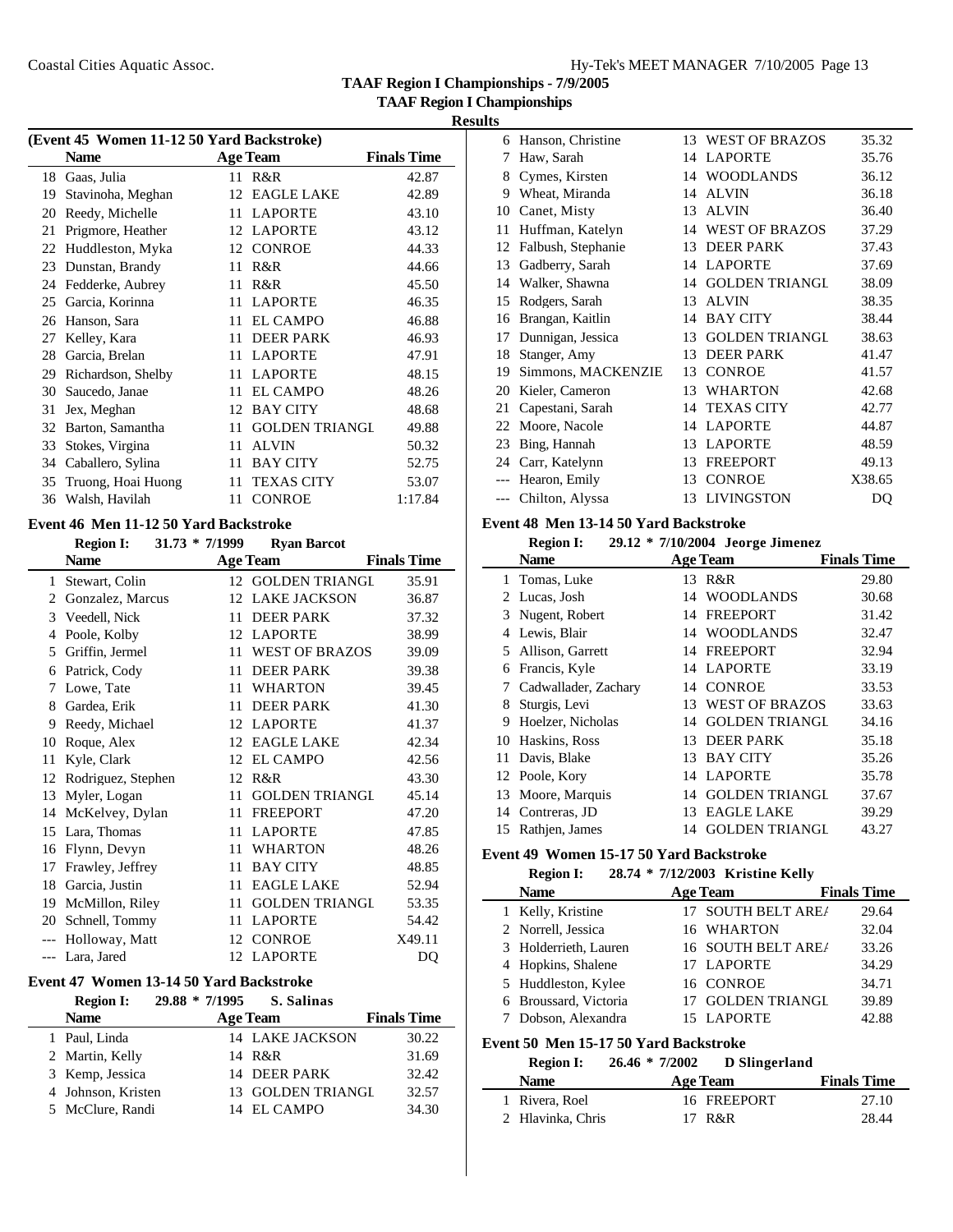**TAAF Region I Championships - 7/9/2005**

### **Results**

|    | (Event 50 Men 15-17 50 Yard Backstroke) |  |                   |                    |  |  |
|----|-----------------------------------------|--|-------------------|--------------------|--|--|
|    | <b>Name</b>                             |  | <b>Age Team</b>   | <b>Finals Time</b> |  |  |
| 3  | Fields, Drew                            |  | 15 DEER PARK      | 28.66              |  |  |
| 4  | Bankston, Michael                       |  | 15 TEXAS CITY     | 29.06              |  |  |
|    | 5 Larralde, Nicolas                     |  | 15 TEXAS CITY     | 29.40              |  |  |
|    | 6 Morgan, Adam                          |  | 16 R&R            | 29.84              |  |  |
|    | Reed, Seth                              |  | 15 GOLDEN TRIANGL | 31.52              |  |  |
|    | Stone, Brian                            |  | 16 WOODLANDS      | 31.52              |  |  |
| 9  | Johnson, Matthew                        |  | 16 GOLDEN TRIANGL | 34.70              |  |  |
|    | 10 Ferina, Chris                        |  | 15 BAY CITY       | 35.47              |  |  |
| 11 | Gadberry, CJ                            |  | 16 LAPORTE        | 36.49              |  |  |
|    | 12 Politish, Shawn                      |  | 16 EAGLE LAKE     | 45.64              |  |  |

# **Event 51 Women 11-12 50 Yard Breaststroke**

|                | <b>Region I:</b><br>35.25 * 7/1997 |    | C. Spell              |                    |
|----------------|------------------------------------|----|-----------------------|--------------------|
|                | <b>Name</b>                        |    | <b>Age Team</b>       | <b>Finals Time</b> |
| 1              | Hammond, Megan                     |    | 12 WOODLANDS          | 39.17              |
| $\overline{c}$ | Bryan, Kathleen                    | 12 | <b>SEABROOK</b>       | 40.02              |
| 3              | Noser, Kaitlin                     | 11 | R&R                   | 40.17              |
| 4              | Barton, Kiersten                   | 12 | <b>LAPORTE</b>        | 40.19              |
| 5              | Pham, Jessica                      | 12 | <b>LAKE JACKSON</b>   | 40.22              |
| 6              | McLendon, Victoria                 | 12 | <b>LIVINGSTON</b>     | 41.38              |
| 7              | Young, Allyssa                     | 11 | <b>EAGLE LAKE</b>     | 41.69              |
| 8              | Mayer, Amber                       | 12 | <b>BAY CITY</b>       | 41.95              |
| 9              | Terrell, Caitlyn                   | 12 | <b>GOLDEN TRIANGL</b> | 43.58              |
| 10             | Strouz, Krista                     | 11 | <b>ALVIN</b>          | 44.41              |
| 11             | Rodgers, Jennifer                  | 11 | <b>ALVIN</b>          | 44.57              |
| 12             | Hanson, Briana                     | 12 | <b>WEST OF BRAZOS</b> | 44.77              |
| 13             | Kallina, Kayli                     | 12 | <b>EL CAMPO</b>       | 45.13              |
| 14             | Rindahl, Montana                   | 11 | <b>EL CAMPO</b>       | 45.36              |
| 15             | Peterson, Melanie                  | 11 | <b>WEST OF BRAZOS</b> | 45.65              |
| 16             | Reedy, Michelle                    | 11 | <b>LAPORTE</b>        | 45.71              |
| 17             | Barton, Samantha                   | 11 | <b>GOLDEN TRIANGL</b> | 49.08              |
| 18             | Quintero, Kirby                    | 11 | <b>EL CAMPO</b>       | 50.09              |
| 19             | Bricker, Kathryn                   | 11 | <b>BAY CITY</b>       | 50.17              |
| 20             | Green, Paige                       | 11 | <b>BAY CITY</b>       | 50.78              |
| 21             | Williams, Beth                     | 11 | <b>GOLDEN TRIANGL</b> | 54.26              |
| 22             | Truong, Hoai Huong                 | 11 | <b>TEXAS CITY</b>     | 56.39              |
| 23             | Lilie, Maci                        | 11 | <b>EL CAMPO</b>       | 1:04.12            |
| 24             | Alexander, Aubri                   | 11 | <b>LIVINGSTON</b>     | 1:14.10            |
| $---$          | Briscoe, Kailey                    | 11 | <b>CONROE</b>         | DQ                 |

# **Event 52 Men 11-12 50 Yard Breaststroke**

### **Region I: 35.18 \* 7/1999 Watt Harrison**

|   | <b>Name</b>         |     | <b>Age Team</b>       | <b>Finals Time</b> |  |
|---|---------------------|-----|-----------------------|--------------------|--|
|   | 1 Foster, Joshua    |     | 12 GOLDEN TRIANGL     | 35.75              |  |
|   | 2 Button, Bobby     |     | 12 BAY CITY           | 37.38              |  |
|   | 3 Vonderheide, Josh |     | 12 LAKE JACKSON       | 39.78              |  |
|   | 4 Alexcee, Damani   |     | 11 GOLDEN TRIANGL     | 40.40              |  |
|   | 5 Lara, Jared       |     | 12 LAPORTE            | 40.75              |  |
|   | 6 Zahn, Matthew     |     | 12 WHARTON            | 40.93              |  |
|   | Golden, Zachary     |     | 12 LAPORTE            | 41.01              |  |
|   | 8 D'Antoni, Gabe    |     | 12 R&R                | 42.83              |  |
| 9 | Reedy, Michael      |     | 12 LAPORTE            | 44.70              |  |
|   | 10 Diamond, Terrell |     | <b>GOLDEN TRIANGI</b> | 45.28              |  |
|   | 11 Poole, Kolby     | 12. | LAPORTE               | 45.45              |  |
|   |                     |     |                       |                    |  |

| 12 Myler, Logan       | 11 GOLDEN TRIANGL | 45.72  |
|-----------------------|-------------------|--------|
| 13 Hotz, Jamie        | 12 LAPORTE        | 45.85  |
| 14 Pool, Kyle-Zachary | 11 EL CAMPO       | 49.25  |
| 15 Patrick, Cody      | 11 DEER PARK      | 51.13  |
| 16 Elston, Matthew    | 11 CONROE         | 51.18  |
| 17 Knox, LD           | 12 FREEPORT       | 53.60  |
| 18 Schnell, Tommy     | 11 LAPORTE        | 53.81  |
| 19 Kieler, Aaron      | 11 WHARTON        | 55.63  |
| 20 Lasonde, Cameron   | 11 TEXAS CITY     | 58.27  |
| --- Lawson, Devin     | <b>CONROE</b>     | X51.18 |

# **Event 53 Women 13-14 50 Yard Breaststroke**

|       | <b>Region I:</b>   | $33.95 * 7/1986$ | <b>Rene Mullins</b>   |                    |
|-------|--------------------|------------------|-----------------------|--------------------|
|       | <b>Name</b>        |                  | Age Team              | <b>Finals Time</b> |
| 1     | Johnson, Hillary   |                  | 14 EAGLE LAKE         | 34.62              |
| 2     | Pham, Kathleen     | 14               | <b>LAKE JACKSON</b>   | 37.03              |
| 3     | Major, Bronte      | 13               | R&R                   | 37.71              |
| 4     | Swinburn, Chastity | 13               | <b>GOLDEN TRIANGL</b> | 38.14              |
| 5     | Goetschius, Julia  | 14               | <b>TEXAS CITY</b>     | 38.20              |
| 6     | Gertson, Stefani   | 13               | <b>EAGLE LAKE</b>     | 38.30              |
| 7     | Follmar, Lane      | 13               | <b>ALVIN</b>          | 38.59              |
| 8     | Brink, Tiffany     | 14               | <b>LAPORTE</b>        | 39.74              |
| 9     | Tan, Nicole        | 14               | <b>GOLDEN TRIANGL</b> | 39.97              |
| 10    | Prestidge, Hailey  | 13               | R&R                   | 40.76              |
| 11    | Mitchell, Angel    | 14               | <b>GOLDEN TRIANGL</b> | 40.99              |
| 12    | Orlando, Shelby    | 13               | <b>LAPORTE</b>        | 41.34              |
| 13    | Vrana, Samantha    | 13               | R&R                   | 41.49              |
| 14    | Lamson, Rachel     | 13               | <b>WEST OF BRAZOS</b> | 42.23              |
| 15    | Sorge, Chelsea     | 14               | <b>DEER PARK</b>      | 42.31              |
| 16    | Stanger, Amy       | 13               | <b>DEER PARK</b>      | 42.34              |
| 17    | Morrell, Krystan   | 13               | <b>GOLDEN TRIANGL</b> | 43.61              |
| 18    | Lowe, Shaina       | 14               | <b>WHARTON</b>        | 45.03              |
| 19    | Bing, Hannah       | 13               | <b>LAPORTE</b>        | 45.22              |
| 20    | Thomas, Tiffany    | 13               | <b>GOLDEN TRIANGL</b> | 45.36              |
| 21    | Wilkerson, Caitlin | 13               | R&R                   | 46.04              |
| 22    | Kieler, Cameron    | 13               | <b>WHARTON</b>        | 48.49              |
| 23    | Carr, Katelynn     | 13               | <b>FREEPORT</b>       | 50.93              |
| 24    | Moore, Nacole      | 14               | <b>LAPORTE</b>        | 51.06              |
| $---$ | Eldridge, Risa     | 13               | <b>EL CAMPO</b>       | D <sub>O</sub>     |

### **Event 54 Men 13-14 50 Yard Breaststroke**

| 29.95 * 7/12/2003 Chris Hughes | <b>Region I:</b> |  |  |  |
|--------------------------------|------------------|--|--|--|
|--------------------------------|------------------|--|--|--|

|    | <b>Name</b>               |    | <b>Age Team</b>       | <b>Finals Time</b> |
|----|---------------------------|----|-----------------------|--------------------|
| 1  | Nugent, Robert            | 14 | FREEPORT              | 33.54              |
|    | 2 Bertrand, Juvencio      |    | 13 DEER PARK          | 33.63              |
|    | 3 Paresa, Vincent         | 14 | R&R                   | 33.91              |
| 4  | Dworaczyk, Casey          | 14 | <b>ALVIN</b>          | 33.92              |
|    | 5 Stovall, Guy            | 13 | EL CAMPO              | 35.41              |
|    | 6 Malbrough, Traes        | 14 | <b>GOLDEN TRIANGL</b> | 35.68              |
|    | Poole, Kory               | 14 | <b>LAPORTE</b>        | 36.48              |
| 8  | Cline, Taylor             |    | 13 WHARTON            | 37.42              |
| 9  | Simmons, Nate             |    | 14 CONROE             | 38.06              |
|    | 10 Marroquin, Christopher | 14 | R&R                   | 38.38              |
| 11 | Hulbert, Zachary          | 13 | <b>BAY CITY</b>       | 38.46              |
|    | 12 Findley, Isaac         | 13 | <b>BAY CITY</b>       | 38.50              |
| 13 | Simmons, Nick             | 14 | <b>CONROE</b>         | 38.53              |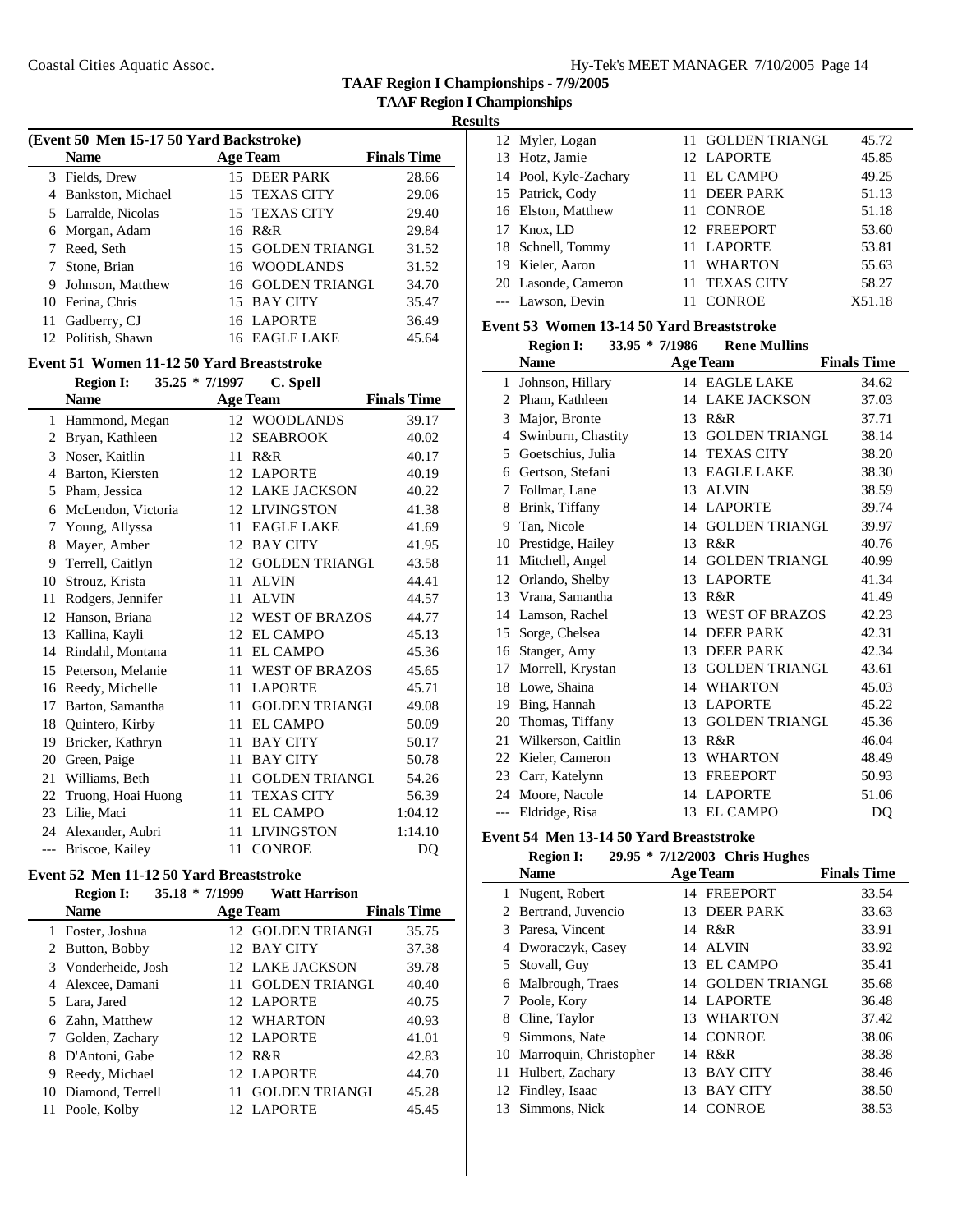**TAAF Region I Championships - 7/9/2005**

### **Results**

| (Event 54 Men 13-14 50 Yard Breaststroke) |                    |  |                   |                    |  |
|-------------------------------------------|--------------------|--|-------------------|--------------------|--|
|                                           | <b>Name</b>        |  | <b>Age Team</b>   | <b>Finals Time</b> |  |
|                                           | 14 Haskins, Ross   |  | 13 DEER PARK      | 40.25              |  |
|                                           | 15 Shindler, Will  |  | 13 BAY CITY       | 40.44              |  |
|                                           | 16 Alexcee, Khary  |  | 13 GOLDEN TRIANGL | 42.65              |  |
|                                           | 17 Moore, Marquis  |  | 14 GOLDEN TRIANGL | 43.56              |  |
|                                           | 18 Hausler, Robert |  | 14 WOODLANDS      | 43.64              |  |

# **Event 55 Women 15-17 50 Yard Breaststroke**

**Region I: 32.65 \* 7/10/2004 Harmony D'Antoni**

| <b>Name</b>           | <b>Age Team</b>       | <b>Finals Time</b> |
|-----------------------|-----------------------|--------------------|
| 1 Thibodaux, Jocelyn  | 15 SOUTH BELT ARE/    | $32.20*$           |
| 2 D'Antoni, Harmony   | 17 R&R                | $32.26*$           |
| 3 Zahn, Blaire        | 15 WHARTON            | 34.78              |
| 4 Hamman, Katie       | 17 EL CAMPO           | 38.52              |
| 5 Broussard, Victoria | 17 GOLDEN TRIANGL     | 47.79              |
| 6 Leeling, Robyn      | 15 R&R                | 48.30              |
| Perrio, China         | <b>GOLDEN TRIANGL</b> | 49.82              |

### **Event 56 Men 15-17 50 Yard Breaststroke**

#### **Region I: 28.31 \* 7/10/2004 Chris Hughes**

|    | <b>Name</b>        | <b>Age Team</b>   | <b>Finals Time</b> |
|----|--------------------|-------------------|--------------------|
|    | 1 Hughes, Chris    | 16 FREEPORT       | 28.61              |
|    | 2 Busby, Evan      | 16 R&R            | 28.98              |
|    | 3 Espinoza, Kyle   | 15 BAY CITY       | 30.64              |
|    | 4 Major, Aijan     | 15 R&R            | 30.67              |
|    | 5 Reed, Seth       | 15 GOLDEN TRIANGL | 32.06              |
|    | 6 Lara, Jordan     | 16 FREEPORT       | 32.08              |
|    | Ferina, Chris      | 15 BAY CITY       | 33.59              |
|    | 8 Moreno, Richard  | 15 R&R            | 35.01              |
|    | 9 Messina, Patrick | 15 GOLDEN TRIANGL | 36.23              |
| 10 | Smith, Corey       | 15 DEER PARK      | 38.14              |
| 11 | Politish, Shawn    | 16 EAGLE LAKE     | 40.81              |
| 12 | Gadberry, CJ       | 16 LAPORTE        | 42.50              |

#### **Event 57 Women 11-12 50 Yard Butterfly**

#### **Region I: 29.72 \* 7/10/2004 Skylar Smith**

|    | Name               |    | <b>Age Team</b>       | <b>Finals Time</b> |
|----|--------------------|----|-----------------------|--------------------|
| 1  | McMillon, Emily    |    | 12 GOLDEN TRIANGL     | 30.60              |
| 2  | Dungan, Ashley     | 12 | <b>DEER PARK</b>      | 32.17              |
| 3  | Hammond, Megan     | 12 | <b>WOODLANDS</b>      | 32.43              |
| 4  | Cutbirth, Hannah   | 12 | R&R                   | 32.75              |
| 5  | Kacal, Kaleigh     | 11 | <b>WHARTON</b>        | 33.15              |
| 6  | Mayer, Amber       | 12 | <b>BAY CITY</b>       | 33.56              |
| 7  | Nava, Blythe       | 12 | <b>EAGLE LAKE</b>     | 33.87              |
| 8  | Hausler, Sydney    | 11 | <b>WOODLANDS</b>      | 34.59              |
| 9  | Benson, Brittney   | 12 | <b>DEER PARK</b>      | 34.69              |
| 10 | Minks, Taylor      | 11 | <b>WEST OF BRAZOS</b> | 34.93              |
| 11 | Castille, Laura    | 12 | <b>GOLDEN TRIANGL</b> | 35.29              |
| 12 | Witt, Brittany     | 12 | <b>LAKE JACKSON</b>   | 36.76              |
| 13 | Musial, Gwen       | 12 | <b>WOODLANDS</b>      | 38.39              |
| 14 | McLendon, Victoria | 12 | <b>LIVINGSTON</b>     | 38.70              |
| 15 | Diana, Katy        | 11 | R&R                   | 39.65              |
| 16 | Saucedo, Janae     | 11 | <b>EL CAMPO</b>       | 40.38              |
| 17 | Hooper, Amy        | 12 | <b>GOLDEN TRIANGL</b> | 41.30              |
| 18 | Prigmore, Heather  |    | 12 LAPORTE            | 42.07              |
| 19 | Garcia, Korinna    |    | 11 LAPORTE            | 43.67              |

| 20 Ortiz, Hannah         | 12 ALVIN               | 43.79   |
|--------------------------|------------------------|---------|
| 21 Haub, Kelli           | <b>WOODLANDS</b><br>11 | 44.04   |
| 22 Richardson, Shelby    | 11 LAPORTE             | 47.14   |
| 23 Kelley, Kara          | 11 DEER PARK           | 49.36   |
| 24 Garcia, Brelan        | 11 LAPORTE             | 49.59   |
| 25 Evans, Hannah         | 12 DEER PARK           | 49.79   |
| 26 Richardson, Montana   | 11 LIVINGSTON          | 52.71   |
| 27 Lilie, Maci           | 11 EL CAMPO            | 1:04.38 |
| --- Johnson, Alyssa      | <b>GOLDEN TRIANGL</b>  | DO      |
| --- Diephouse, Gabrielle | 11 LAKE JACKSON        | DO      |
| --- Donart, Carlin       | <b>GOLDEN TRIANGL</b>  | DO      |

### **Event 58 Men 11-12 50 Yard Butterfly**

|   | <b>Region I:</b>     | $30.57 * 7/1996$ |        | <b>Brandon Bryant</b> |                    |
|---|----------------------|------------------|--------|-----------------------|--------------------|
|   | <b>Name</b>          |                  |        | <b>Age Team</b>       | <b>Finals Time</b> |
|   | 1 Foster, Joshua     |                  |        | 12 GOLDEN TRIANGL     | $29.36*$           |
|   | 2 Faries, Sean       |                  | $12 -$ | <b>GOLDEN TRIANGL</b> | 33.05              |
|   | 3 Davies, Collin     |                  | 12.    | <b>DEER PARK</b>      | 37.78              |
| 4 | Lowe, Tate           |                  | 11.    | <b>WHARTON</b>        | 40.44              |
|   | 5 Adam, George       |                  |        | 12 LAKE JACKSON       | 41.78              |
| 6 | Flynn, Devyn         |                  | 11     | <b>WHARTON</b>        | 42.79              |
|   | Jurica, Joshua       |                  | 11     | EL CAMPO              | 44.81              |
| 8 | Gardea, Erik         |                  |        | <b>DEER PARK</b>      | 45.35              |
| 9 | Frawley, Jeffrey     |                  | 11     | <b>BAY CITY</b>       | 1:01.86            |
|   | --- Lasonde, Cameron |                  | 11     | <b>TEXAS CITY</b>     | DQ                 |
|   | --- Elston, Matthew  |                  |        | <b>CONROE</b>         | DO                 |
|   | --- Armstrong, Cody  |                  |        | LAKE JACKSON          | DO                 |

### **Event 59 Women 13-14 50 Yard Butterfly**

|                        | <b>Region I:</b><br>$29.63 * 7/1983$ |    | <b>Lisa Daugherty</b> |                    |
|------------------------|--------------------------------------|----|-----------------------|--------------------|
|                        | <b>Name</b>                          |    | <b>Age Team</b>       | <b>Finals Time</b> |
| 1                      | Johnson, Hillary                     |    | 14 EAGLE LAKE         | 28.82*             |
| $\mathfrak{D}_{\cdot}$ | Butler, Allison                      | 14 | <b>ALVIN</b>          | 29.78              |
| 3                      | Minks, Madison                       | 14 | <b>WEST OF BRAZOS</b> | 29.80              |
| 4                      | Martin, Kelly                        | 14 | R&R                   | 29.87              |
| 5                      | Griffith, Kara                       | 13 | <b>BAY CITY</b>       | 31.21              |
| 6                      | Kuchenbecker, Carolyn                | 14 | R&R                   | 31.51              |
| 7                      | Swinburn, Chastity                   | 13 | <b>GOLDEN TRIANGI</b> | 31.82              |
| 8                      | Lesak, Magen                         | 13 | <b>WHARTON</b>        | 32.34              |
| 9                      | Wells, Raygen                        | 14 | <b>LIVINGSTON</b>     | 32.40              |
| 10                     | McMahon, Kaitlyn                     | 14 | <b>DEER PARK</b>      | 32.65              |
| 11                     | Chilton, Alyssa                      | 13 | <b>LIVINGSTON</b>     | 32.78              |
| 12                     | Bard, Meredith                       | 13 | EL CAMPO              | 33.35              |
| 13                     | Torres, Amanda                       | 14 | <b>DEER PARK</b>      | 33.50              |
| 14                     | Dunnigan, Jessica                    | 13 | <b>GOLDEN TRIANGL</b> | 34.36              |
| 15                     | Walker, Shawna                       | 14 | <b>GOLDEN TRIANGI</b> | 35.15              |
| 16                     | Sorge, Chelsea                       | 14 | <b>DEER PARK</b>      | 35.27              |
| 17                     | Cunningham, Jennifer                 | 13 | <b>DEER PARK</b>      | 35.57              |
| 18                     | Rodgers, Sarah                       | 13 | <b>ALVIN</b>          | 35.86              |
| 19                     | Cymes, Kirsten                       | 14 | <b>WOODLANDS</b>      | 36.76              |
| 20                     | Gadberry, Sarah                      | 14 | <b>LAPORTE</b>        | 37.37              |
| 21                     | Abegg, Kylie                         | 13 | <b>WOODLANDS</b>      | 37.48              |
| 22                     | Brink, Tiffany                       |    | 14 LAPORTE            | 38.01              |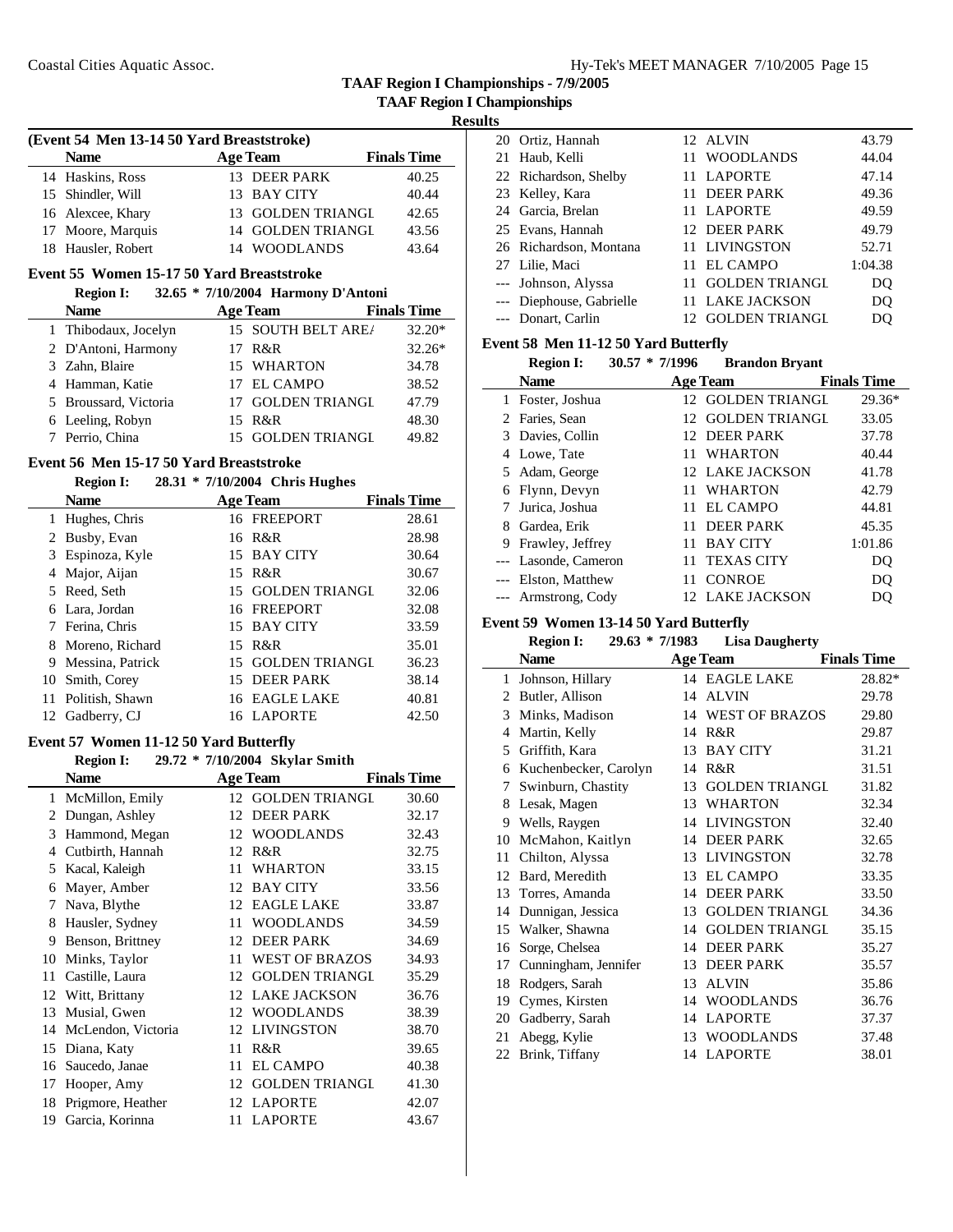**TAAF Region I Championships - 7/9/2005**

**TAAF Region I Championships**

| Event 60 Men 13-14 50 Yard Butterfly |                                      |    |                   |                    |  |
|--------------------------------------|--------------------------------------|----|-------------------|--------------------|--|
|                                      | $25.52 * 7/1995$<br><b>Region I:</b> |    | <b>Adam Main</b>  |                    |  |
|                                      | <b>Name</b>                          |    | <b>Age Team</b>   | <b>Finals Time</b> |  |
|                                      | 1 Tomas, Matthew                     |    | 14 R&R            | 27.32              |  |
|                                      | 2 Ross, Blaine                       |    | 14 BAY CITY       | 27.80              |  |
| 3                                    | Allison, Garrett                     |    | 14 FREEPORT       | 29.06              |  |
| 4                                    | Lucas, Josh                          |    | 14 WOODLANDS      | 29.42              |  |
|                                      | 5 Cadwallader, Zachary               |    | 14 CONROE         | 29.52              |  |
| 6                                    | Francis, Kyle                        |    | 14 LAPORTE        | 30.94              |  |
|                                      | 7 Yang, Danhong                      |    | 13 GOLDEN TRIANGI | 31.98              |  |
| 8                                    | Lewis, Blair                         |    | 14 WOODLANDS      | 32.66              |  |
| 9                                    | Vasquez, Steven                      |    | 13 R&R            | 35.06              |  |
| 10                                   | Simmons, Nate                        |    | 14 CONROE         | 40.20              |  |
|                                      | Simmons, Nick                        | 14 | <b>CONROE</b>     |                    |  |

### **Event 61 Women 15-17 50 Yard Butterfly**

#### **Region I: 27.67 \* 7/10/2004 Harmony D'Antoni**

|   | <b>Name</b>         | <b>Age Team</b> |                       | <b>Finals Time</b> |
|---|---------------------|-----------------|-----------------------|--------------------|
|   | 1 D'Antoni, Harmony |                 | 17 R&R                | 27.87              |
|   | 2 Thibodaux, Jackie |                 | 17 SOUTH BELT AREA    | 28.16              |
|   | 3 Flynn, Shea       |                 | 15 WHARTON            | 29.18              |
|   | 4 Norrell, Jessica  |                 | 16 WHARTON            | 29.28              |
|   | 5 Gertson, Kandi    |                 | 15 EAGLE LAKE         | 31.76              |
|   | 6 McCarthy, Amber   |                 | 17 GOLDEN TRIANGL     | 32.88              |
|   | 7 Dornak, Rebecca   |                 | 15 EL CAMPO           | 33.87              |
|   | 8 Kacal, Lacey      |                 | 16 R&R                | 33.89              |
| 9 | Jeter, Whitney      |                 | 16 FREEPORT           | 34.55              |
|   | 10 Hamman, Katie    |                 | 17 EL CAMPO           | 37.22              |
|   | 11 Gilman, Emily    |                 | 15 GOLDEN TRIANGL     | 39.06              |
|   | 12 Perrio, China    | 15.             | <b>GOLDEN TRIANGL</b> | 44.02              |

# **Event 62 Men 15-17 50 Yard Butterfly**

|    | <b>Region I:</b>  | $24.52 * 7/2000$ | <b>M</b> Broussard     |                    |
|----|-------------------|------------------|------------------------|--------------------|
|    | <b>Name</b>       |                  | <b>Age Team</b>        | <b>Finals Time</b> |
| 1  | Busby, Evan       |                  | 16 R&R                 | 25.28              |
| 2  | Haver, Jeff       | 15               | R&R                    | 25.53              |
| 3  | Laden, Colin      | 17               | <b>WOODLANDS</b>       | 26.60              |
| 4  | Hammond, Colton   | 15               | <b>WOODLANDS</b>       | 26.62              |
| 4  | Mills, Kyle       | 15               | <b>GOLDEN TRIANGI</b>  | 26.62              |
| 6  | Nielsen, Nathan   | 15               | <b>SOUTH BELT AREA</b> | 27.23              |
| 7  | Espinoza, Kyle    | 15               | <b>BAY CITY</b>        | 27.61              |
| 8  | Moran, Shane      | 16               | <b>LAPORTE</b>         | 27.68              |
| 9  | Bartett, Kyle     | 16               | <b>CONROE</b>          | 27.96              |
| 10 | Scheler, Jeremy   | 15               | <b>GOLDEN TRIANGL</b>  | 28.23              |
| 11 | Lara, Jordan      | 16               | <b>FREEPORT</b>        | 28.40              |
| 12 | Messina, Patrick  | 15               | <b>GOLDEN TRIANGL</b>  | 28.44              |
| 13 | Greene, Shaun     | 15               | <b>DEER PARK</b>       | 28.58              |
| 14 | Pope, Curtis      | 15               | <b>CONROE</b>          | 28.64              |
| 15 | Larralde, Nicolas | 15               | TEXAS CITY             | 28.72              |
| 16 | Stone, Brian      | 16               | <b>WOODLANDS</b>       | 28.79              |
| 17 | Ragan, TJ         | 17               | <b>ALVIN</b>           | 30.33              |

### **Event 63 Women 11-12 50 Yard Freestyle**

#### **Region I: 26.73 \* 7/2000 L Paul**

| <b>Name</b>           | <b>Age Team</b> | <b>Finals Time</b> |  |
|-----------------------|-----------------|--------------------|--|
| 1 de Valcourt, Audrey | 12 LAKE JACKSON | 28.90              |  |

| ັບ |                      |      |                       |         |
|----|----------------------|------|-----------------------|---------|
| 2  | O'Briant, Hailey     |      | 12 EL CAMPO           | 29.45   |
|    | 3 Watson, Amanda     | 12   | <b>SEABROOK</b>       | 29.49   |
| 4  | McMillon, Emily      |      | 12 GOLDEN TRIANGL     | 29.68   |
| 5  | Mayer, Amber         |      | 12 BAY CITY           | 30.35   |
| 6  | Young, Christi       |      | 12 LIVINGSTON         | 30.44   |
| 7  | Buede, Adelle        | 12   | R&R                   | 30.51   |
| 8  | Sanchez, Jennifer    | 12   | WHARTON               | 31.17   |
| 9  | Martinez, Julie      |      | 12 FREEPORT           | 31.19   |
|    | 10 Barton, Kiersten  |      | 12 LAPORTE            | 31.22   |
| 11 | Musial, Gwen         |      | 12 WOODLANDS          | 31.43   |
|    | 12 Fey, Alex         | 11   | <b>GOLDEN TRIANGL</b> | 31.84   |
|    | 13 Dunstan, Courtney | 12   | R&R                   | 31.94   |
|    | 14 Diaz, Christiin   | 11   | <b>WEST OF BRAZOS</b> | 32.74   |
|    | 15 Hausler, Sydney   | 11   | <b>WOODLANDS</b>      | 32.99   |
|    | 16 Prigmore, Heather |      | 12 LAPORTE            | 33.42   |
| 17 | Terrell, Caitlyn     | 12   | <b>GOLDEN TRIANGL</b> | 33.65   |
|    | 18 Mendoza, Monica   |      | 12 LAKE JACKSON       | 33.68   |
|    | 19 Benson, Brittney  | 12   | <b>DEER PARK</b>      | 33.81   |
|    | 20 Huddleston, Myka  |      | 12 CONROE             | 34.38   |
| 21 | Stavinoha, Meghan    |      | 12 EAGLE LAKE         | 34.98   |
|    | 22 Johnson, Alyssa   | 11   | <b>GOLDEN TRIANGL</b> | 35.16   |
|    | 23 Rosales, Nikki    | 11   | R&R                   | 35.23   |
|    | 24 Hooper, Amy       |      | 12 GOLDEN TRIANGL     | 35.32   |
| 25 | Diephouse, Gabrielle |      | 11 LAKE JACKSON       | 35.67   |
|    | 26 Briscoe, Kailey   | 11   | <b>CONROE</b>         | 36.00   |
| 27 | Acosta, Amanda       | 11   | R&R                   | 36.09   |
|    | 28 Haub, Kelli       | 11   | <b>WOODLANDS</b>      | 36.13   |
| 29 | Marroquin, Ericka    | 11   | R&R                   | 36.28   |
|    | 30 Saucedo, Janae    | 11   | <b>EL CAMPO</b>       | 36.44   |
| 31 | Green, Paige         | 11   | <b>BAY CITY</b>       | 36.83   |
| 32 | Bricker, Kathryn     | 11   | <b>BAY CITY</b>       | 36.84   |
| 33 | Peterson, Melanie    | 11 - | <b>WEST OF BRAZOS</b> | 37.29   |
|    | 34 Garcia, Brelan    | 11   | <b>LAPORTE</b>        | 37.44   |
| 35 | Reedy, Michelle      |      | 11 LAPORTE            | 37.74   |
|    | 36 Kelley, Kara      |      | 11 DEER PARK          | 38.13   |
| 37 | Quintero, Kirby      |      | 11 EL CAMPO           | 38.37   |
| 38 | Richardson, Shelby   |      | 11 LAPORTE            | 38.46   |
| 39 | Jex, Meghan          |      | 12 BAY CITY           | 39.14   |
|    | 40 Evans, Hannah     |      | 12 DEER PARK          | 39.18   |
|    | 41 Hanson, Sara      | 11.  | <b>EL CAMPO</b>       | 39.24   |
| 42 | Garcia, Korinna      | 11   | <b>LAPORTE</b>        | 39.36   |
| 43 | Caballero, Sylina    | 11   | <b>BAY CITY</b>       | 41.09   |
|    | 44 Donart, Carlin    | 12   | <b>GOLDEN TRIANGL</b> | 42.21   |
| 45 | Richardson, Montana  | 11   | <b>LIVINGSTON</b>     | 42.55   |
| 46 | Truong, Hoai Huong   | 11   | <b>TEXAS CITY</b>     | 43.00   |
| 47 | Barton, Samantha     | 11   | <b>GOLDEN TRIANGL</b> | 43.51   |
|    | 48 Alexander, Aubri  | 11   | <b>LIVINGSTON</b>     | 44.49   |
|    | 49 Stokes, Virgina   | 11   | ALVIN                 | 47.50   |
| 50 | Lilie, Maci          | 11   | <b>EL CAMPO</b>       | 49.89   |
| 51 | Walsh, Havilah       | 11   | <b>CONROE</b>         | 1:05.96 |
|    |                      |      |                       |         |

### **Event 64 Men 11-12 50 Yard Freestyle**

J.

| <b>Region I:</b>      | $26.58 * 7/1999$ | <b>Nicholas Parker</b> |                    |
|-----------------------|------------------|------------------------|--------------------|
| <b>Name</b>           | <b>Age Team</b>  |                        | <b>Finals Time</b> |
| 1 Armstrong, Cody     |                  | 12 LAKE JACKSON        | $25.32*$           |
| 2 Curlee, Christopher |                  | 12 WHARTON             | 27.80              |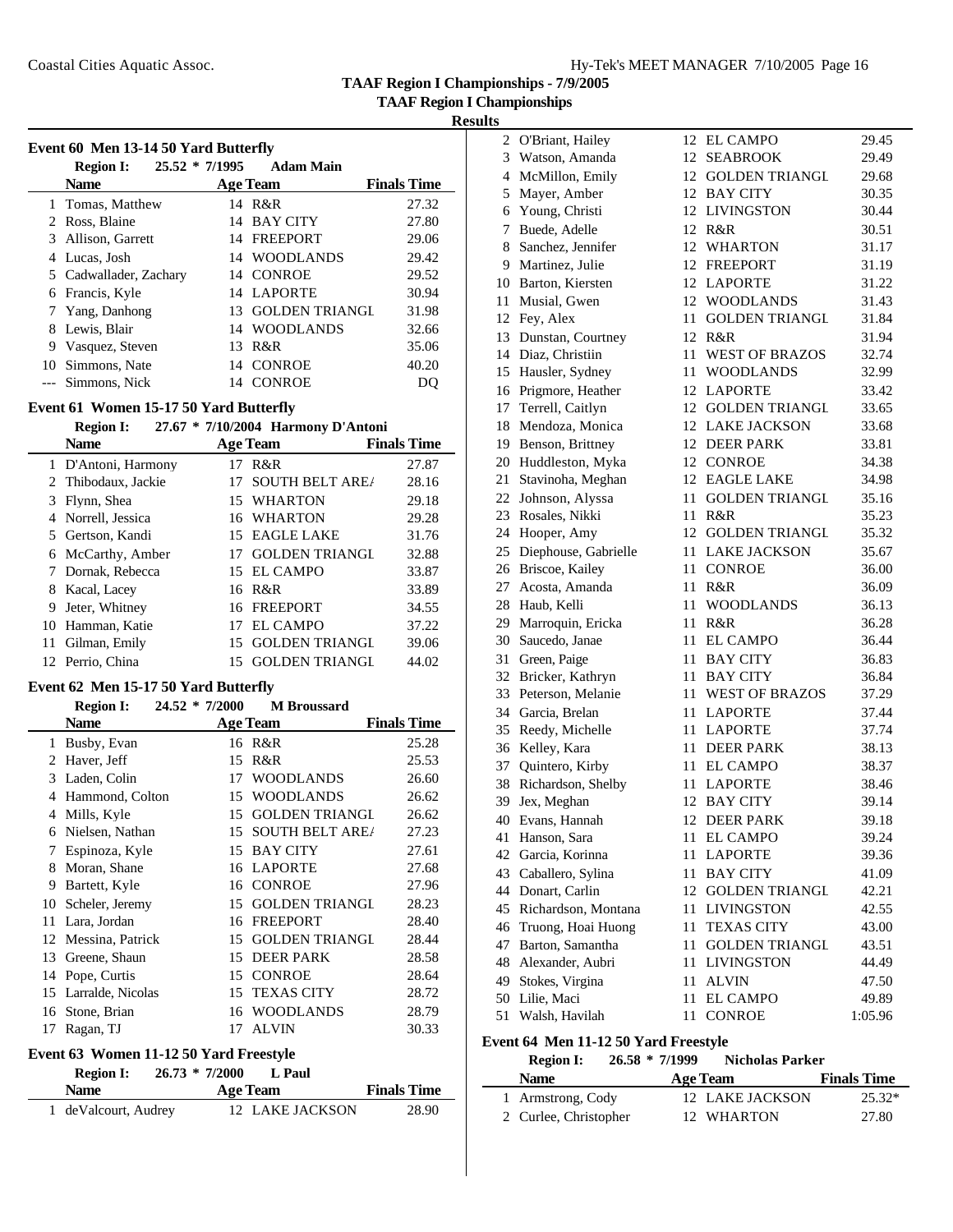**TAAF Region I Championships - 7/9/2005**

**TAAF Region I Championships**

| (Event 64 Men 11-12 50 Yard Freestyle) |                   |    |                       |                    |  |
|----------------------------------------|-------------------|----|-----------------------|--------------------|--|
|                                        | <b>Name</b>       |    | <b>Age Team</b>       | <b>Finals Time</b> |  |
|                                        | 3 Button, Bobby   |    | 12 BAY CITY           | 28.24              |  |
|                                        | 4 Faries, Sean    |    | 12 GOLDEN TRIANGL     | 29.05              |  |
| 5                                      | Clark, Randsom    | 12 | R&R                   | 29.42              |  |
| 6                                      | Lara, Jared       | 12 | <b>LAPORTE</b>        | 30.06              |  |
| 7                                      | Golden, Zachary   | 12 | <b>LAPORTE</b>        | 31.41              |  |
| 8                                      | Stewart, Colin    |    | 12 GOLDEN TRIANGL     | 31.58              |  |
| 9                                      | Griffin, Jermel   | 11 | <b>WEST OF BRAZOS</b> | 32.23              |  |
| 10                                     | Veedell, Nick     | 11 | <b>DEER PARK</b>      | 32.43              |  |
| 11                                     | Poole, Kolby      |    | 12 LAPORTE            | 33.33              |  |
| 12                                     | Lee, Robert       | 12 | <b>WHARTON</b>        | 33.36              |  |
| 13                                     | Roque, Alex       | 12 | <b>EAGLE LAKE</b>     | 33.84              |  |
| 14                                     | Reedy, Michael    | 12 | <b>LAPORTE</b>        | 33.91              |  |
| 15                                     | Gonzalez, Marcus  |    | 12 LAKE JACKSON       | 34.14              |  |
|                                        | 16 Gardea, Erik   | 11 | <b>DEER PARK</b>      | 34.58              |  |
| 17                                     | Davies, Collin    | 12 | <b>DEER PARK</b>      | 34.78              |  |
| 18                                     | Patrick, Cody     | 11 | <b>DEER PARK</b>      | 34.95              |  |
| 19                                     | Diamond, Terrell  |    | 11 GOLDEN TRIANGL     | 35.42              |  |
| 20                                     | Harbaugh, David   | 11 | <b>WHARTON</b>        | 36.11              |  |
| 21                                     | McMillon, Riley   | 11 | <b>GOLDEN TRIANGL</b> | 36.39              |  |
| 22                                     | McKelvey, Dylan   | 11 | <b>FREEPORT</b>       | 36.88              |  |
| 23                                     | Herrera, Vince    | 11 | R&R                   | 37.48              |  |
| 24                                     | Flynn, Devyn      | 11 | <b>WHARTON</b>        | 37.57              |  |
| 25                                     | Robinson, Andre   | 12 | R&R                   | 37.77              |  |
| 26                                     | Lara, Thomas      | 11 | <b>LAPORTE</b>        | 38.14              |  |
| 27                                     | Lasonde, Cameron  | 11 | <b>TEXAS CITY</b>     | 38.56              |  |
| 28                                     | Knox, LD          | 12 | <b>FREEPORT</b>       | 40.05              |  |
| 29                                     | Frawley, Jeffrey  | 11 | <b>BAY CITY</b>       | 40.70              |  |
| 30                                     | Garcia, Justin    | 11 | <b>EAGLE LAKE</b>     | 41.23              |  |
| 31                                     | Kieler, Aaron     | 11 | <b>WHARTON</b>        | 41.52              |  |
|                                        | 32 Schnell, Tommy | 11 | <b>LAPORTE</b>        | 41.58              |  |
| 33                                     | Elston, Matthew   |    | 11 CONROE             | 41.70              |  |
| 34                                     | Hotz, Jamie       | 12 | <b>LAPORTE</b>        | 42.19              |  |
| $---$                                  | Holloway, Matt    |    | 12 CONROE             | X38.25             |  |

# **Event 65 Women 13-14 50 Yard Freestyle**

|    | <b>Region I:</b>  | $25.92 * 7/2002$ | <b>N</b> Melenric     |                    |
|----|-------------------|------------------|-----------------------|--------------------|
|    | Name              |                  | <b>Age Team</b>       | <b>Finals Time</b> |
| 1  | Snider, Valerie   |                  | 14 R&R                | 26.90              |
| 2  | Adam, Allison     | 14               | <b>LAKE JACKSON</b>   | 27.30              |
| 3  | Johnson, Kristen  | 13               | <b>GOLDEN TRIANGL</b> | 27.52              |
| 4  | Griffith, Kara    | 13               | <b>BAY CITY</b>       | 27.63              |
| 4  | Williams, Alissa  | 13               | <b>LAKE JACKSON</b>   | 27.63              |
| 6  | McClure, Randi    | 14               | <b>EL CAMPO</b>       | 28.04              |
| 7  | Brangan, Kaitlin  | 14               | <b>BAY CITY</b>       | 28.28              |
| 8  | Morrell, Krystan  | 13               | <b>GOLDEN TRIANGL</b> | 29.00              |
| 9  | Chilton, Alyssa   | 13               | <b>LIVINGSTON</b>     | 29.61              |
| 10 | Pace, Stephanie   | 13               | LIVINGSTON            | 29.84              |
| 11 | Thompson, Kendall | 13               | <b>WHARTON</b>        | 30.08              |
| 12 | Wheat, Miranda    | 14               | <b>ALVIN</b>          | 30.31              |
| 13 | Gomez, Samatha    | 14               | <b>LAPORTE</b>        | 30.50              |
| 14 | Teague, Jordan    | 14               | R&R                   | 30.62              |
| 15 | Torres, Amanda    | 14               | <b>DEER PARK</b>      | 30.65              |
| 16 | Dunnigan, Jessica | 13               | <b>GOLDEN TRIANGL</b> | 30.86              |
| 17 | Cymes, Kirsten    | 14               | <b>WOODLANDS</b>      | 31.25              |

| 18 | Walker, Shawna       | 14 | <b>GOLDEN TRIANGL</b> | 31.28 |
|----|----------------------|----|-----------------------|-------|
| 19 | Cunningham, Jennifer | 13 | <b>DEER PARK</b>      | 32.65 |
| 20 | Lamson, Rachel       | 13 | <b>WEST OF BRAZOS</b> | 32.88 |
| 21 | Gertson, Stefani     | 13 | <b>EAGLE LAKE</b>     | 33.06 |
| 22 | Tan, Nicole          | 14 | <b>GOLDEN TRIANGL</b> | 33.15 |
| 23 | Prestidge, Hailey    | 13 | R&R                   | 33.22 |
| 24 | Falbush, Stephanie   | 13 | <b>DEER PARK</b>      | 33.48 |
| 25 | Capestani, Sarah     | 14 | <b>TEXAS CITY</b>     | 34.21 |
| 26 | Simmons, MACKENZIE   | 13 | <b>CONROE</b>         | 34.34 |
| 27 | Stanger, Amy         | 13 | <b>DEER PARK</b>      | 34.71 |
| 28 | Goetschius, Julia    | 14 | <b>TEXAS CITY</b>     | 34.88 |
| 29 | Wilkerson, Caitlin   | 13 | R&R                   | 34.90 |
| 30 | Wuthrich, Gina       | 14 | WHARTON               | 34.97 |
| 31 | Lowe, Shaina         | 14 | <b>WHARTON</b>        | 35.84 |
| 32 | Mitchell, Angel      | 14 | <b>GOLDEN TRIANGL</b> | 36.04 |
| 33 | Eldridge, Risa       | 13 | <b>EL CAMPO</b>       | 36.22 |
| 34 | Kieler, Cameron      | 13 | <b>WHARTON</b>        | 36.35 |
| 35 | Bing, Hannah         | 13 | <b>LAPORTE</b>        | 36.80 |
| 36 | Carr, Katelynn       | 13 | <b>FREEPORT</b>       | 37.90 |
| 37 | Thomas, Tiffany      | 13 | <b>GOLDEN TRIANGL</b> | 38.04 |
|    | 38 Moore, Nacole     |    | 14 LAPORTE            | 38.82 |

# **Event 66 Men 13-14 50 Yard Freestyle**

|    | <b>Region I:</b>     | 24.10 * 7/1997 | <b>Daniel Atkinson</b> |                    |
|----|----------------------|----------------|------------------------|--------------------|
|    | <b>Name</b>          |                | <b>Age Team</b>        | <b>Finals Time</b> |
| 1  | Hughes, Forrest      |                | 14 FREEPORT            | 24.41              |
| 2  | Ward, Nathan         | 13             | R&R                    | 25.20              |
| 3  | Tibbs, Cody          | 14             | <b>LAPORTE</b>         | 25.60              |
| 4  | Cadwallader, Zachary | 14             | <b>CONROE</b>          | 25.69              |
| 5  | Lewis, Blair         | 14             | <b>WOODLANDS</b>       | 26.29              |
| 6  | Lucas, Josh          | 14             | <b>WOODLANDS</b>       | 26.45              |
| 7  | Sayles, Drew         | 13             | <b>GOLDEN TRIANGL</b>  | 26.64              |
| 8  | Malbrough, Traes     | 14             | <b>GOLDEN TRIANGL</b>  | 26.70              |
| 9  | Stovall, Guy         | 13             | <b>EL CAMPO</b>        | 27.70              |
| 10 | Yang, Danhong        | 13             | <b>GOLDEN TRIANGL</b>  | 27.80              |
| 11 | Hoelzer, Nicholas    | 14             | <b>GOLDEN TRIANGL</b>  | 28.22              |
| 12 | Alexcee, Khary       | 13             | <b>GOLDEN TRIANGL</b>  | 28.48              |
| 13 | Cline, Taylor        | 13             | <b>WHARTON</b>         | 29.17              |
| 14 | Contreras, JD        | 13             | <b>EAGLE LAKE</b>      | 29.19              |
| 15 | Simmons, Nick        | 14             | <b>CONROE</b>          | 29.56              |
| 16 | Arnold, Justin       | 14             | R&R                    | 29.77              |
| 17 | Hulbert, Zachary     | 13             | <b>BAY CITY</b>        | 29.80              |
| 18 | Shindler, Will       | 13             | <b>BAY CITY</b>        | 30.20              |
| 19 | Lengefeld, Chandler  | 14             | R&R                    | 30.64              |
| 20 | Rathjen, James       | 14             | <b>GOLDEN TRIANGL</b>  | 32.03              |
| 21 | Moore, Marquis       | 14             | <b>GOLDEN TRIANGL</b>  | 32.97              |
| 22 | Simmons, Nate        | 14             | <b>CONROE</b>          | 33.23              |
| 23 | Rivera, Jeremy       | 13             | R&R                    | 41.11              |

# **Event 67 Women 15-17 50 Yard Freestyle**

 $\overline{\phantom{a}}$ 

|  | <b>Region I:</b>      | 25.84 * 7/1986 | <b>Patty Traweek</b> |                    |
|--|-----------------------|----------------|----------------------|--------------------|
|  | <b>Name</b>           |                | <b>Age Team</b>      | <b>Finals Time</b> |
|  | 1 Thibodaux, Jocelyn  |                | 15 SOUTH BELT AREA   | 25.92              |
|  | 2 Thibodaux, Jackie   |                | 17 SOUTH BELT AREA   | 26.02              |
|  | 3 Holderrieth, Lauren |                | 16 SOUTH BELT AREA   | 27.08              |
|  | 4 Huddleston, Kylee   |                | 16 CONROE            | 28.71              |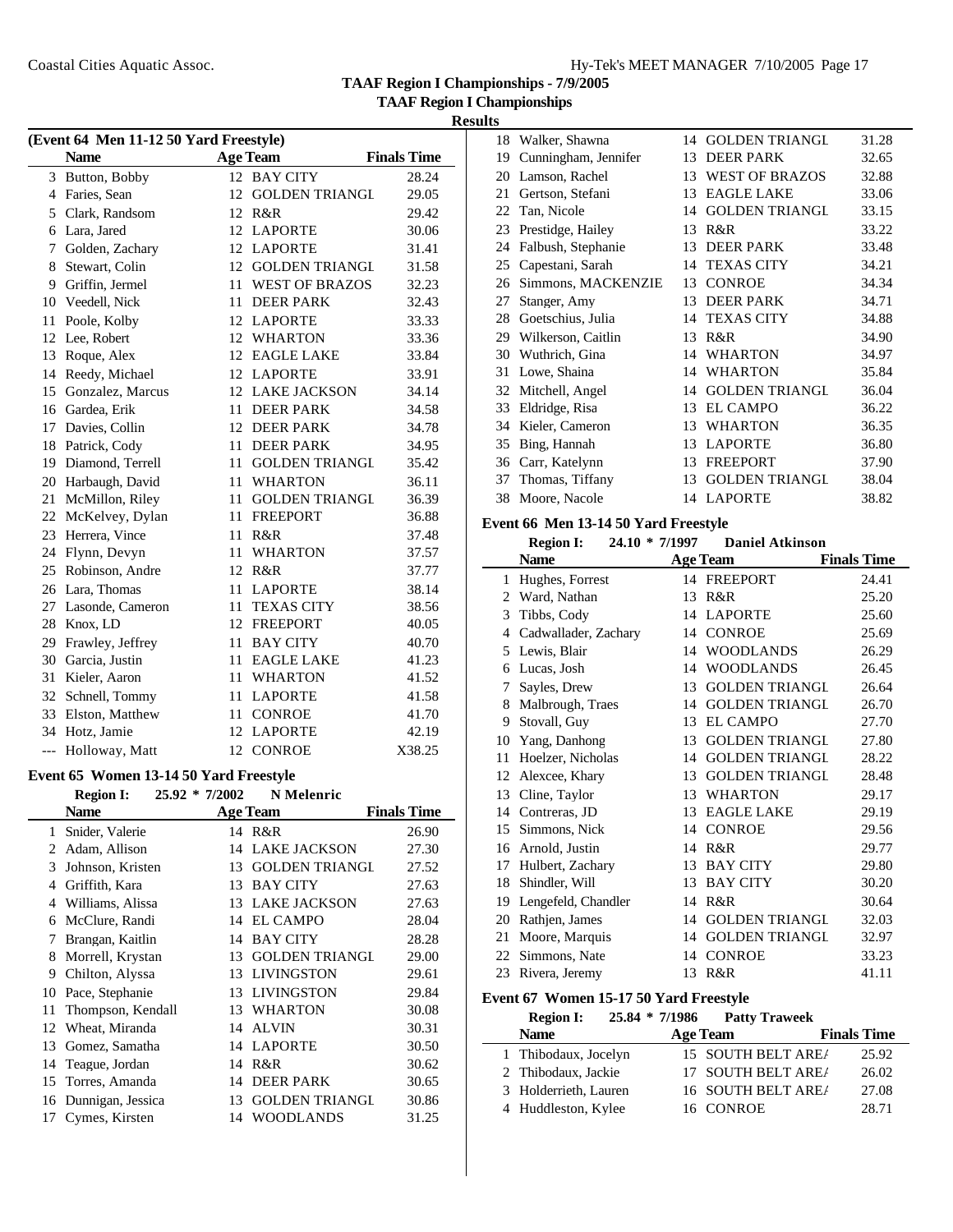**TAAF Region I Championships - 7/9/2005**

**TAAF Region I Championships**

| (Event 67 Women 15-17 50 Yard Freestyle) |  |                       |                                                                                                                                  |  |  |
|------------------------------------------|--|-----------------------|----------------------------------------------------------------------------------------------------------------------------------|--|--|
| <b>Name</b>                              |  |                       | <b>Finals Time</b>                                                                                                               |  |  |
| 5 Jones, Lauren                          |  |                       | 28.96                                                                                                                            |  |  |
| 6 McCarthy, Amber                        |  |                       | 31.41                                                                                                                            |  |  |
| 7 Ragan, Jennifer                        |  |                       | 32.01                                                                                                                            |  |  |
| 8 Gilman, Emily                          |  |                       | 33.93                                                                                                                            |  |  |
| 9 Sanchez, Lisa                          |  |                       | 34.22                                                                                                                            |  |  |
| 10 Dobson, Alexandra                     |  |                       | 35.33                                                                                                                            |  |  |
| 11 Broussard, Victoria                   |  | <b>GOLDEN TRIANGL</b> | 36.18                                                                                                                            |  |  |
| 12 Childs, Knicole                       |  |                       | 36.27                                                                                                                            |  |  |
|                                          |  |                       | <b>Age Team</b><br>15 R&R<br>17 GOLDEN TRIANGL<br>16 ALVIN<br>15 GOLDEN TRIANGL<br>15 WHARTON<br>15 LAPORTE<br>16 GOLDEN TRIANGL |  |  |

# **Event 68 Men 15-17 50 Yard Freestyle**

|    | <b>Region I:</b>  | $22.05 * 7/2000$ | <b>M</b> Broussard    |                    |
|----|-------------------|------------------|-----------------------|--------------------|
|    | <b>Name</b>       |                  | <b>Age Team</b>       | <b>Finals Time</b> |
| 1  | Ward, Nicholas    | 17               | R&R                   | $21.81*$           |
| 2  | Hughes, Chris     | 16               | <b>FREEPORT</b>       | 22.90              |
| 3  | Morgan, Adam      | 16               | R&R                   | 24.12              |
| 4  | Laden, Colin      | 17               | <b>WOODLANDS</b>      | 24.15              |
| 5  | Johnson, Matthew  | 16               | <b>GOLDEN TRIANGL</b> | 24.35              |
| 6  | Black, Alex       | 17               | <b>LAPORTE</b>        | 24.65              |
| 7  | Greene, Shaun     | 15               | <b>DEER PARK</b>      | 24.75              |
| 8  | Stone, Brian      | 16               | <b>WOODLANDS</b>      | 24.98              |
| 9  | Espinoza, Kyle    | 15               | <b>BAY CITY</b>       | 25.11              |
| 10 | Bustos, Mario     | 16               | <b>LAPORTE</b>        | 25.12              |
| 11 | Scheler, Jeremy   | 15               | <b>GOLDEN TRIANGI</b> | 25.13              |
| 12 | Larralde, Nicolas | 15               | <b>TEXAS CITY</b>     | 25.24              |
| 13 | Mills, Kyle       | 15               | <b>GOLDEN TRIANGL</b> | 25.33              |
| 14 | Messina, Patrick  | 15               | <b>GOLDEN TRIANGL</b> | 25.74              |
| 15 | Harness, Michael  | 16               | <b>LAPORTE</b>        | 25.95              |
| 16 | Barnes, Joesph    | 16               | <b>ALVIN</b>          | 26.73              |
| 17 | Smith, Corey      | 15               | <b>DEER PARK</b>      | 29.57              |
| 18 | Politish, Shawn   | 16               | <b>EAGLE LAKE</b>     | 31.41              |
| 19 | Gadberry, CJ      | 16               | <b>LAPORTE</b>        | 31.95              |

# **Event 69 Women 11-12 100 Yard IM**

|    | <b>Region I:</b>   | $1:12.00 * 7/1995$ | <b>R.</b> LaPointe |                    |
|----|--------------------|--------------------|--------------------|--------------------|
|    | <b>Name</b>        |                    | <b>Age Team</b>    | <b>Finals Time</b> |
|    | 1 Law, Regan       |                    | 12 BAY CITY        | 1:16.69            |
|    | 34.66              | 42.03              |                    |                    |
|    | 2 Watson, Amanda   |                    | 12 SEABROOK        | 1:19.13            |
|    | 35.93              | 43.20              |                    |                    |
|    | 3 Stavinoha, Darci |                    | 11 R&R             | 1:19.73            |
|    | 37.75              | 41.98              |                    |                    |
|    | 4 Martinez, Julie  |                    | 12 FREEPORT        | 1:20.50            |
|    | 38.34              | 42.16              |                    |                    |
|    | 5 Nava, Blythe     |                    | 12 EAGLE LAKE      | 1:21.28            |
|    | 36.94              | 44.34              |                    |                    |
| 6  | Dungan, Ashley     |                    | 12 DEER PARK       | 1:21.52            |
|    | 35.62              | 45.90              |                    |                    |
| 7  | Gunnerson, Jessica |                    | 11 WOODLANDS       | 1:23.36            |
|    | 37.47              | 45.89              |                    |                    |
| 8. | Young, Christi     |                    | 12 LIVINGSTON      | 1:26.07            |
|    | 39.75              | 46.32              |                    |                    |
| 9  | Rodgers, Jennifer  |                    | 11 ALVIN           | 1:27.24            |
|    | 39.86              | 47.38              |                    |                    |

| 10 | Bryan, Kathleen     |         | 12 SEABROOK       | 1:29.99 |
|----|---------------------|---------|-------------------|---------|
|    | 43.22               | 46.77   |                   |         |
|    | 11 Paresa, Veronica |         | 12 R&R            | 1:35.60 |
|    | 44.20               | 51.40   |                   |         |
|    | 12 Hooper, Amy      |         | 12 GOLDEN TRIANGL | 1:38.84 |
|    | 44.61               | 54.23   |                   |         |
| 13 | Quintero, Kirby     |         | 11 EL CAMPO       | 1:41.19 |
|    | 45.61               | 55.58   |                   |         |
|    | 14 Strouz, Krista   |         | 11 ALVIN          | 1:42.20 |
|    | 49.65               | 52.55   |                   |         |
| 15 | Evans, Hannah       |         | 12 DEER PARK      | 1:50.33 |
|    | 48.71               | 1:01.62 |                   |         |
|    | 16 Donart, Carlin   |         | 12 GOLDEN TRIANGL | 1:53.33 |
|    | 53.64               | 59.69   |                   |         |
|    | --- Williams, Beth  |         | 11 GOLDEN TRIANGL | DO      |
|    | 49.97               | 57.64   |                   |         |
|    | Ortiz, Hannah       |         | 12 ALVIN          | DΟ      |
|    | 42.64               | 47.24   |                   |         |

# **Event 70 Men 11-12 100 Yard IM**

|    | <b>Region I:</b>    | $1:11.28 * 7/1986$ |    | A. Rome               |                    |
|----|---------------------|--------------------|----|-----------------------|--------------------|
|    | <b>Name</b>         |                    |    | <b>Age Team</b>       | <b>Finals Time</b> |
|    | 1 Foster, Joshua    |                    |    | 12 GOLDEN TRIANGL     | $1:09.42*$         |
|    | 31.36               | 38.06              |    |                       |                    |
|    | 2 Jacks, Jeremy     |                    |    | 12 R&R                | 1:17.03            |
|    | 34.15               | 42.88              |    |                       |                    |
|    | 3 Knezek, Tyler     |                    |    | 11 WHARTON            | 1:23.73            |
|    | 36.45               | 47.28              |    |                       |                    |
|    | 4 Stewart, Colin    |                    |    | 12 GOLDEN TRIANGL     | 1:24.96            |
|    | 36.97               | 47.99              |    |                       |                    |
|    | 5 Golden, Zachary   |                    |    | 12 LAPORTE            | 1:25.03            |
|    | 41.48               | 43.55              |    |                       |                    |
|    | 6 Veedell, Nick     |                    |    | 11 DEER PARK          | 1:27.25            |
|    | 38.56               | 48.69              |    |                       |                    |
|    | 7 Davies, Collin    |                    |    | 12 DEER PARK          | 1:31.13            |
|    | 41.04               | 50.09              |    |                       |                    |
|    | 8 Alexcee, Damani   |                    | 11 | <b>GOLDEN TRIANGL</b> | 1:34.00            |
|    | 44.19               | 49.81              |    |                       |                    |
|    | 9 Adam, George      |                    |    | 12 LAKE JACKSON       | 1:36.27            |
|    | 44.37               | 51.90              |    |                       |                    |
|    | 10 Yackel, Derek    |                    |    | 11 EL CAMPO           | 1:38.49            |
|    | 44.24               | 54.25              |    |                       |                    |
| 11 | Myler, Logan        |                    | 11 | <b>GOLDEN TRIANGL</b> | 1:40.52            |
|    | 47.65               | 52.87              |    |                       |                    |
|    | 12 Diamond, Terrell |                    | 11 | <b>GOLDEN TRIANGL</b> | 1:44.85            |
|    | 52.77               | 52.08              |    |                       |                    |
|    | 13 McMillon, Riley  |                    | 11 | <b>GOLDEN TRIANGL</b> | 1:46.10            |
|    | 50.87               | 55.23              |    |                       |                    |
|    | --- Lawson, Devin   |                    | 11 | <b>CONROE</b>         | X1:51.31           |
|    | 54.84               | 56.47              |    |                       |                    |
|    | Lara, Thomas        |                    |    | 11 LAPORTE            | D <sub>0</sub>     |
|    | 45.63               | 54.79              |    |                       |                    |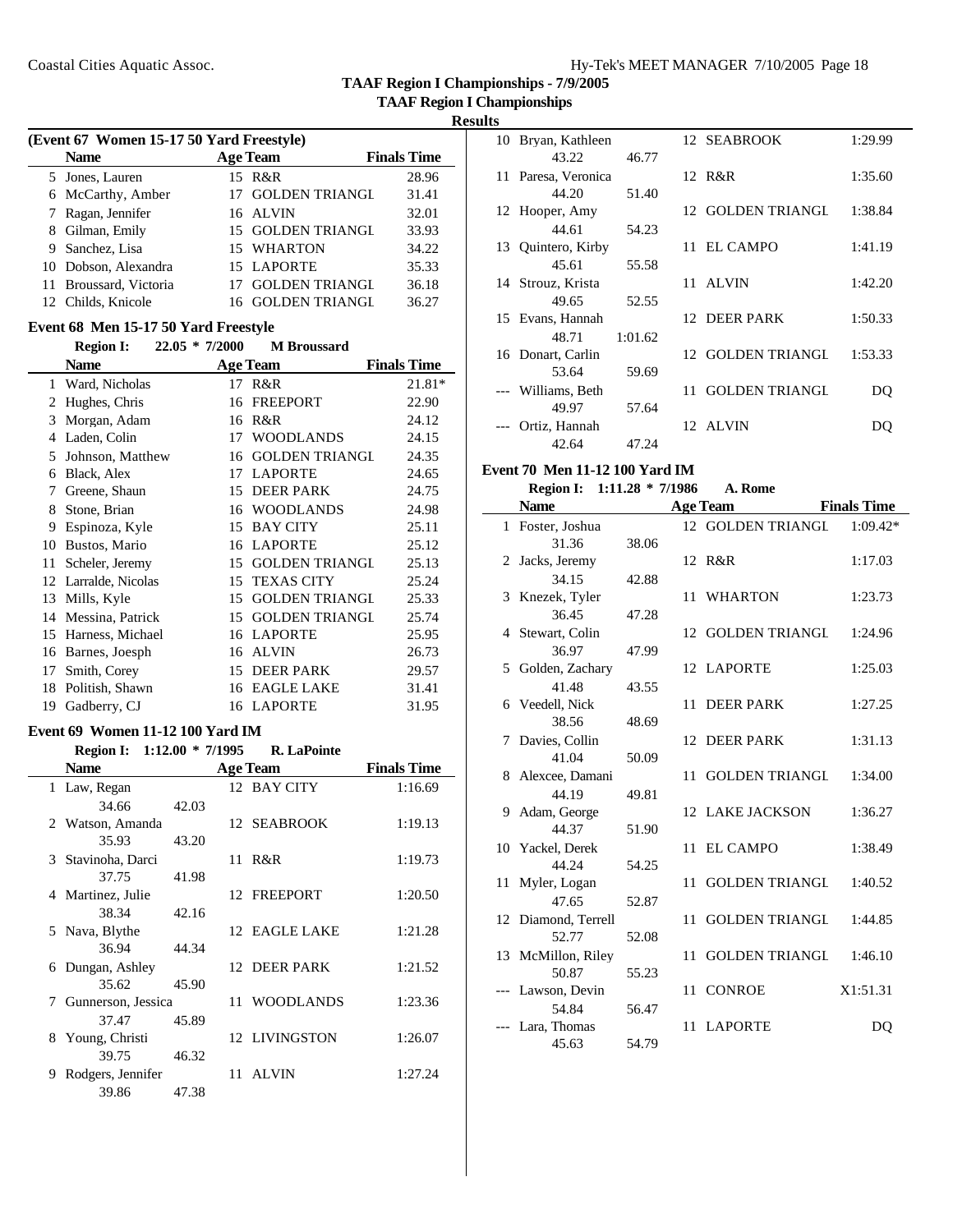**TAAF Region I Championships**

# **Results**

|       | Region I: 1:06.31 * 7/1995       |       |    | S. Salinas        |                    |
|-------|----------------------------------|-------|----|-------------------|--------------------|
|       | <b>Name</b>                      |       |    | <b>Age Team</b>   | <b>Finals Time</b> |
|       | 1 Johnson, Hillary<br>32.32      | 37.26 |    | 14 EAGLE LAKE     | 1:09.58            |
|       | 2 Spano, Lauren                  |       |    | 13 R&R            | 1:12.48            |
|       | 34.75                            | 37.73 |    |                   |                    |
|       | 3 Minks, Madison<br>32.58        | 40.30 |    | 14 WEST OF BRAZOS | 1:12.88            |
| 4     | Billings, Amanda                 |       |    | 13 WHARTON        | 1:13.77            |
|       | 33.57                            | 40.20 |    |                   |                    |
| 5     | Butler, Allison                  |       |    | 14 ALVIN          | 1:14.34            |
|       | 33.68                            | 40.66 |    |                   |                    |
|       | 6 Wells, Raygen                  |       |    | 14 LIVINGSTON     | 1:14.48            |
|       | 34.15                            | 40.33 |    |                   |                    |
|       | 7 McClure, Randi                 |       |    | 14 EL CAMPO       | 1:14.59            |
|       | 34.51                            | 40.08 |    |                   |                    |
| 8     | Follmar, Lane                    |       | 13 | <b>ALVIN</b>      | 1:15.77            |
|       | 34.48                            | 41.29 |    |                   |                    |
|       | 9 McMahon, Kaitlyn               |       |    | 14 DEER PARK      | 1:16.69            |
|       | 33.75                            | 42.94 |    |                   |                    |
|       | 10 Harper, Sarah                 |       |    | 13 WHARTON        | 1:18.12            |
|       | 35.31                            | 42.81 |    |                   |                    |
| 11    | Pace, Stephanie                  |       | 13 | LIVINGSTON        | 1:19.06            |
|       | 35.69                            | 43.37 |    |                   |                    |
|       | 12 Major, Bronte                 |       |    | 13 R&R            | 1:20.36            |
|       | 37.90                            | 42.46 |    |                   |                    |
|       | 13 Swinburn, Chastity            |       |    | 13 GOLDEN TRIANGL | 1:20.85            |
|       | 35.53                            | 45.32 |    |                   |                    |
|       | 14 Gertson, Stefani              |       |    | 13 EAGLE LAKE     | 1:26.17            |
|       | 39.82                            | 46.35 |    |                   |                    |
|       | 15 Mitchell, Angel               |       |    | 14 GOLDEN TRIANGL | 1:28.25            |
|       | 42.03                            | 46.22 |    |                   |                    |
|       | 16 Goetschius, Julia             |       |    | 14 TEXAS CITY     | 1:29.96            |
|       | 39.85                            | 50.11 |    |                   |                    |
|       | 17 Falbush, Stephanie            |       | 13 | <b>DEER PARK</b>  | 1:31.47            |
|       | 38.87                            | 52.60 |    |                   |                    |
|       | 18 Wilkerson, Caitlin            |       |    | 13 R&R            | 1:35.38            |
|       | 45.04                            | 50.34 |    |                   |                    |
| $---$ | Hearon, Emily                    |       |    | 13 CONROE         | X1:28.71           |
|       | 40.69                            | 48.02 |    |                   |                    |
|       | $Fcont$ 72 Mon 13 14 100 Vord IM |       |    |                   |                    |

| <b>Event 72 Men 13-14 100 Yard IM</b> |  |  |  |
|---------------------------------------|--|--|--|
|                                       |  |  |  |

| Region I: 1:03.14 * 7/10/2004 Jeorge Jimenez |  |  |
|----------------------------------------------|--|--|
|----------------------------------------------|--|--|

| <b>Name</b>              |       |     | <b>Age Team</b>       | <b>Finals Time</b> |
|--------------------------|-------|-----|-----------------------|--------------------|
| Nugent, Robert           |       |     | 14 FREEPORT           | 1:05.83            |
| 29.91                    | 35.92 |     |                       |                    |
| 2 Tomas, Luke            |       |     | 13 R&R                | 1:06.77            |
| 29.27                    | 37.50 |     |                       |                    |
| Tibbs, Cody<br>3         |       |     | 14 LAPORTE            | 1:07.84            |
| 31.31                    | 36.53 |     |                       |                    |
| Sayles, Drew             |       | 13. | <b>GOLDEN TRIANGI</b> | 1:10.47            |
| 32.15                    | 38.32 |     |                       |                    |
| Bertrand, Juvencio<br>5. |       |     | DEER PARK             | 1:10.54            |
| 32.07                    | 38.47 |     |                       |                    |

| ıэ |                   |       |                      |         |
|----|-------------------|-------|----------------------|---------|
| 6  | Allison, Garrett  |       | 14 FREEPORT          | 1:12.58 |
|    | 32.26             | 40.32 |                      |         |
| 7  | Sturgis, Levi     |       | WEST OF BRAZOS<br>13 | 1:14.59 |
|    | 32.86             | 41.73 |                      |         |
| 8  | Poole, Kory       |       | 14 LAPORTE           | 1:16.81 |
|    | 35.12             | 41.69 |                      |         |
| 9  | Findley, Isaac    |       | BAY CITY<br>13.      | 1:16.85 |
|    | 35.25             | 41.60 |                      |         |
| 10 | Hausler, Robert   |       | 14 WOODLANDS         | 1:27.83 |
|    | 44.32             | 43.51 |                      |         |
|    | --- Francis, Kyle |       | 14 LAPORTE           |         |
|    | 33.03             | 41.69 |                      |         |

### **Event 73 Women 15-17 100 Yard IM**

# **Region I: 1:04.23 \* 7/12/2003 Jessica Louvier**

| <b>Name</b> |                       | <b>Age Team</b> | <b>Finals Time</b> |         |
|-------------|-----------------------|-----------------|--------------------|---------|
|             | 1 Thibodaux, Jackie   |                 | 17 SOUTH BELT AREA | 1:08.16 |
|             | 30.86                 | 37.30           |                    |         |
|             | 2 Thibodaux, Jocelyn  |                 | 15 SOUTH BELT AREA | 1:08.44 |
|             | 33.36                 | 35.08           |                    |         |
|             | 3 Holderrieth, Lauren |                 | 16 SOUTH BELT AREA | 1:12.13 |
|             | 32.57                 | 39.56           |                    |         |
|             | 4 Hopkins, Shalene    |                 | 17 LAPORTE         | 1:18.24 |
|             | 33.23                 | 45.01           |                    |         |
|             | 5 McCarthy, Amber     |                 | 17 GOLDEN TRIANGI  | 1:21.33 |
|             | 36.68                 | 44.65           |                    |         |
|             | 6 Hamman, Katie       |                 | 17 EL CAMPO        | 1:21.98 |
|             | 39.61                 | 42.37           |                    |         |
|             | 7 Perrio, China       |                 | 15 GOLDEN TRIANGI  | 1:37.10 |
|             | 42.94                 | 54.16           |                    |         |

# **Event 74 Men 15-17 100 Yard IM**

 $\overline{\phantom{a}}$ 

|    | <b>Region I:</b> | $56.24 * 7/2002$ |    | D Slingerland         |                    |
|----|------------------|------------------|----|-----------------------|--------------------|
|    | <b>Name</b>      |                  |    | <b>Age Team</b>       | <b>Finals Time</b> |
|    | 1 Rivera, Roel   |                  |    | 16 FREEPORT           | 58.73              |
|    | 26.17            | 32.56            |    |                       |                    |
|    | 2 Laden, Colin   |                  |    | 17 WOODLANDS          | 1:01.45            |
|    | 27.90            | 33.55            |    |                       |                    |
| 3  | Major, Aijan     |                  |    | 15 R&R                | 1:02.02            |
|    | 28.98            | 33.04            |    |                       |                    |
|    | 4 Fields, Drew   |                  |    | 15 DEER PARK          | 1:04.67            |
|    | 28.43            | 36.24            |    |                       |                    |
| 5  | Hammond, Colton  |                  |    | 15 WOODLANDS          | 1:05.93            |
|    | 29.05            | 36.88            |    |                       |                    |
| 6  | Moran, Shane     |                  |    | 16 LAPORTE            | 1:06.84            |
|    | 30.03            | 36.81            |    |                       |                    |
| 7  | Bartett, Kyle    |                  |    | 16 CONROE             | 1:07.22            |
|    | 30.25            | 36.97            |    |                       |                    |
| 8  | Reed, Seth       |                  | 15 | <b>GOLDEN TRIANGL</b> | 1:07.64            |
|    | 30.90            | 36.74            |    |                       |                    |
| 9  | Greene, Shaun    |                  | 15 | <b>DEER PARK</b>      | 1:07.81            |
|    | 31.35            | 36.46            |    |                       |                    |
| 10 | Mills, Kyle      |                  |    | 15 GOLDEN TRIANGL     | 1:09.29            |
|    | 30.50            | 38.79            |    |                       |                    |
| 11 | Ferina, Chris    |                  | 15 | <b>BAY CITY</b>       | 1:11.08            |
|    | 31.33            | 39.75            |    |                       |                    |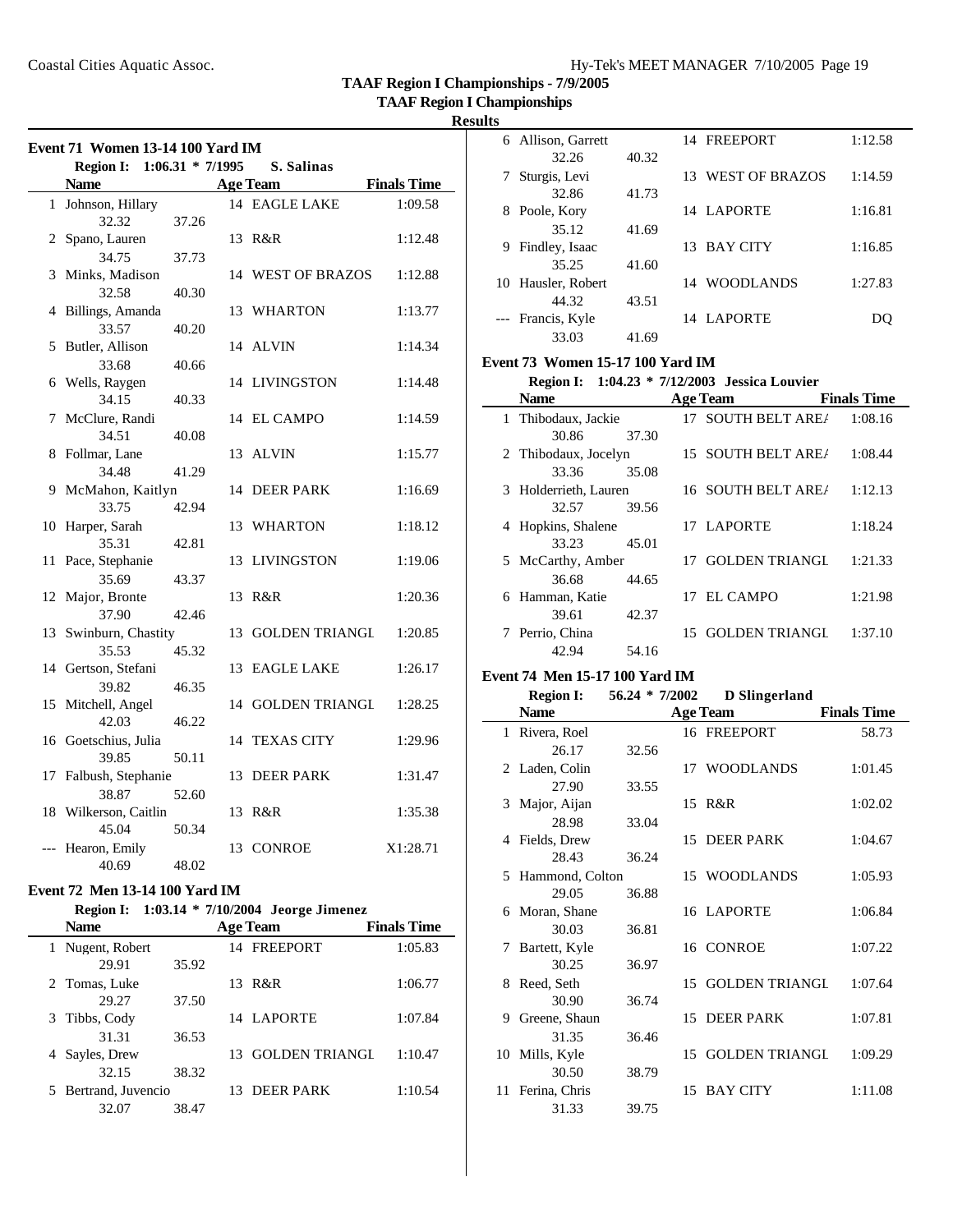**TAAF Region I Championships**

### **Results**

| (Event 74 Men 15-17 100 Yard IM)        |       |                 |                   |                    |
|-----------------------------------------|-------|-----------------|-------------------|--------------------|
| <b>Name</b>                             |       | <b>Age Team</b> |                   | <b>Finals Time</b> |
| 12 Smith, Corey                         |       | 15 DEER PARK    |                   | 1:23.29            |
| 40.34                                   | 42.95 |                 |                   |                    |
| Event 75 Women 13-14 200 Yard Freestyle |       |                 |                   |                    |
|                                         |       |                 |                   |                    |
| <b>Name</b>                             |       | <b>Age Team</b> |                   | <b>Finals Time</b> |
| 1 Spano, Lauren                         |       | 13 R&R          |                   | 2:14.97            |
| 31.54                                   | 35.15 | 35.03           | 33.25             |                    |
| 2 Bard, Meredith                        |       | 13 EL CAMPO     |                   | 2:16.71            |
| 31.56                                   | 34.88 | 35.96           | 34.31             |                    |
| 3 Przybilla, Mehagan                    |       | 13 R&R          |                   | 2:20.02            |
| 32.36                                   | 35.93 | 37.83           | 33.90             |                    |
| 4 Hanson, Christine                     |       |                 | 13 WEST OF BRAZOS | 2:22.58            |
| 33.05                                   | 36.47 | 36.63           | 36.43             |                    |
| 5 Canet, Misty                          |       | 13 ALVIN        |                   | 2:31.68            |
| 34.30                                   | 37.54 | 39.98           | 39.86             |                    |
| 6 Abegg, Kylie                          |       | 13 WOODLANDS    |                   | 2:33.83            |
|                                         |       | 1:20.65         |                   |                    |
| Event 76 Men 13-14 200 Yard Freestyle   |       |                 |                   |                    |
| Region I: 1:54.40 * 7/1995              |       |                 | <b>Adam Main</b>  |                    |
| <b>Name</b>                             |       | <b>Age Team</b> |                   | <b>Finals Time</b> |
| 1 Hughes, Forrest                       |       | 14 FREEPORT     |                   | 2:08.58            |
| 28.60                                   | 34.41 | 35.19           | 30.38             |                    |
| 2 Arnold, Jason                         |       | 14 R&R          |                   | 2:08.68            |
| 28.81                                   | 33.88 | 35.02           | 30.97             |                    |
| 3 Attaway, Tyler                        |       | 13 BAY CITY     |                   | 2:15.59            |
| 31.32                                   | 35.50 | 35.28           | 33.49             |                    |
| 4 Haskins, Ross                         |       | 13 DEER PARK    |                   | 2:32.97            |

| 4 Haskins, Ross  |         | 13 DEEK PARK |       |         |
|------------------|---------|--------------|-------|---------|
| 33.79            | 39.21   | 39.75        | 40.22 |         |
| 5 Cline, Taylor  |         | 13 WHARTON   |       | 2:41.04 |
| 34.37            | 2:06.67 |              |       |         |
| 6 Rivera, Jeremy |         | 13 R&R       |       | 3:17.79 |
| 38.16            | 49.70   | 54.99        | 54.94 |         |
|                  |         |              |       |         |

# **Event 77 Women 15-17 200 Yard Freestyle**

|                       |       | Region I: 2:01.05 * 7/10/2004 Emily Floyd |       |                    |
|-----------------------|-------|-------------------------------------------|-------|--------------------|
| <b>Name</b>           |       | <b>Age Team</b>                           |       | <b>Finals Time</b> |
| 1 Kelly, Kristine     |       | 17 SOUTH BELT AREA                        |       | 2:04.88            |
| 27.97                 | 31.59 | 33.06                                     | 32.26 |                    |
| 2 Boxleitner, Kristin |       | 16 R&R                                    |       | 2:21.60            |
| 31.78                 | 36.34 | 37.68                                     | 35.80 |                    |
| Flynn, Shea<br>3      |       | 15 WHARTON                                |       | 2:22.22            |
| 31.88                 | 36.36 | 37.08                                     | 36.90 |                    |
| Jeter, Whitney<br>4   |       | 16 FREEPORT                               |       | 2:38.48            |
| 35.65                 | 40.67 | 42.17                                     | 39.99 |                    |
| Dornak, Rebecca<br>5. |       | EL CAMPO<br>15                            |       | 2:44.11            |
| 36.07                 | 41.77 | 44.15                                     | 42.12 |                    |
| Ragan, Jennifer       |       | 16 ALVIN                                  |       | 2:45.05            |
| 35.02                 |       |                                           | 42.65 |                    |
| Hopkins, Shalene      |       | 17 LAPORTE                                |       | 2:45.91            |
| 36.25                 | 42.13 | 44.59                                     | 42.94 |                    |

| Event 78 Men 15-17 200 Yard Freestyle |                            |       |                 |                      |                    |  |
|---------------------------------------|----------------------------|-------|-----------------|----------------------|--------------------|--|
|                                       | Region I: 1:47.17 * 7/2002 |       |                 | <b>M</b> Chamberlain |                    |  |
|                                       | <b>Name</b>                |       | <b>Age Team</b> |                      | <b>Finals Time</b> |  |
| 1                                     | Nielsen, Nathan            |       |                 | 15 SOUTH BELT AREA   | 1:54.30            |  |
|                                       | 27.10                      | 29.65 | 29.52           | 28.03                |                    |  |
|                                       | 2 Haver, Jeff              |       | 15 R&R          |                      | 1:55.47            |  |
|                                       | 25.81                      | 29.32 | 30.08           | 30.26                |                    |  |
| 3                                     | Bankston, Michael          |       | 15 TEXAS CITY   |                      | 1:58.72            |  |
|                                       | 27.43                      | 30.49 | 30.92           | 29.88                |                    |  |
|                                       | 4 Lara, Jordan             |       | 16 FREEPORT     |                      | 2:04.92            |  |
|                                       | 26.82                      | 31.00 | 33.32           | 33.78                |                    |  |
|                                       | 5 Fields, Drew             |       | 15 DEER PARK    |                      | 2:08.38            |  |
|                                       | 27.86                      | 31.67 | 33.78           | 35.07                |                    |  |
|                                       | 6 Harness, Michael         |       | 16 LAPORTE      |                      | 2:15.99            |  |
|                                       | 28.23                      | 32.89 | 36.70           | 38.17                |                    |  |
| $\frac{1}{\sqrt{2}}$                  | Ragan, TJ                  |       | 17 ALVIN        |                      | 2:18.33            |  |
|                                       | 30.04                      | 33.56 | 37.09           | 37.64                |                    |  |
| 8                                     | Barnes, Joesph             |       | 16 ALVIN        |                      | 2:36.50            |  |
|                                       | 33.42                      | 40.58 | 1:22.45         | 0.05                 |                    |  |

# **Event 79 Women 11-12 200 Yard Freestyle Relay**

# **Region I: 1:56.19 \* 7/10/2004 Richmond/Rosenberg Team C Zamora, M PRZYBILLA, L PITTS, S Smith**

|                | <b>Team</b>             |       | <b>Relay</b>      |                            | <b>Finals Time</b> |
|----------------|-------------------------|-------|-------------------|----------------------------|--------------------|
| 1              | <b>GOLDEN TRIANGLE</b>  |       |                   |                            | 2:02.15            |
|                | 1) Castille, Laura 12   |       |                   | 2) Terrell, Caitlyn 12     |                    |
|                | 3) Fey, Alex 11         |       |                   | 4) McMillon, Emily 12      |                    |
|                | 29.32                   | 32.50 | 31.31             | 29.02                      |                    |
| $\mathfrak{D}$ | R&R                     |       |                   |                            | 2:04.40            |
|                | 1) Buede, Adelle 12     |       |                   | 2) Noser, Kaitlin 11       |                    |
|                | 3) Dunstan, Courtney 12 |       |                   | 4) Cutbirth, Hannah 12     |                    |
|                | 30.80                   | 32.76 | 32.07             | 28.77                      |                    |
|                | <b>3 LAKE JACKSON</b>   |       |                   |                            | 2:07.96            |
|                | 1) Pham, Jessica 12     |       |                   | 2) Diephouse, Gabrielle 11 |                    |
|                | 3) Witt, Brittany 12    |       |                   | 4) deValcourt, Audrey 12   |                    |
|                | 31.47                   | 39.06 | 29.08             | 28.35                      |                    |
|                | 4 WHARTON               |       |                   |                            | 2:09.20            |
|                | 1) Kacal, Kaleigh 11    |       |                   | 2) Roades, Lizzie 11       |                    |
|                | 3) Bahnsen, Paige 12    |       |                   | 4) Sanchez, Jennifer 12    |                    |
|                | 30.94                   | 31.82 | 34.80             | 31.64                      |                    |
|                | 5 EL CAMPO              |       |                   |                            | 2:15.50            |
|                | 1) Kallina, Kayli 12    |       |                   | 2) Thrash, Derian 11       |                    |
|                | 3) Rindahl, Montana 11  |       |                   | 4) O'Briant, Hailey 12     |                    |
|                | 32.67                   | 35.53 | 36.62             | 30.68                      |                    |
|                | 6 R&R                   |       | B                 |                            | 2:23.31            |
|                | 1) Diana, Katy 11       |       | 2) Gaas, Julia 11 |                            |                    |
|                | 3) Fedderke, Aubrey 11  |       |                   | 4) Rosales, Nikki 11       |                    |
|                | 37.52                   | 36.70 | 34.91             | 34.18                      |                    |
| 7              | R&R                     |       | $\mathsf{C}$      |                            | 2:26.10            |
|                | 1) Paresa, Veronica 12  |       |                   | 2) Acosta, Amanda 11       |                    |
|                | 3) Dunstan, Brandy 11   |       |                   | 4) Marroquin, Ericka 11    |                    |
|                | 36.04                   | 37.85 | 35.80             | 36.41                      |                    |